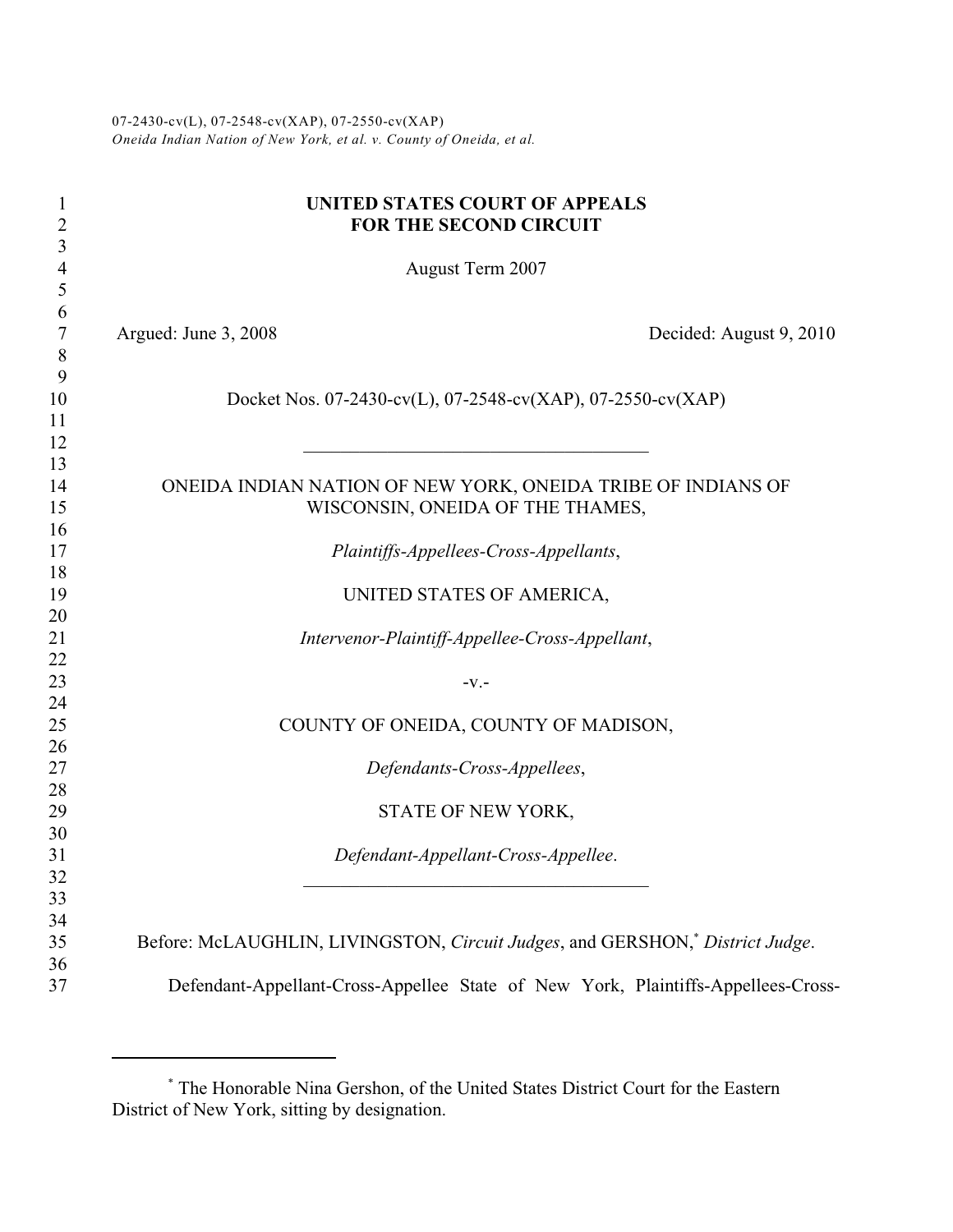Appellants Oneida Nation of New York, Oneida Tribe of Indians of Wisconsin, and Oneida of the Thames, and Intervenor-Plaintiff-Appellee-Cross-Appellant United States of America each appeal from a decision of the United States District Court for the Northern District of New York (Lawrence E. Kahn, *District Judge*) granting in part the motion for summary judgment filed by the State of New York and the Counties of Oneida and Madison and thereby dismissing most of plaintiffs' claims as barred by laches. On appeal, the State of New York contends that the district court erred in allowing any claims to proceed. Meanwhile, the United States and the Indian Nation plaintiffs contend that the district court erred in dismissing any of the plaintiffs' claims, arguing both that this Court's earlier decision in *Cayuga Indian Nation of New York v. Pataki*, 413 F.3d 266 (2d Cir. 2005), on which the district court relied in dismissing plaintiffs' possessory claims, was incorrectly decided and that, even if *Cayuga* is left undisturbed, the defendants here have failed to establish the necessary elements of a laches defense. Like the district court, we conclude that the plaintiffs' possessory claims are barred by equitable defenses. We also conclude, however, that the purportedly nonpossessory claim identified by that court is also barred, both by New York's sovereign immunity and by the equitable principles applied in *Cayuga*. We finally conclude that the alternative nonpossessory claim articulated on appeal by the plaintiffs is likewise barred by *Cayuga*.

### AFFIRMED IN PART, REVERSED IN PART, AND REMANDED.

### Judge Gershon concurs in part and dissents in part in a separate opinion.

 DENISE A. HARTMAN, Assistant Solicitor General (BARBARA D. UNDERWOOD, Solicitor General, ANDREW D. BING, Deputy Solicitor General, *on the brief*, and DWIGHT HEALY, White & Case, LLP, New York, New York, *of counsel*), *for* ANDREW M. CUOMO, Attorney General of the State of New York, Albany, New York, *for*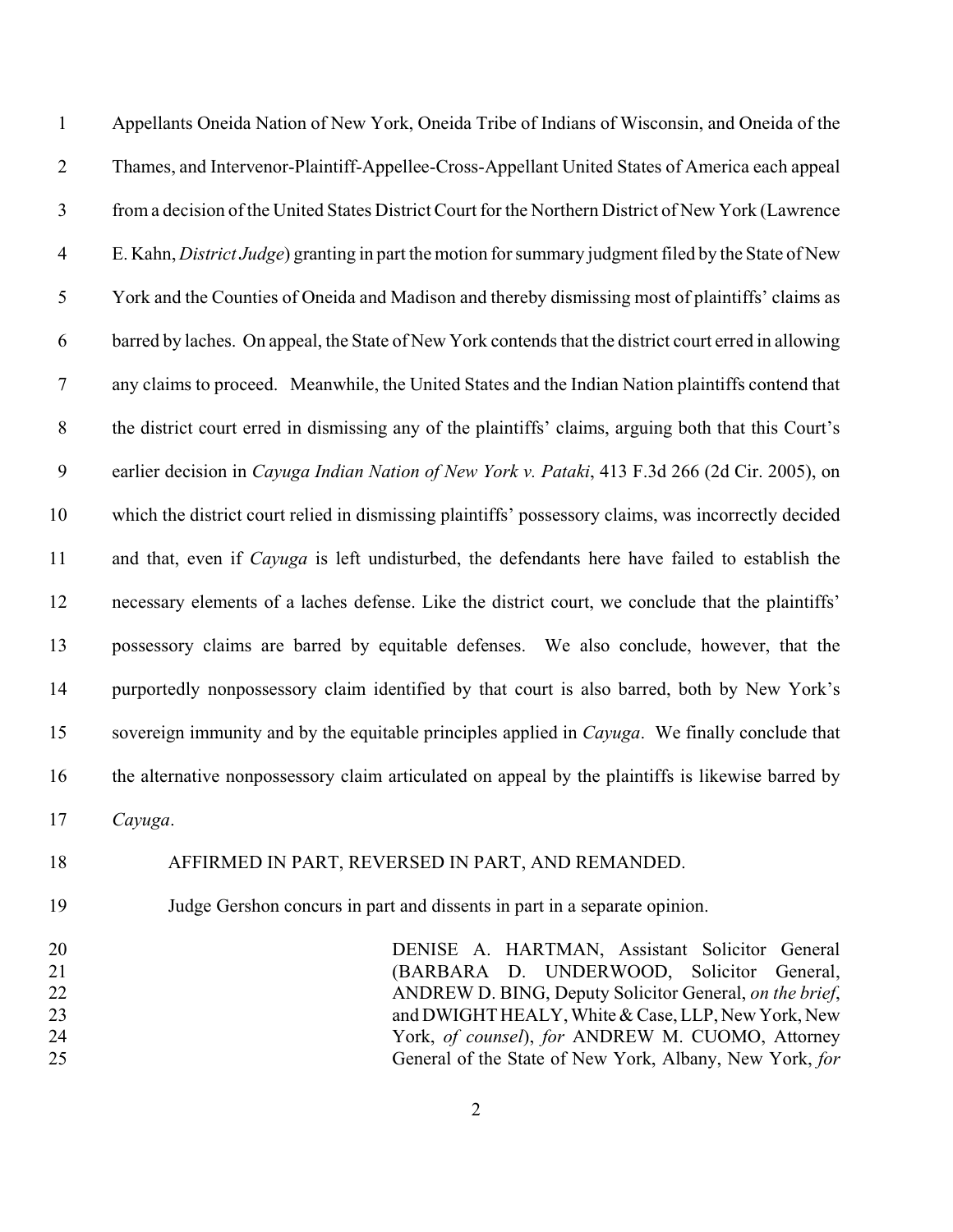| 1<br>$\overline{2}$                        |                                      | Defendant-Appellant-Cross-Appellee State of New York.                                                                                                                                                                                 |
|--------------------------------------------|--------------------------------------|---------------------------------------------------------------------------------------------------------------------------------------------------------------------------------------------------------------------------------------|
| $\mathfrak{Z}$<br>$\overline{4}$<br>5<br>6 |                                      | KATHRYN E. KOVACS, U.S. Department of Justice,<br>Washington, D.C. (RONALD J. TENPAS, Acting Assistant<br>Attorney General, CRAIG ALEXANDER, ELIZABETH<br>ANN PETERSON, U.S. Department of Justice, Washington,                       |
| 7<br>$8\,$<br>9                            |                                      | D.C., on the brief, and THOMAS BLASER, U.S. Department<br>of the Interior, Washington, D.C., of counsel), for Intervenor-<br>Plaintiff-Appellee-Cross-Appellant United States of America.                                             |
| 10                                         |                                      | MICHAEL R. SMITH (DAVID A. REISER, on the brief),                                                                                                                                                                                     |
| 11<br>12                                   |                                      | Zuckerman Spaeder LLP, Washington, D.C., for Plaintiff-<br>Appellee-Cross-Appellant Oneida Indian Nation of New York.                                                                                                                 |
| 13<br>14<br>15<br>16                       |                                      | ARLINDA F. LOCKLEAR, Washington, D.C., for Plaintiff-<br>Appellee-Cross-Appellant Oneida Tribe of Indians of<br>Wisconsin.                                                                                                            |
| 17<br>18<br>19<br>20                       |                                      | CAREY R. RAMOS, Paul, Weiss, Rifkind, Wharton &<br>Garrison LLP, New York, New York, for Plaintiff-Appellee-<br>Cross-Appellant Oneida of the Thames.                                                                                 |
| 21<br>22<br>23<br>24<br>25                 |                                      | DAVID M. SCHRAVER (DAVID H. TENNANT, on the<br>brief), Nixon Peabody LLP, Rochester, New York, for<br>Defendants-Cross-Appellees County of Oneida, County of<br>Madison.                                                              |
| 26<br>27<br>28<br>29<br>30<br>31           |                                      | JOHN DOSSETT and VIRGINIA DAVIS, National Congress<br>of American Indians, Washington, D.C., and KIM J.<br>GOTTSCHALK, Native American Rights Fund, Boulder,<br>Colorado, for Amicus Curiae National Congress of American<br>Indians. |
| 32<br>33                                   | DEBRA ANN LIVINGSTON, Circuit Judge: |                                                                                                                                                                                                                                       |
| 34                                         |                                      | We are once again called upon to consider the availability of relief to Indian nations alleged                                                                                                                                        |
| 35                                         |                                      | to have been deprived long ago of their ancestral lands by the State of New York in violation of                                                                                                                                      |
| 36                                         |                                      | federal law. We adjudicate these ancient claims, dating back over two hundred years, against the                                                                                                                                      |
| 37                                         |                                      | background of over thirty years of litigation here and in the Supreme Court. These earlier cases,                                                                                                                                     |
| 38                                         |                                      | involving both present plaintiffs and the Cayuga Indian Nation, frame the issue now before us and                                                                                                                                     |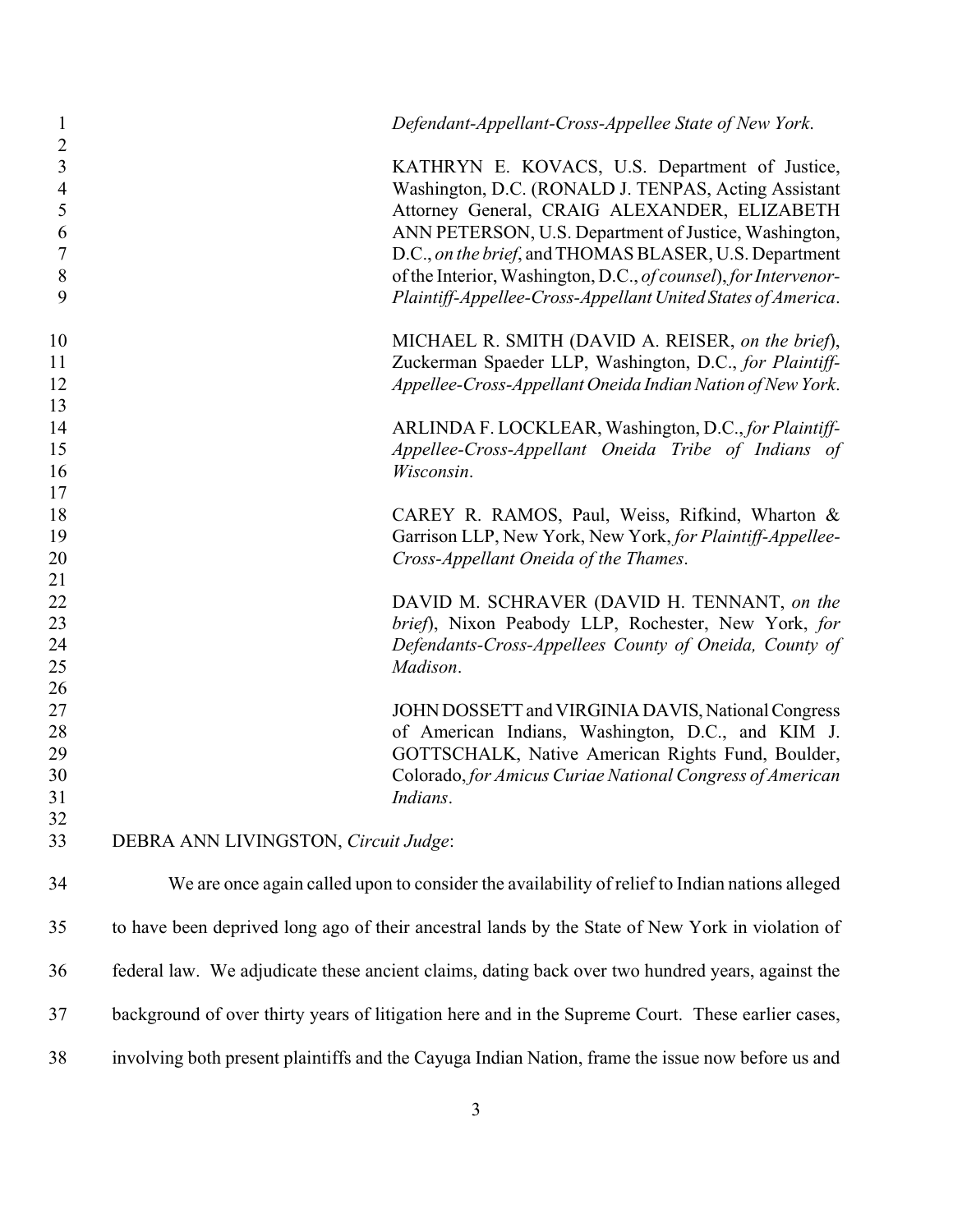in large measure determine its outcome.

 In 1970 the Oneida Indian Nation of New York ("New York Oneidas") and the Oneida Indian Nation of Wisconsin ("Wisconsin Oneidas") brought suit — a "test case" — seeking from the Counties of Madison and Oneida in New York State two years of fair rental value (for 1968 and1969) for about 872 acres occupied by these counties. This land represented a small portion of certain land ceded by the Oneida Indian Nation, the plaintiffs' ancestors, to New York State in 1795 in alleged violation of both federal treaties and the Trade and Intercourse Act ("Nonintercourse 8 Act"), Act of July 22, 1790, ch. 33, 1 Stat. 137 (1790) (codified as amended at 25 U.S.C. § 177), which prohibits sales of tribal land without the consent of the United States. The case reached the Supreme Court. The Court concluded that because the complaint asserted a current right to possession of the lands that existed as a matter of federal law, the plaintiffs had satisfied the well- pleaded complaint rule: "The claim may fail at a later stage for a variety of reasons; but for 13 jurisdictional purposes, this is not a case where the underlying right or obligation arises only under state law and federal law is merely alleged as a barrier to its effectuation." *Oneida Indian Nation of N.Y. v. County of Oneida*, 414 U.S. 661, 675 (1974) ("*Oneida I*"). Subsequently, the Court determined in *County of Oneida v. Oneida Indian Nation of New York State*, 470 U.S. 226 (1985) ("*Oneida II*"), that the New York and Wisconsin Oneidas, along with the Oneida of the Thames Band Council (collectively, "the Oneidas"), could maintain a cause of action for violation of their possessory rights to these aboriginal lands based on federal common law. *See Oneida II*, 470 U.S. at 236. In the very decision recognizing that such a cause of action could be maintained, however, the Court noted that "[t]he question whether equitable considerations should limit the relief available to the present day Oneida Indians" had not been addressed and that it expressed "no opinion as to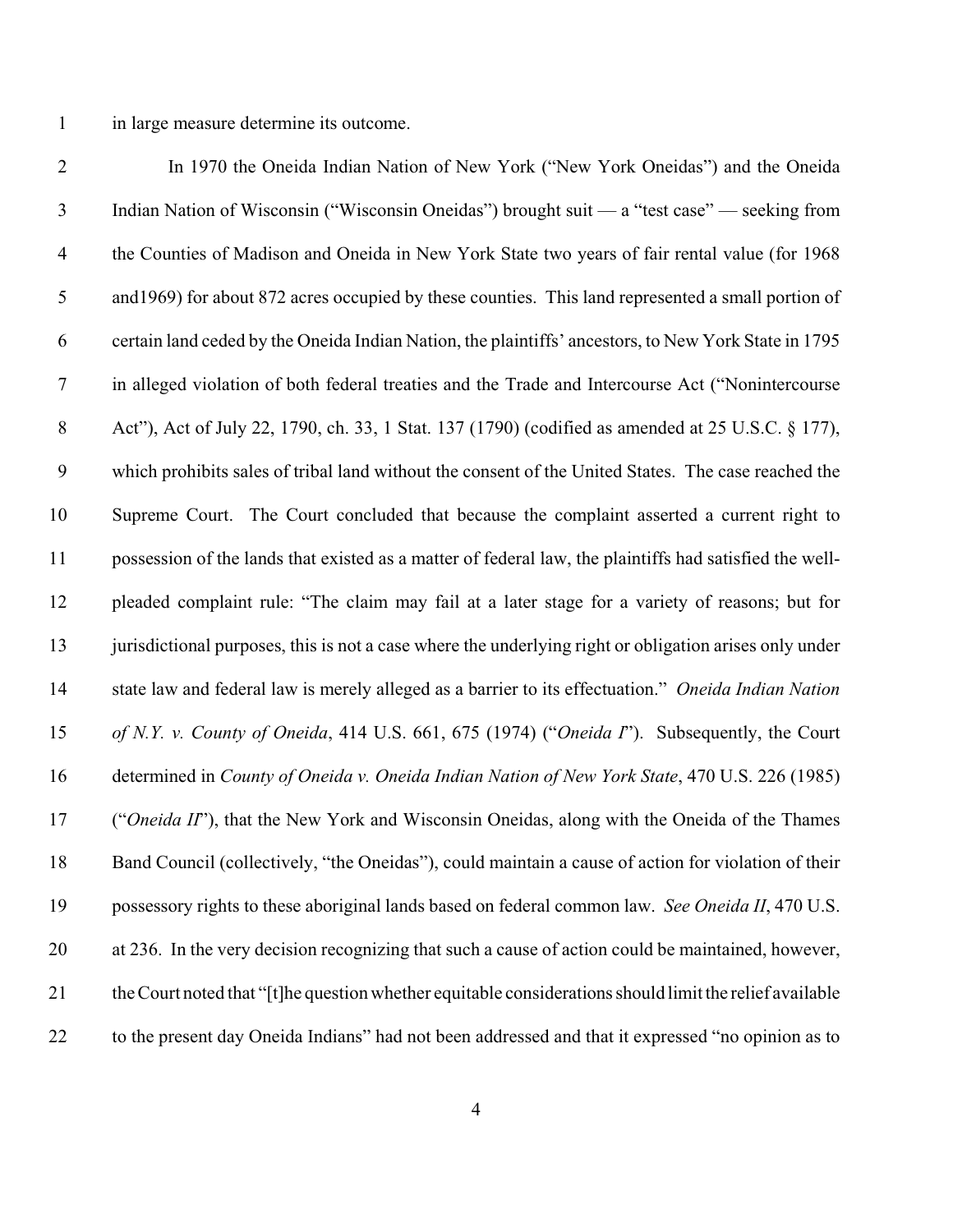whether other considerations may be relevant to the final disposition of [the] case," which it remanded for further proceedings. *Id*. at 253 n.27. On remand, the district court awarded damages in the amount of \$18,970 from Madison County and \$15,994 from Oneida County, along with prejudgment interest, for a total judgment of about \$57,000. *Oneida Indian Nation of N.Y. v. County of Oneida*, 217 F. Supp. 2d 292, 310 (N.D.N.Y. 2002).

 The present case was brought in 1974, but lay dormant for the better part of 25 years while the parties explored settlement and the Oneidas pursued the preceding "test case" on its two separate trips to the Supreme Court. *See City of Sherrill v. Oneida Indian Nation of N.Y.*, 544 U.S. 197, 209 (2005) (noting that the present litigation, "held in abeyance during the pendency of the test case," resumed only in 2000); *see also Oneida Indian Nation of N.Y. v. New York*, 194 F. Supp. 2d 104, 113 (N.D.N.Y. 2002). The instant case involves the Oneidas' claim not to 872 acres and to two years of rent, but to approximately 250,000 acres of ancestral lands, and to relief going back over two hundred years, to the period between 1795 and 1846 when these lands were conveyed in multiple transactions to the State of New York. During the intervening years from 1974 until today, moreover, a subsequent decision of the Supreme Court, *City of Sherrill v. Oneida Indian Nation of New York*, 544 U.S. 197, and this Court's decision in *Cayuga Indian Nation v. Pataki*, 413 F.3d 266 (2d Cir. 2005), *cert. denied*, 547 U.S. 1128 (2006), have explored in ways pertinent to our decision here the questions that remained undecided following *Oneida I* and *Oneida II* — namely, whether and in what circumstances equitable principles might limit the relief available to present day Indian tribes deprived of ancestral lands many years ago in violation of federal law.

 The Oneidas, along with the United States, which intervened in this litigation in 1998, asserted a variety of claims before the district court. In an order dated May 21, 2007, the United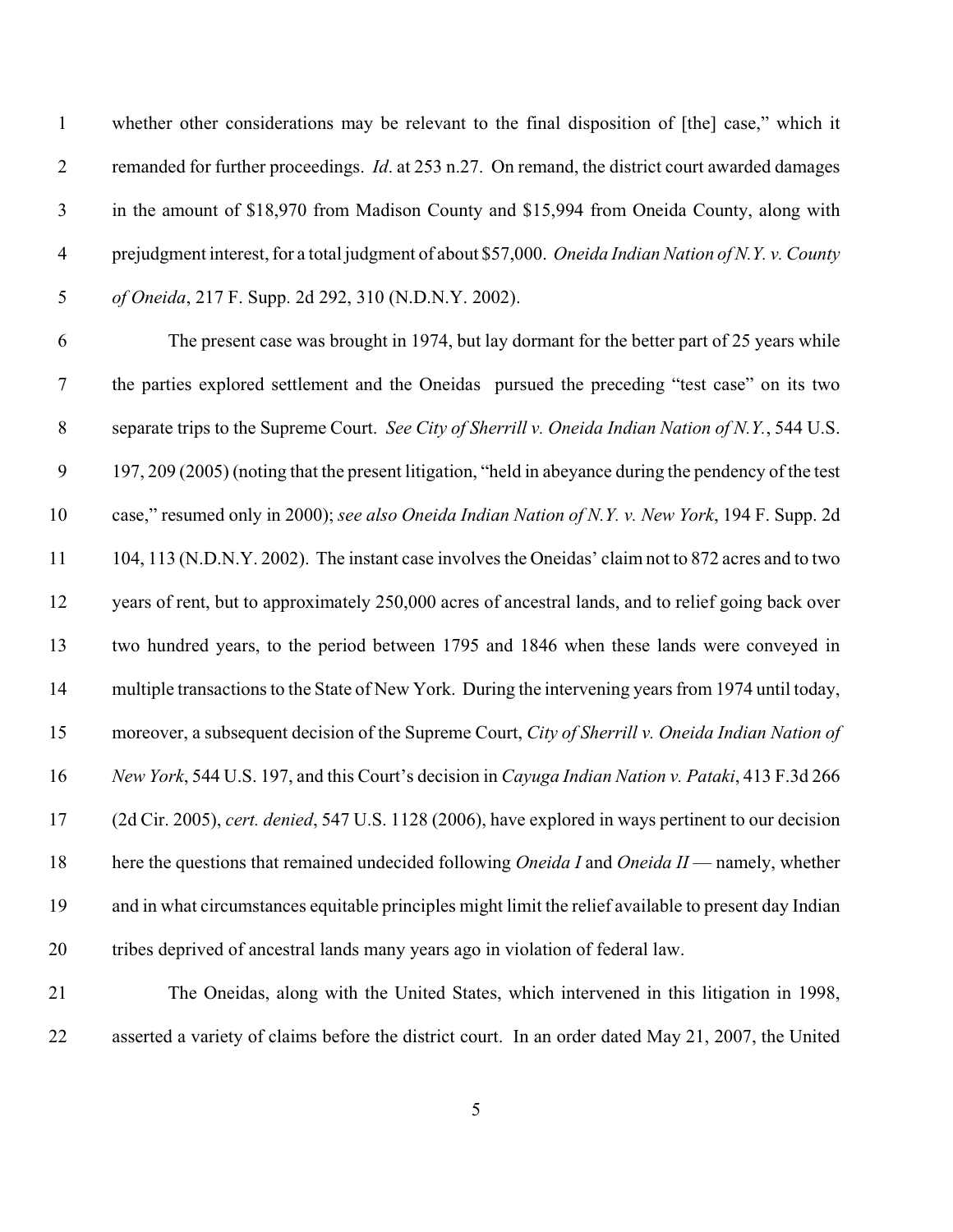| $\mathbf{1}$   | States District Court for the Northern District of New York (Lawrence E. Kahn, District Judge),           |
|----------------|-----------------------------------------------------------------------------------------------------------|
| $\overline{2}$ | relying principally on this Court's decision in <i>Cayuga</i> , granted in part a motion for summary      |
| $\mathfrak{Z}$ | judgment filed by the State of New York and the Counties of Oneida and Madison on the ground              |
| $\overline{4}$ | that all but one of the plaintiffs' claims were barred by laches. See Oneida Indian Nation of N.Y.        |
| 5              | v. New York, 500 F. Supp. 2d 128, 137 (N.D.N.Y. 2007) ("Oneida III"). Based on the Supreme                |
| 6              | Court's decision in Sherrill, Cayuga had previously determined that equitable defenses apply to           |
| $\overline{7}$ | "disruptive" Indian land claims, and that possessory claims — claims premised on the assertion of         |
| $8\,$          | a continuing right to possession of ancient tribal lands — are by their nature disruptive, in that they   |
| 9              | call into question settled land titles. See Cayuga, 413 F.3d at 274-75. The district court in the         |
| 10             | present case held that laches barred all the plaintiffs' possessory claims, but that the plaintiffs could |
| 11             | proceed against the State of New York alone with what the district court termed a "nonpossessory,"        |
| 12             | contract-based claim for unconscionable consideration in connection with the original land transfers.     |
| 13             | This Court granted New York's petition pursuant to 28 U.S.C. § 1292(b) for leave to appeal, as well       |
| 14             | as the cross petitions of the Oneidas and the United States.                                              |
| 15             | Here, the Oneidas and the United States assert primarily that the district court erred in                 |
| 16             | dismissing any of the Oneidas' claims, contending both that this Court's decision in Cayuga was           |
| $\blacksquare$ | t attentation variation and a strain and a                                                                |

 incorrectly decided and that, even accepting that *Cayuga* is controlling here, the defendants failed to establish the necessary elements of a laches defense. The United States defends the district court's decision to the extent it permitted plaintiffs to proceed with a "nonpossessory" claim, while at the same time it articulates an alternative claim to that recognized by the district court, grounded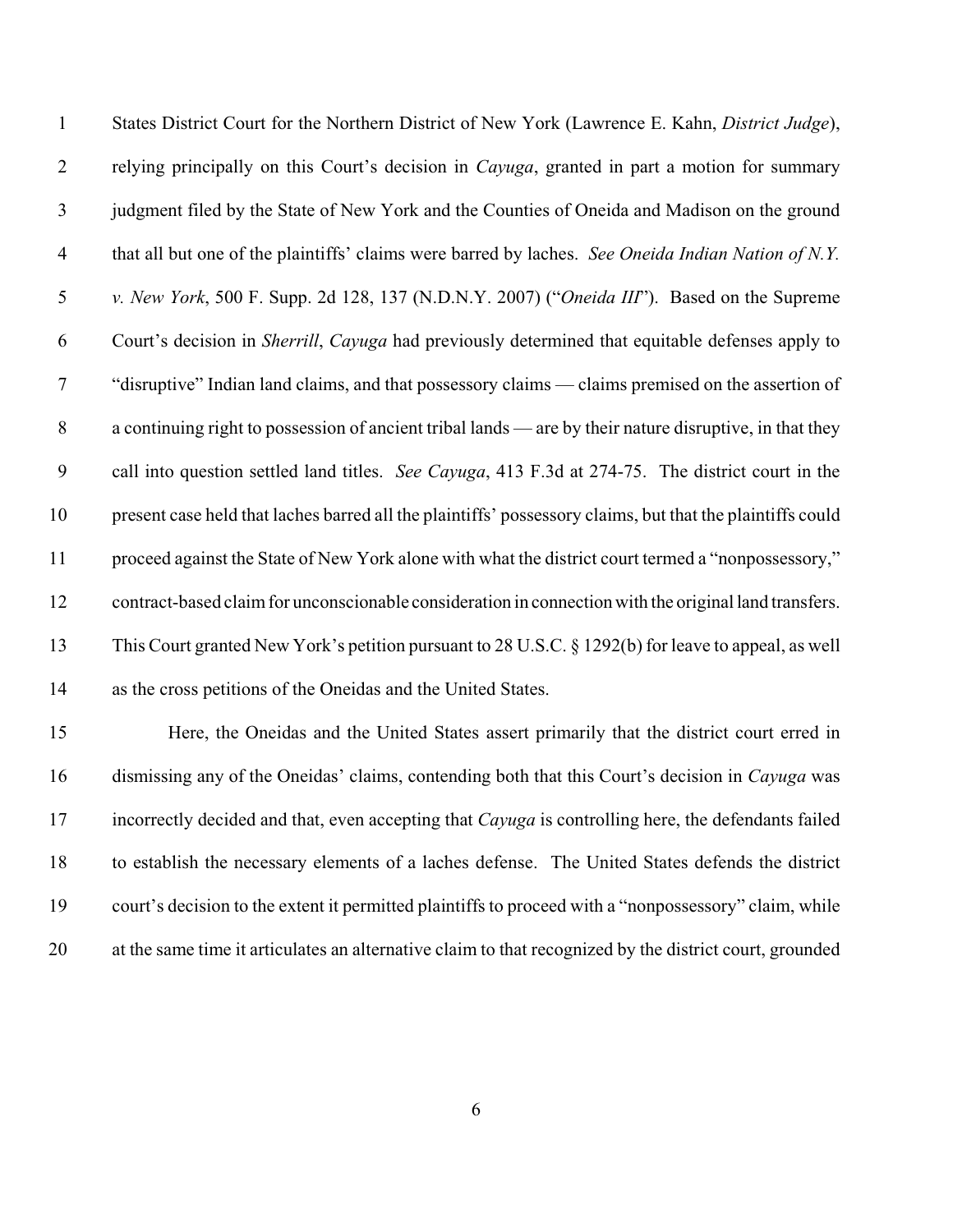1 not in federal common law but in the Nonintercourse Act.<sup>1</sup> Meanwhile, New York State argues principally that the district court erred in permitting a claim to proceed on the theory that New York paid unconscionably inadequate consideration for the subject lands and that reformation of the original agreements to provide for appropriate compensation is an available remedy. It contends, *inter alia*, that this claim, as well as the alternative claim pressed by plaintiffs on appeal, falls within *Cayuga*'s recognition that equitable considerations bar the adjudication of disruptive Indian land claims. New York contends, in addition, that its sovereign immunity bars the contract-based claim on which the district court permitted the Oneidas to proceed.

 For the reasons articulated below, we conclude that the district court correctly determined that *Cayuga* is controlling here, and that all claims dependent on the assertion of a current possessory interest in the subject lands are barred by equitable defenses. We further conclude, however, that the purportedly nonpossessory claim identified by that court is also barred, both by New York's sovereign immunity and by the equitable principles applied in *Cayuga*. In light of *Cayuga*'s holding that equitable defenses apply to disruptive Indian land claims, we finally conclude that the alternative nonpossessory claim articulated on appeal by the plaintiffs, premised on a violation of the Nonintercourse Act, is also barred.

#### **BACKGROUND**

 Because both this Court and the Supreme Court have repeatedly considered this case and other related cases involving the Oneidas, the historical events that form the basis for the plaintiffs' claims have been described extensively elsewhere, including in *Oneida I*, *Oneida II*, *Sherrill*, this

 The Oneidas assert that both federal common law and the Nonintercouse Act provide a basis for asserting "nonpossessory" claims that are not subject to *Cayuga*'s equitable defense.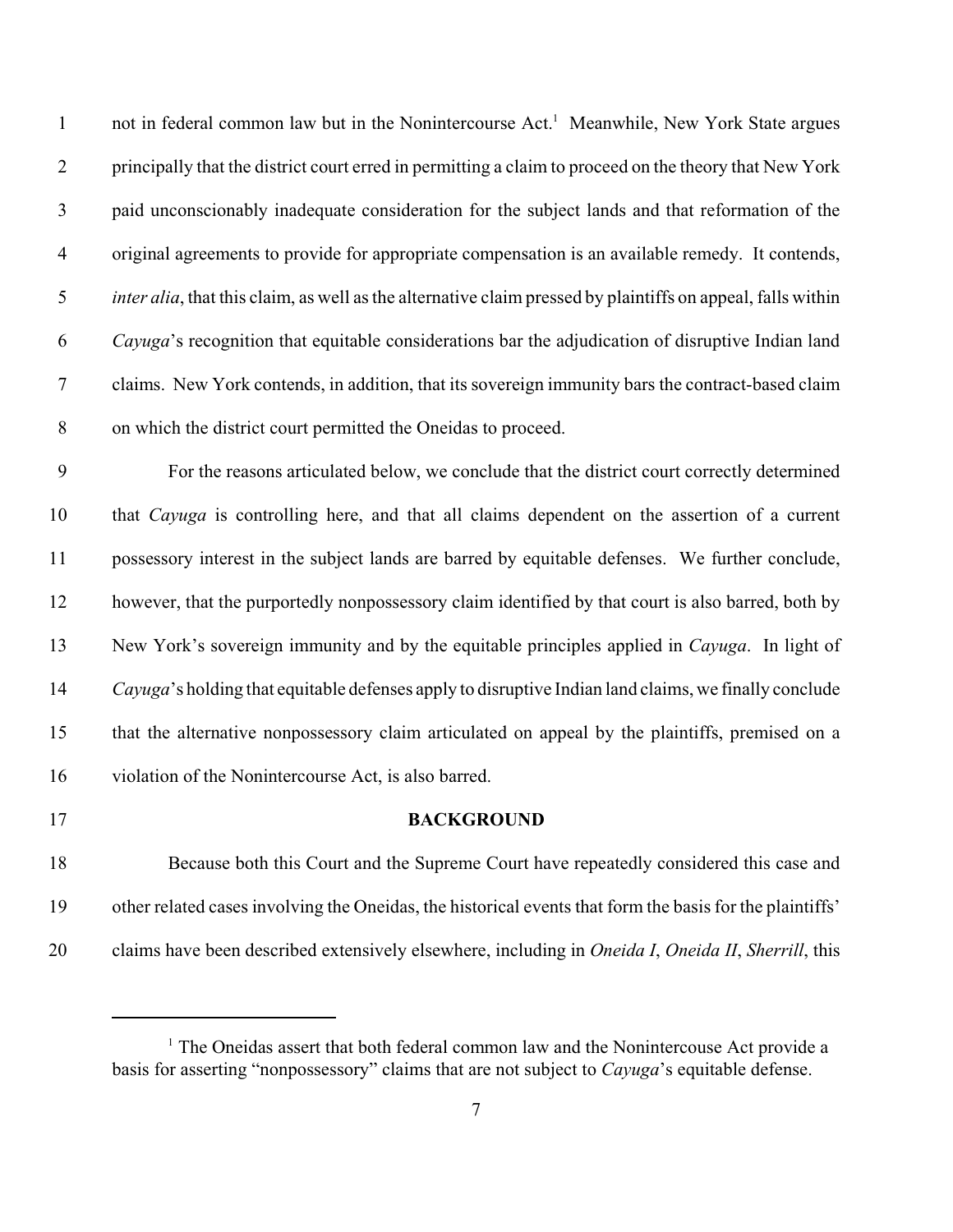Court's decision in *Oneida Indian Nation of New York State v. County of Oneida*, 719 F.2d 525 (2d Cir. 1983), *aff'd in part, rev'd in part by Oneida II*, 470 U.S. 226 (1985), and the opinion of the district court below. Accordingly, we outline these events only briefly here, providing a somewhat more extended recounting of the case's procedural history.

 The Oneidas are direct descendants of the Oneida Indian Nation, one of six nations of the Iroquois with an aboriginal homeland that "[a]t the birth of the United States . . . comprised some six million acres in what is now central New York." *Sherrill*, 544 U.S. at 203. Under pressure to open this land for settlement in the years after the Revolutionary War, New York State in 1788 concluded the Treaty of Fort Schuyler with the Oneida Indian Nation pursuant to which New York purchased the majority of the Nation's land in New York, leaving the Nation with a reservation of approximately 300,000 acres. *Id*. The legitimacy of this initial transfer is not at issue in the present case. Some two years after the Treaty of Fort Schuyler, the United States Congress enacted the Nonintercourse Act, which "bars sales of tribal land without the acquiescence of the Federal 14 Government." *Id.* at 204.<sup>2</sup> In 1794, the United States entered into the Treaty of Canandaigua, Act

Act of Mar. 1, 1793, ch. 19, § 8, 1 Stat. 329, 330.

 $<sup>2</sup>$  The Nonintercourse Act was renewed and revised several times and remains codified</sup> today at 25 U.S.C. § 177. The version of the Act in effect in 1793 provided in relevant part:

<sup>[</sup>N]o purchase or grant of lands, or of any title or claim thereto, from any Indians or nation or tribe of Indians, within the bounds of the United States, shall be of any validity in law or equity, unless the same be made by a treaty or convention entered into pursuant to the constitution; and it shall be a misdemeanor, in any person not employed under the authority of the United States, in nego[t]iating such treaty or convention, punishable by fine not exceeding one thousand dollars, and imprisonment not exceeding twelve months, directly or indirectly to treat with any such Indians . . . for the title or purchase of any lands by them held, or claimed.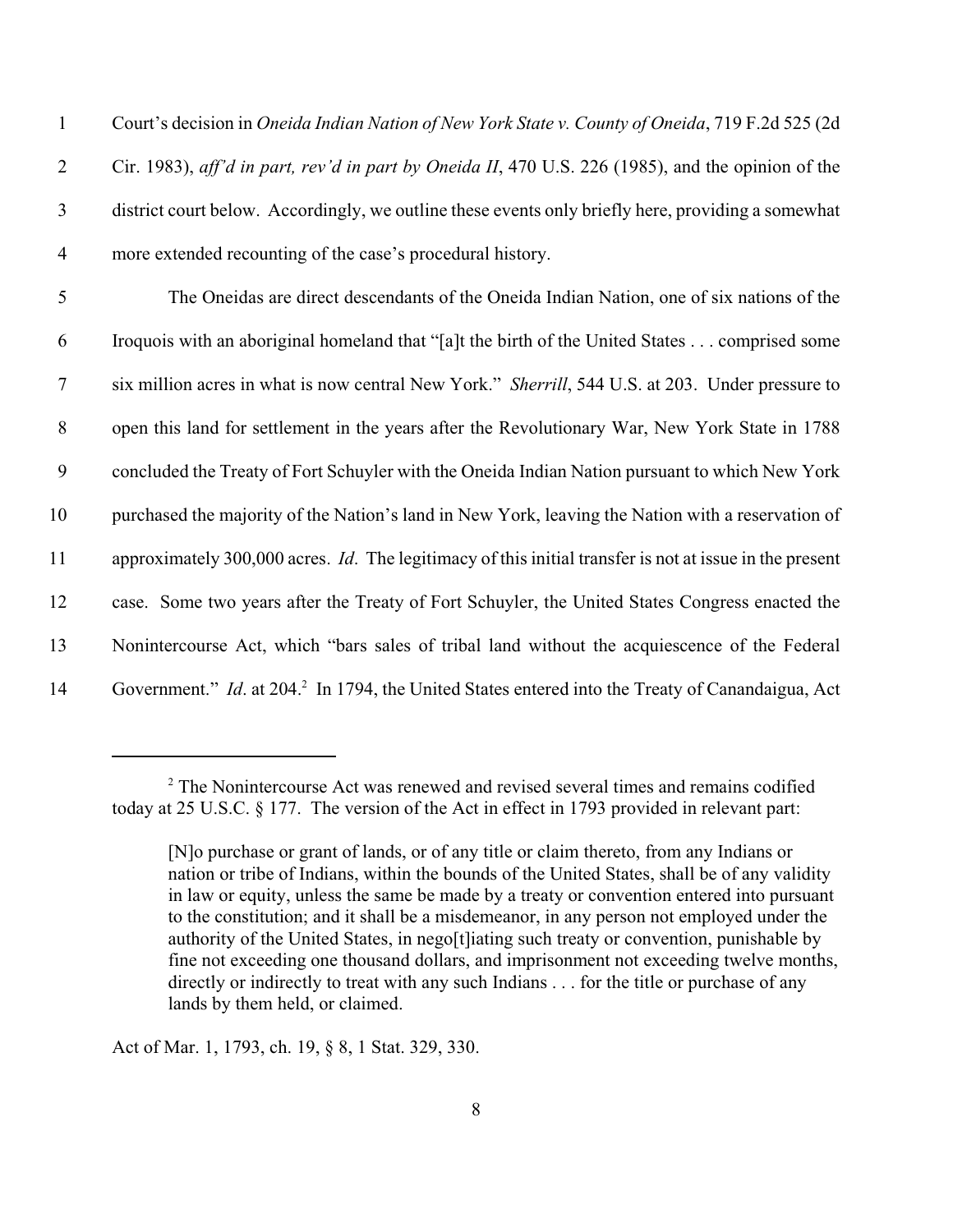| $\mathbf{1}$     | of Nov. 11, 1794, 7 Stat. 44, with the six Iroquois nations: "That treaty both 'acknowledge[d]' the              |
|------------------|------------------------------------------------------------------------------------------------------------------|
| $\mathbf{2}$     | Oneida Reservation as established by the Treaty of Fort Schuyler and guaranteed the Oneidas' 'free               |
| $\mathfrak{Z}$   | use and enjoyment' of the reserved territory." Sherrill, 544 U.S. at 204-05 (alteration in original)             |
| $\overline{4}$   | (quoting Treaty of Canandaigua, Art. II, 7 Stat. 45).                                                            |
| $\mathfrak{S}$   | Despite the passage of the Nonintercourse Act and the conclusion of the Treaty of                                |
| 6                | Canandaigua, New York continued to purchase land from the Oneida Indian Nation in a series of                    |
| $\boldsymbol{7}$ | transactions from 1795 to 1846. Id. at 205. The Washington Administration objected to the first                  |
| $8\,$            | of these transactions involving 100,000 acres, but later administrations made no attempt to interfere            |
| 9                | with New York's continued acquisition of land reserved to the Oneida Nation. See id. Indeed, as                  |
| 10               | the Supreme Court recognized in Sherrill, "early 19th-century federal Indian agents in New York                  |
| 11               | State did not simply fail to check New York's land purchases, they 'took an active role in                       |
| 12               | encouraging the removal of the Oneidas $\dots$ to the west." <i>Id.</i> (quoting <i>Oneida Nation of N.Y. v.</i> |
| 13               | United States, 43 Ind. Cl. Comm'n 373, 390 (1978)). By 1838, six hundred members of the Oneida                   |
| 14               | Nation resided in Wisconsin, while 620 remained in New York State, and the United States was                     |
| 15               | actively pursuing a plan, through the Treaty of Buffalo Creek, to remove all of the remaining New                |
| 16               | York Oneidas, as well as other New York Indians, to Kansas. <sup>3</sup> Id. at 206. "The Oneidas who stayed     |
| 17               | on in New York continued to diminish in number and, during the 1840's, sold most of their                        |
| 18               | remaining lands to the State." Id. at 206-07.                                                                    |

<sup>&</sup>lt;sup>3</sup> The Treaty of Buffalo Creek, which was entered into between the Oneidas and the United States in 1838, "envisioned removal of all remaining New York Indians, including the Oneidas, to Kansas." *Sherrill*, 544 U.S. at 206. "In Article 13 of the . . . Treaty, the Oneidas agreed to remove to the Kansas lands the United States had set aside for them as soon as they could make satisfactory arrangements for New York State's purchase of their lands at Oneida." *Id.* (internal quotation marks and alteration omitted).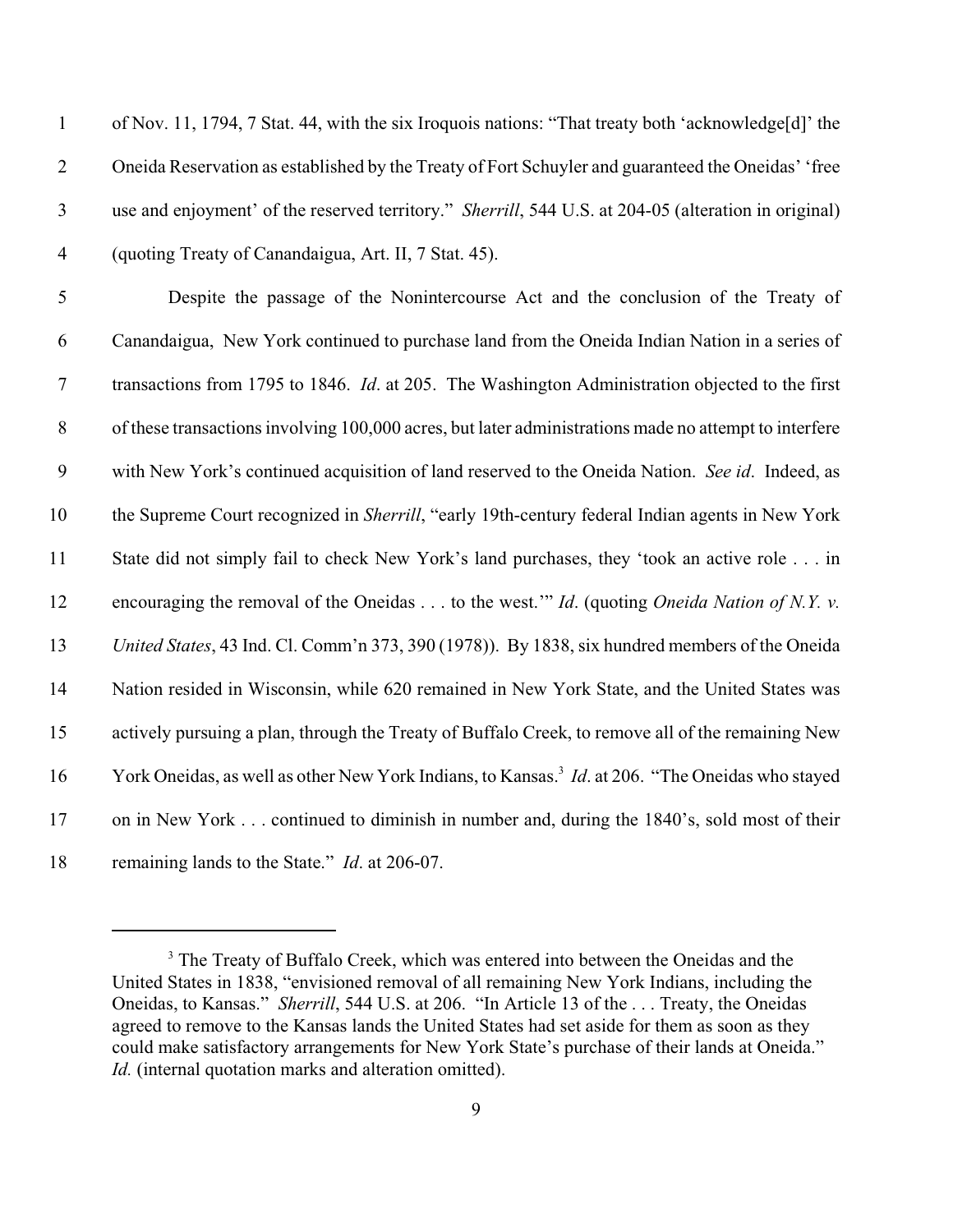| $\mathbf{1}$     | The New York and Wisconsin Oneidas first instituted court proceedings seeking recompense                 |
|------------------|----------------------------------------------------------------------------------------------------------|
| $\overline{2}$   | in connection with these transactions with New York State in 1951, when they brought suit against        |
| $\mathfrak{Z}$   | the United States pursuant to the Indian Claims Commission Act ("ICCA"), ch. 959, 60 Stat. 1049          |
| $\overline{4}$   | (1946). They asserted then that they had received unconscionable compensation in connection with         |
| $\mathfrak{S}$   | "lands that New York had acquired through 25 treaties of cession concluded between 1795 and              |
| 6                | 1846," that the United States had breached its fiduciary duty to them under the Nonintercourse Act,      |
| $\overline{7}$   | and that they should receive the fair market value of the transferred lands. Sherrill, 544 U.S. at 207.  |
| $8\,$            | The Indian Claims Commission determined that the United States in fact had actual or constructive        |
| $\boldsymbol{9}$ | knowledge of these treaties and that it "would be liable if the Oneidas had not received conscionable    |
| 10               | consideration." Id. at 208 (citing Oneida Nation of N.Y. v. United States, 43 Ind. Cl. Comm'n 373,       |
| 11               | 375, 406-07 (1978)). At the request of the New York and Wisconsin Oneidas, however, the case             |
| 12               | then pending before the Court of Claims was dismissed prior to any determination of the scope of         |
| 13               | the United States' liability. Id. The Court of Claims noted at the time that this was as a result of the |
| 14               | plaintiffs' view "that their interests would not be served by obtaining any monetary compensation,"      |
| 15               | and that they "prefer[red] to press litigation seeking a determination that they have present title      |
| 16               | to the land in New York State" Oneida Nation of N.Y. v. United States, 231 Ct. Cl. 990 (Ct.              |
| 17               | Cl. 1982) (per curiam).                                                                                  |
|                  |                                                                                                          |

 Commenced by the New York and Wisconsin Oneidas some eight years before they abandoned their case before the Indian Claims Commission, the instant litigation represents the alternative venue in which the Oneidas elected to pursue their claims. As originally pled in 1974, this case sought recompense for the illegal occupation of Oneida land by the Counties of Madison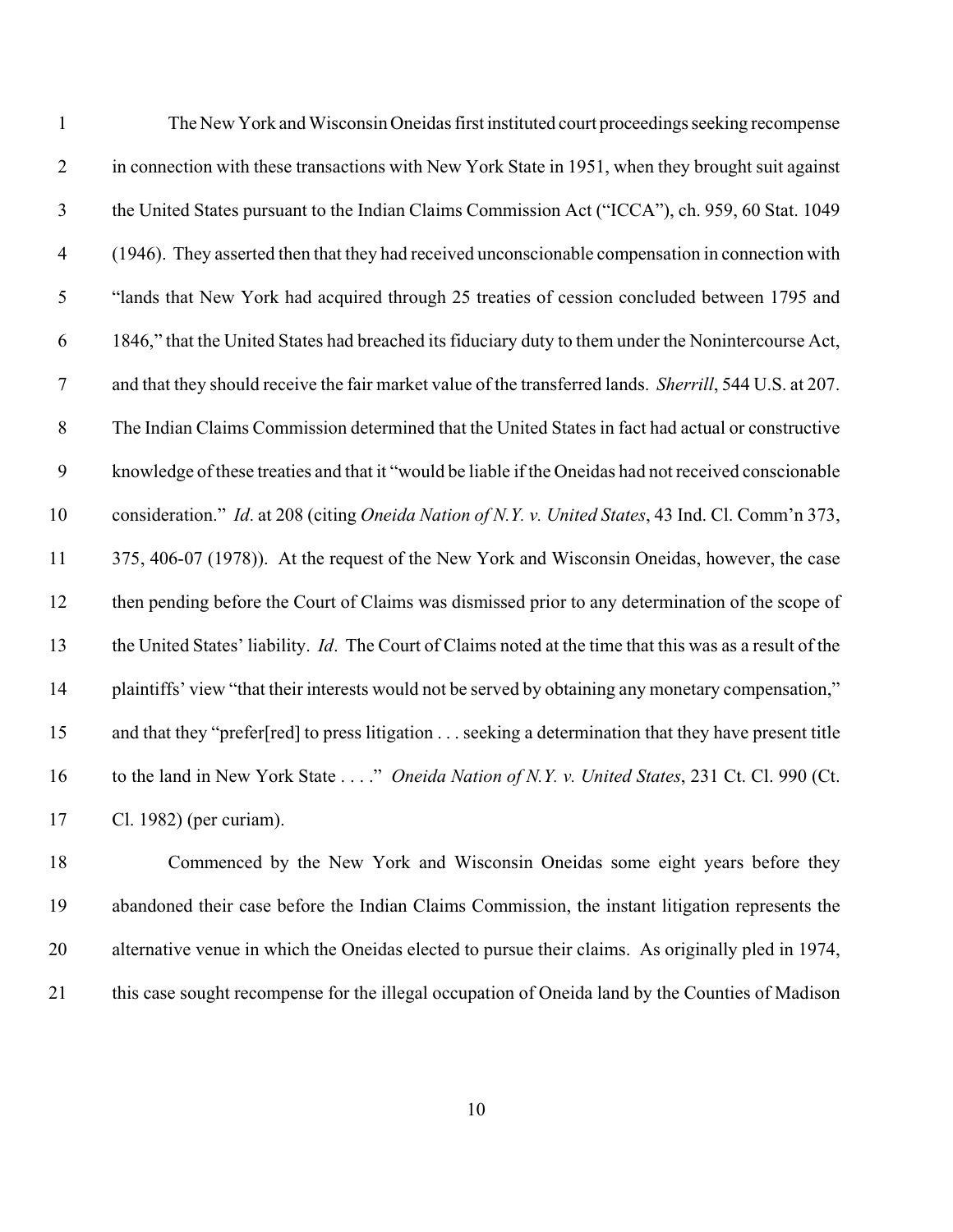| $\mathbf{1}$   | and Oneida from 1951 onwards. <sup>4</sup> The plaintiffs asserted no claim for unconscionable consideration   |
|----------------|----------------------------------------------------------------------------------------------------------------|
| $\overline{2}$ | in connection with the original transfers to New York State and, indeed, could not have done so                |
| $\mathfrak{Z}$ | because New York State was not a party to the litigation and the Counties were not parties to the              |
| $\overline{4}$ | various sale agreements between New York and the Oneida Indian Nation. After decades during                    |
| 5              | which the suit lay dormant, the United States intervened in the litigation against the Counties in             |
| 6              | 1998. In 2000, both the original plaintiffs and the United States amended their pleadings to add the           |
| $\tau$         | Oneida of the Thames as an additional plaintiff and, for the very first time, to name the State of New         |
| $8\,$          | York as a defendant. Both the Oneidas and the United States also sought to join as defendants                  |
| 9              | 20,000 private landowners. The district court prohibited the assertion of any claims against private           |
| 10             | landowners, finding: (1) that the Oneidas had acted in bad faith in that for thirty years they "[had]          |
| 11             | steadfastly maintained that they were <i>not</i> seeking to disrupt the current landowners," only to           |
| 12             | abandon this position in an effort to dispossess these landowners and also to obtain money damages             |
| 13             | from them; and (2) that the United States had likewise failed to act in good faith by "vacillating on          |
| 14             | the critical issue of the private landowners' role $\dots$ in this litigation." <i>Oneida Indian Nation v.</i> |
| 15             | County of Oneida, 199 F.R.D. 61, 81, 87 (N.D.N.Y. 2000).                                                       |
| 16             | The district court did permit the Oneidas significantly to amend their complaint against the                   |
| 17             | present defendants to expand both the claims asserted and the scope of the relief sought so that the           |

- 18 litigation came to encompass the 250,000-some acres and the 200-plus year history now at issue.
- The Oneidas filed an amended complaint, noting that it was "filed in accordance with [the district

<sup>&</sup>lt;sup>4</sup> As noted previously, the New York and Wisconsin Oneidas at the time this litigation was initiated were seeking damages from the United States in the Court of Claims proceeding for the period prior to 1951. *See Oneida Indian Nation v. County of Oneida*, 199 F.R.D. 61, 68 (N.D.N.Y. 2000).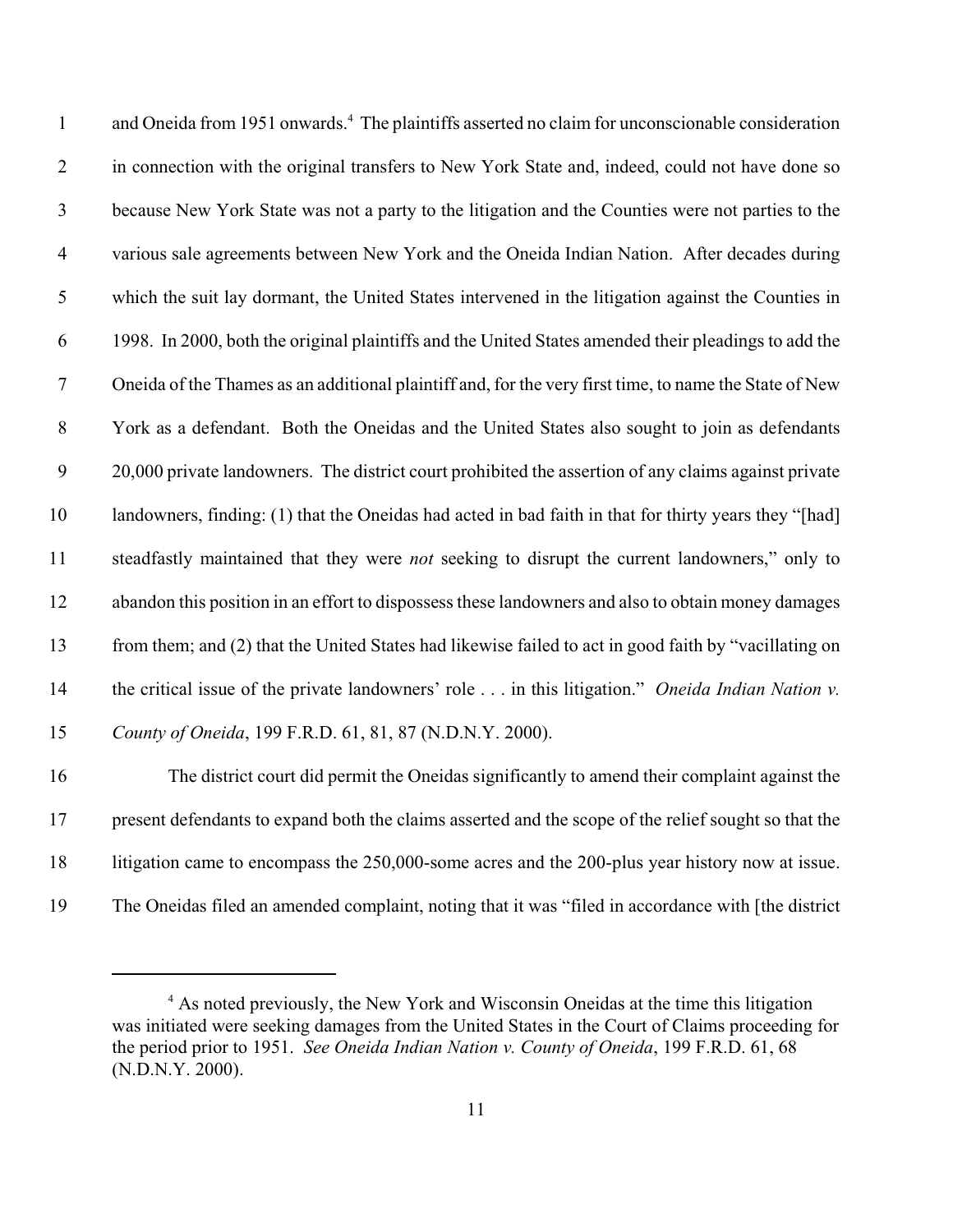- court's] decision" with regard to the private landowners and therefore was "not a waiver of any
- rights or claims." Oneida Am. Compl. ¶ 2. As amended, the Oneidas' complaint states that:

 Under Federal common law, the Nonintercourse Act and the Treaty of Canandaigua, Plaintiff Tribes . . . have "possessory rights" in the subject lands . . . and seek, in vindication of those rights, damages for unlawful possession of the subject lands from the time each portion of the subject lands was wrongfully acquired or transferred from the Oneida Indian Nation to the present time; disgorgement of the amounts by which defendants have been unjustly enriched by reason of the illegal taking of the subject lands; an accounting; and a declaration that New York State acquired and/or transferred the subject lands from the Oneida Indian Nation in violation of the Nonintercourse Act and other Federal law and that the purported agreements and letters patent by which the subject lands were acquired or transferred . . . were void ab initio.

 *Id.* ¶ 3. The Oneidas' prayer for relief seeks a declaration: (1) that the Oneidas "have possessory rights to the subject lands . . . and there has been no termination of those possessory rights"; (2) that the subject lands were "conveyed unlawfully"; (3) that the various agreements pursuant to which the lands were conveyed "were void ab initio"; (4) that "the subject lands have been in the unlawful possession of trespassers"; and (5) that "all interests of any defendant in the subject lands are null and void." *Id.* at 24. The Oneidas seek injunctive relief "as necessary to restore [them] to possession of those portions of the subject lands to which [the] defendants claim title." *Id.* at 25. They also seek damages: (1) "in the amount of . . . the fair market value of the subject lands, as improved"; (2) in the amount of the lands' fair market rental value from the date of transfer to the present; (3) in an amount equal to the lands' diminution in value due to any extraction of resources or "damage, pollution or destruction" to the property; and (4) in an amount equal to the value of any of these resources, whether taken from the lands by the defendants or those "purporting to act with 26 defendants' permission." *Id.* The Oneidas also seek benefits received by New York State "from its purported purchases and sales of the subject lands," including "the difference in value between the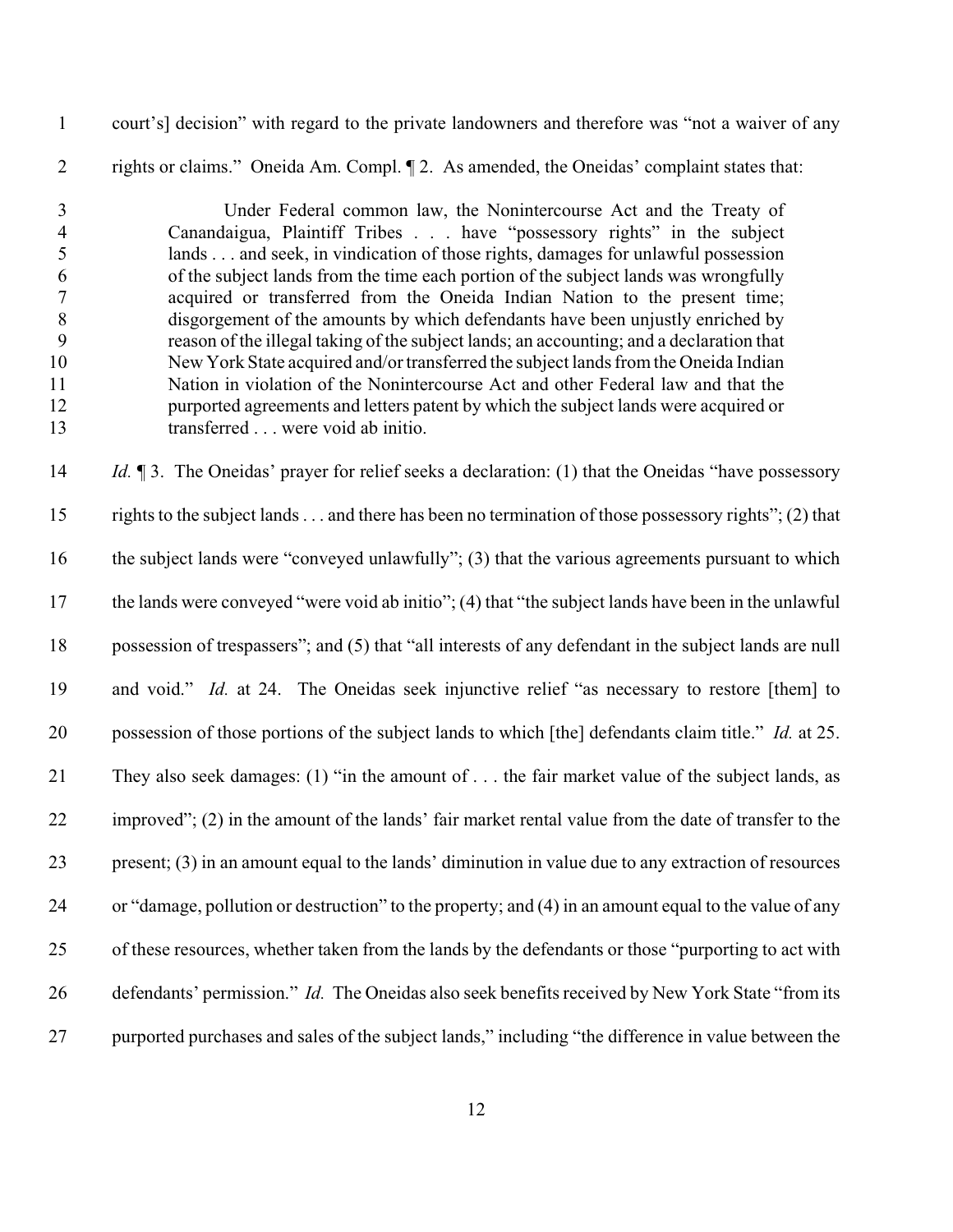price at which New York State acquired or transferred each portion of the subject lands from the Oneida Indian Nation and its value." *Id.* at 26.

| $\mathfrak{Z}$   | The United States also amended its complaint in 2000. The 2000 United States complaint                          |
|------------------|-----------------------------------------------------------------------------------------------------------------|
| $\overline{4}$   | asserted both a "Federal Common Law Trespass Claim" and a "Trade and Intercourse Claim." U.S.                   |
| 5                | Am. Compl. at 14, 15. In its prayer for relief, the United States sought "damages, including                    |
| 6                | prejudgment interest, against the State of New York as the primary tortfeasor for the trespasses                |
| $\boldsymbol{7}$ | to the Subject Lands that originated with the State's illegal transactions." Id. at 16. The United              |
| $8\,$            | States also sought a determination that the State's "purported acquisitions" of the property violated           |
| 9                | federal law, that the various agreements pursuant to which these acquisitions took place were void,             |
| 10               | and an award of appropriate "declaratory relief and/or ejectment" with regard to lands to which New             |
| 11               | York State and the Counties claimed title. <i>Id.</i> The United States amended its complaint again in          |
| 12               | 2002 to drop its claims against the Counties. In its prayer for relief, the 2002 amended complaint              |
| 13               | seeks, <i>inter alia</i> , a declaratory judgment "that the Oneida Nation has the right to occupy the [subject] |
| 14               | lands currently occupied by the State." It seeks "monetary and possessory relief," including                    |
| 15               | ejectment against the State, where appropriate, along with mesne profits or the fair rental value for           |
| 16               | all the subject lands "from the time when the State attempted to acquire each separate parcel                   |
| 17               | until the present," on the theory that the State "was the initial trespasser and all injury to the              |
| 18               | Oneida Nation flowed from the State's tortious actions, including the subsequent trespasses by                  |
| 19               | private landowners." U.S. Second Am. Compl. at 14-15. The complaint seeks a judgment against                    |
| 20               | New York "awarding appropriate monetary relief for those lands over which the State no longer                   |
| 21               | retains title or control." <i>Id.</i> at 15. It also seeks "such other relief as [the] Court may deem just and  |
| 22               | proper." Id.                                                                                                    |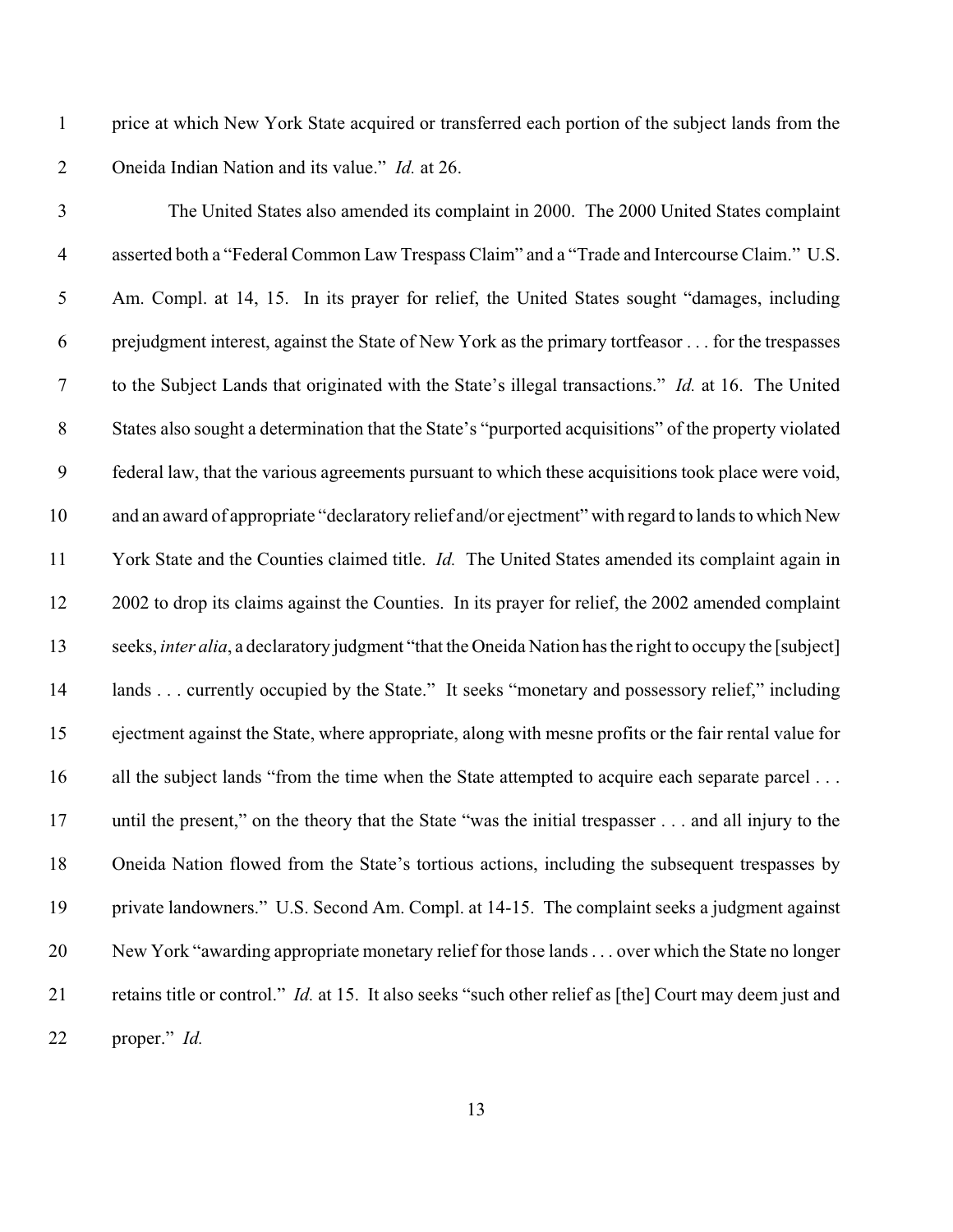| $\mathbf{1}$                                       | After the Supreme Court's decision in Sherrill and this Court's decision in Cayuga, New                                                                                                                                                                                                                                                                                                                                                                                                                                                                                                                                              |
|----------------------------------------------------|--------------------------------------------------------------------------------------------------------------------------------------------------------------------------------------------------------------------------------------------------------------------------------------------------------------------------------------------------------------------------------------------------------------------------------------------------------------------------------------------------------------------------------------------------------------------------------------------------------------------------------------|
| $\overline{2}$                                     | York and the Counties moved for summary judgment on both the Oneidas' and the United States'                                                                                                                                                                                                                                                                                                                                                                                                                                                                                                                                         |
| $\mathfrak{Z}$                                     | claims on the theory that the doctrine of laches precluded them. Noting that the Supreme Court in                                                                                                                                                                                                                                                                                                                                                                                                                                                                                                                                    |
| $\overline{4}$                                     | Sherrill had "held that equitable principles barred the New York Oneidas from reasserting tribal                                                                                                                                                                                                                                                                                                                                                                                                                                                                                                                                     |
| $\mathfrak s$                                      | sovereignty over land they had purchased that was within the boundaries of the Oneidas' former                                                                                                                                                                                                                                                                                                                                                                                                                                                                                                                                       |
| 6                                                  | reservation area," and that this Court had determined in Cayuga "that disruptive possessory land                                                                                                                                                                                                                                                                                                                                                                                                                                                                                                                                     |
| $\boldsymbol{7}$                                   | claims are subject to the equitable doctrines, specifically laches, applied in Sherrill," Oneida III, 500                                                                                                                                                                                                                                                                                                                                                                                                                                                                                                                            |
| $8\,$                                              | F. Supp. 2d at 131-32, the district court concluded that claims "predicated on [the Oneidas']                                                                                                                                                                                                                                                                                                                                                                                                                                                                                                                                        |
| $\boldsymbol{9}$                                   | continuing right to possess land and seek[ing] relief returning that land and damages based on                                                                                                                                                                                                                                                                                                                                                                                                                                                                                                                                       |
| 10                                                 | dispossession" were subject to the laches defense, <i>id.</i> at 134. The district court elaborated:                                                                                                                                                                                                                                                                                                                                                                                                                                                                                                                                 |
| 11<br>12<br>13<br>14<br>15<br>16<br>17<br>18<br>19 | The Court is compelled to take this action to prevent further disruption:<br>Plaintiffs seek to eject Defendants from their land and obtain trespass damages<br>related to Defendants' unjust possession of the land [C] laims based on the<br>Oneidas' possessory rights are disruptive to Defendants' rights and might also call<br>into question the rights of tens of thousands of private landowners and their<br>legitimate reliance interests to continue in the undisturbed use and enjoyment of their<br>property. Past injustices suffered by the Oneidas cannot be remedied by creating<br>present and future injustices. |
| 20                                                 | <i>Id.</i> at 137. The district court determined, however, that the Oneidas had adequately pled a claim for                                                                                                                                                                                                                                                                                                                                                                                                                                                                                                                          |
| 21                                                 | disgorgement by the State of New York of the difference in value between the price at which New                                                                                                                                                                                                                                                                                                                                                                                                                                                                                                                                      |
| 22                                                 | York acquired the subject lands pursuant to the twenty-six agreements at issue and the lands' value                                                                                                                                                                                                                                                                                                                                                                                                                                                                                                                                  |
| 23                                                 | at the time of these transactions. The court determined that this claim "[was] best styled as a                                                                                                                                                                                                                                                                                                                                                                                                                                                                                                                                      |
| 24                                                 | contract claim that seeks to reform or revise a contract that is void for unconscionability" and                                                                                                                                                                                                                                                                                                                                                                                                                                                                                                                                     |
| 25                                                 | determined that such a claim was not disruptive because it "only seeks retrospective relief in the                                                                                                                                                                                                                                                                                                                                                                                                                                                                                                                                   |
| 26                                                 | form of damages, is not based on Plaintiffs' continuing possessory right to the claimed land, and                                                                                                                                                                                                                                                                                                                                                                                                                                                                                                                                    |
| 27                                                 | does not void the agreements," but rather reforms them "through an exercise of [the court's]                                                                                                                                                                                                                                                                                                                                                                                                                                                                                                                                         |
|                                                    |                                                                                                                                                                                                                                                                                                                                                                                                                                                                                                                                                                                                                                      |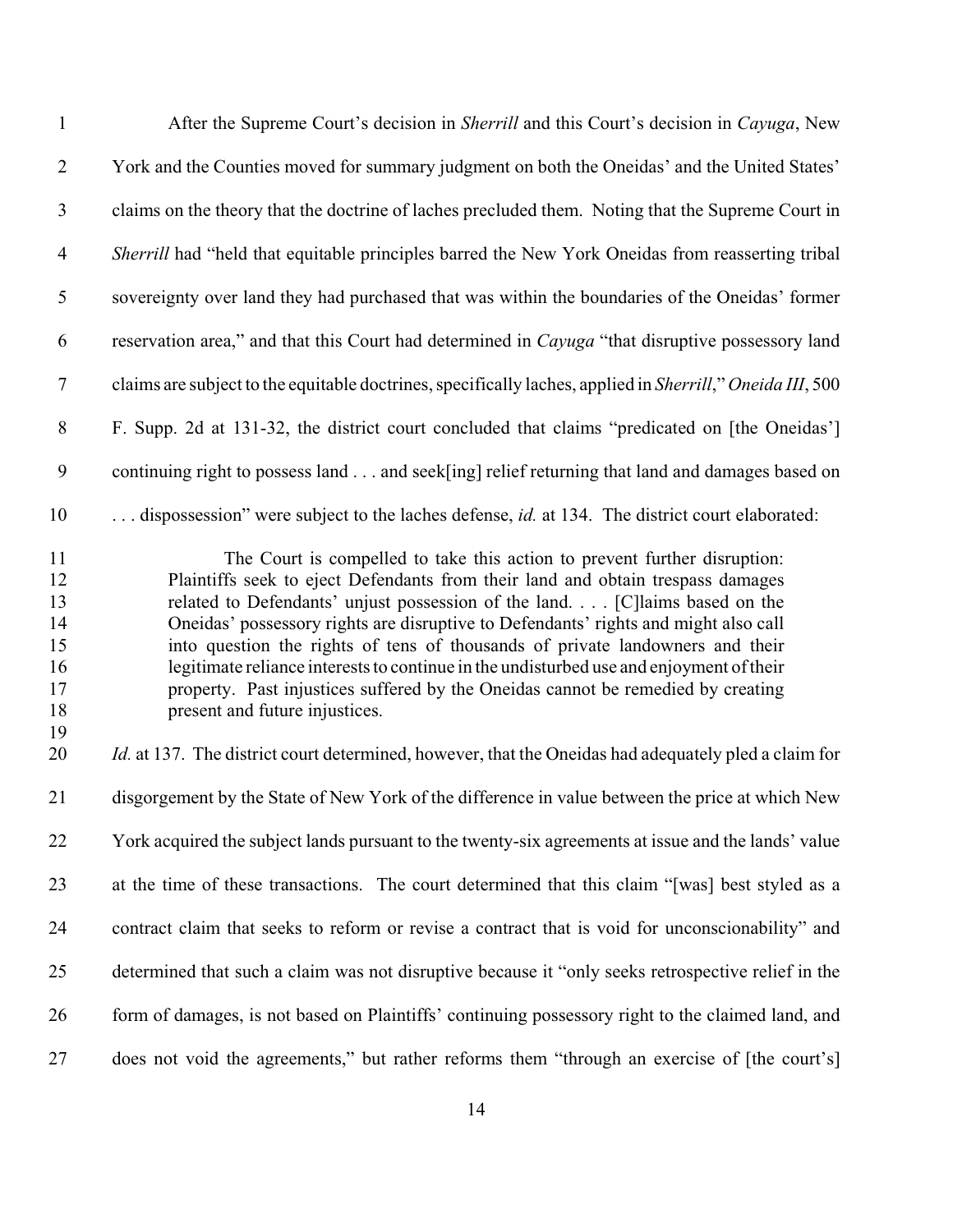| $\mathbf{1}$     | equitable power[s]." <i>Id.</i> at 140. Accordingly, the court granted the defendants' motion in part and            |
|------------------|----------------------------------------------------------------------------------------------------------------------|
| $\overline{2}$   | denied it in part, noting that its decision "permits the Oneidas to reform and revise the twenty-six                 |
| 3                | (26) agreements with the State and to receive fair compensation for lands transferred by their                       |
| $\overline{4}$   | ancestors." <i>Id.</i> at 147. The instant appeal and cross appeal followed.                                         |
| 5                | <b>DISCUSSION</b>                                                                                                    |
| 6                | At the start, both the Oneidas and the United States urge us to repudiate this Court's earlier                       |
| $\overline{7}$   | decision in <i>Cayuga</i> . This we cannot do. This panel is bound to adhere to the earlier precedent of             |
| $\,8\,$          | this Court in the absence of a decision by the Supreme Court or an <i>en banc</i> panel of this Court                |
| $\boldsymbol{9}$ | calling that precedent into question. See Sullivan v. Am. Airlines, Inc., 424 F.3d 267, 274 (2d Cir.                 |
| 10               | 2005). Nothing of the sort has occurred here. Accordingly, we must and we will follow Cayuga to                      |
| 11               | the extent it is controlling. We thus begin with the Supreme Court's decision in Sherrill and this                   |
| 12               | Court's decision in <i>Cayuga</i> , which explained <i>Sherrill</i> 's import for the proper adjudication of ancient |
| 13               | tribal land claims. We then proceed to consider both the possessory claims dismissed by the district                 |
| 14               | court on the authority of <i>Cayuga</i> and the purportedly nonpossessory claims that plaintiffs contend             |
| 15               | they are entitled to pursue.                                                                                         |
| 16               | I. Sherrill and Cayuga                                                                                               |
| 17               | This Court's decision in <i>Cayuga</i> , upon which the district court relied in dismissing the bulk                 |
| 18               | of the plaintiffs' claims, was itself based on the Supreme Court's 2005 decision in Sherrill, which                  |
| 19               | the Cayuga panel found fundamentally to have changed the background legal standards for assessing                    |
| 20               | ancient tribal land claims. Cayuga, 413 F.3d at 273. Sherrill involved about 17,000 acres scattered                  |
| 21               | throughout the Counties of Madison and Oneida that were once part of the plaintiffs' ancestral lands                 |
| 22               | and that were purchased on the open market by the New York Oneidas in 1997 and 1998. The New                         |
|                  |                                                                                                                      |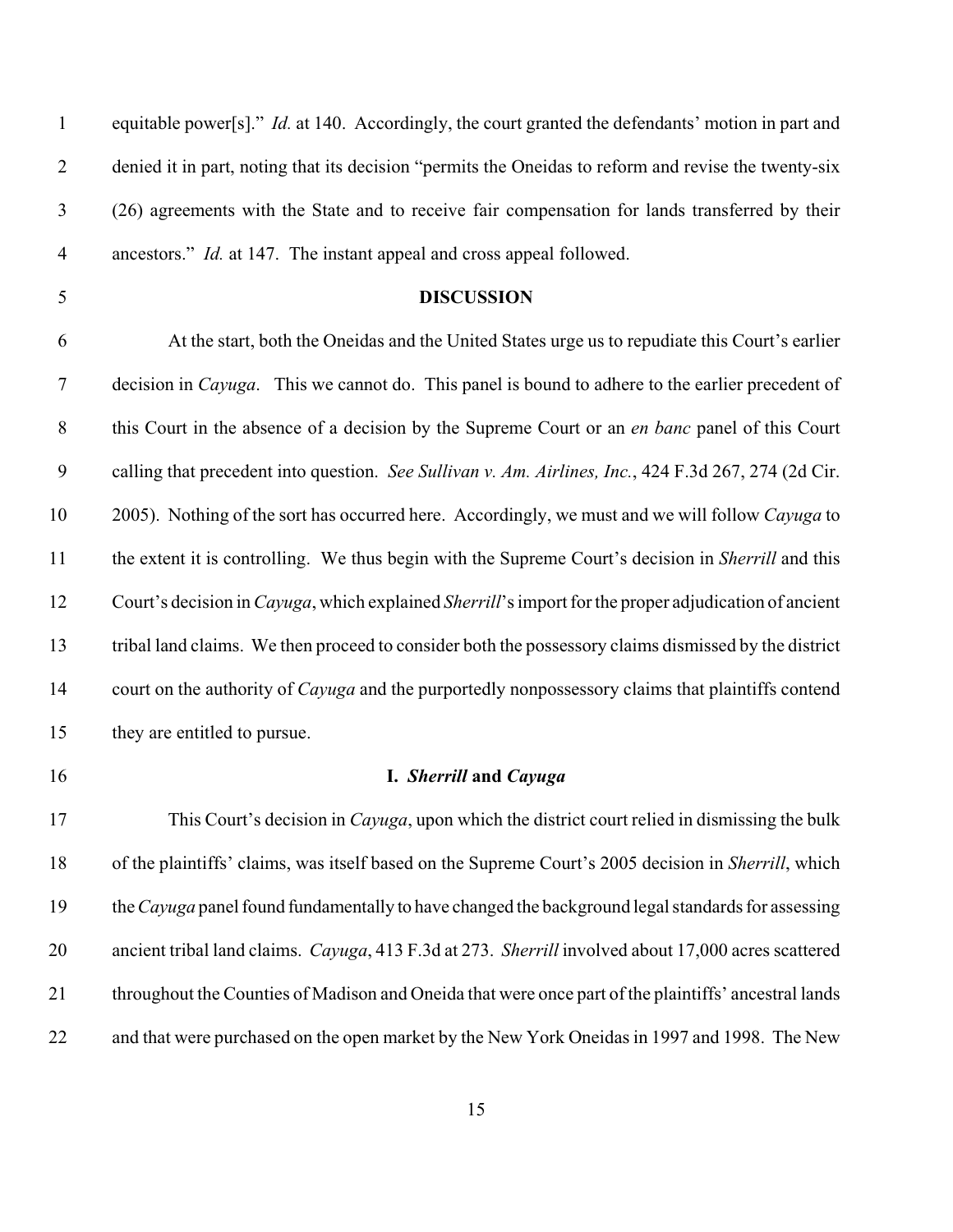York Oneidas, citing *Oneida II*, argued that upon reacquiring this land, which represented less than 1.5% of the Counties' total area, the Oneida Indian Nation's ancient sovereignty over each individual parcel was revived, barring the City of Sherrill or the Counties of Madison and Oneida from requiring the plaintiffs to pay property taxes. The New York Oneidas sought equitable relief in the form of a declaration "prohibiting, currently and in the future, the imposition of property taxes" on the lands they had reacquired. *Sherrill*, 544 U.S. at 212. The Court determined that such

relief could not be granted:

8 [W] e decline to project redress for the Tribe into the present and future, thereby disrupting the governance of central New York's counties and towns. Generations have passed during which non-Indians have owned and developed the area that once composed the Tribe's historic reservation. And at least since the middle years of the 19th century, most of the Oneidas have resided elsewhere. Given the longstanding, distinctly non-Indian character of the area and its inhabitants, the regulatory authority constantly exercised by New York State and its counties and towns, and the Oneidas' long delay in seeking judicial relief against parties other than the United States, we hold that the Tribe cannot unilaterally revive its ancient sovereignty, in whole or in part, over the parcels at issue. The Oneidas long ago relinquished the reins of government and cannot regain them through open-market purchases from current titleholders.

*Id*. at 202-03.

 The Court addressed a number of factors in reaching this conclusion. Although the United States appeared as amicus curiae on behalf of the New York Oneidas in *Sherrill*, the Supreme Court noted that "[f]rom the early 1800's into the 1970's, the United States largely accepted, or was indifferent to, New York's governance of the land in question and the validity *vel non* of the Oneidas' sales to the State." *Id*. at 214. Indeed, national policy through much of the early 1800's "was designed to dislodge east coast lands from Indian possession." *Id*. at 214-15. The Court found it relevant that the Oneidas "did not seek to regain possession of their aboriginal lands by court decree until the 1970's" and that the Oneidas for generations had predominantly sought relief "not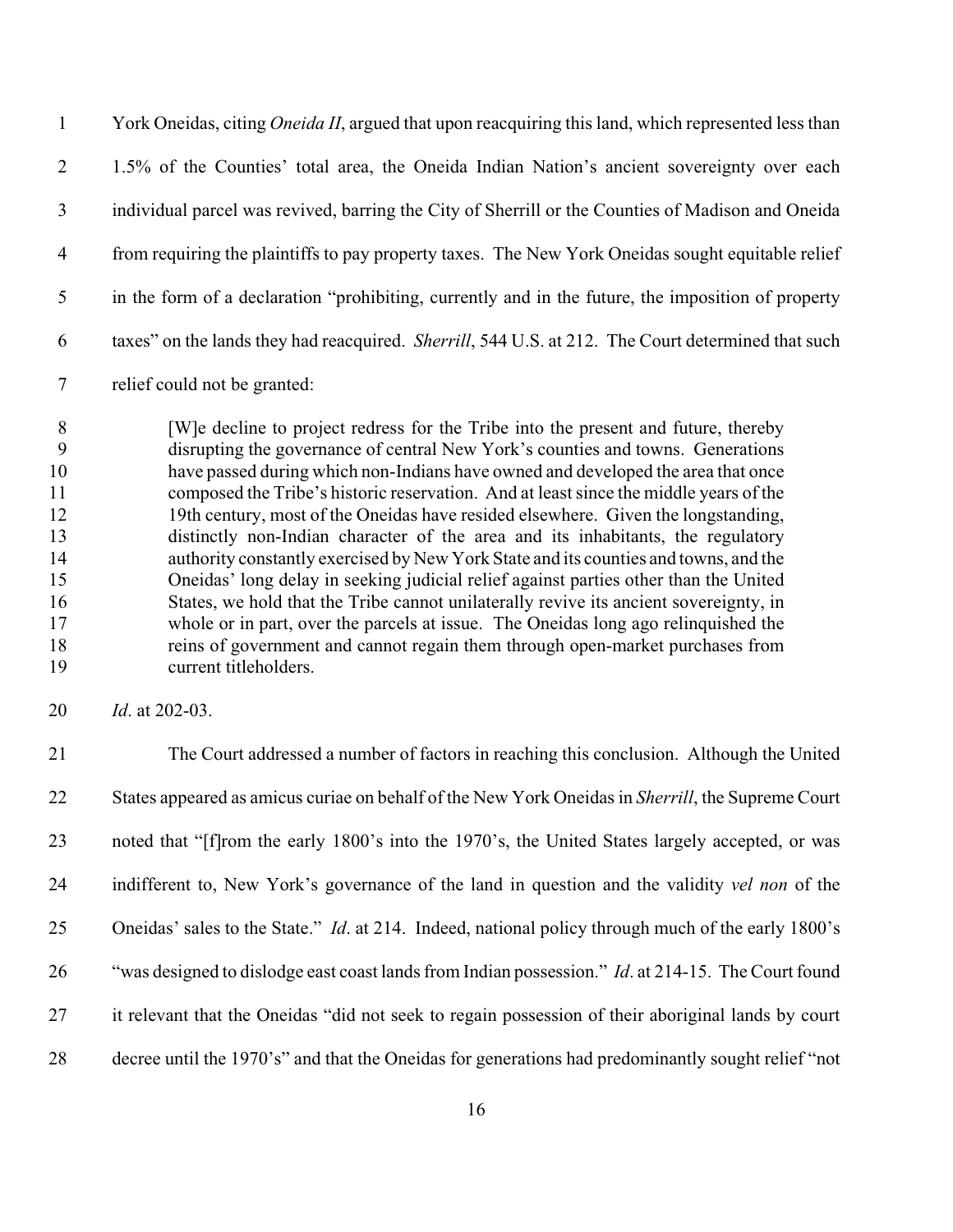| [from] New York or its local units" but from the United States. <i>Id.</i> at 216, 219 n.12. During this    |
|-------------------------------------------------------------------------------------------------------------|
| long lapse of time, the properties had greatly increased in value and there had been dramatic changes       |
| in their character. <i>Id.</i> at 216-17. The Court recognized the "disruptive practical consequences" that |
| would flow from "[a] checkerboard of alternating state and tribal jurisdiction in New York State -          |
| created unilaterally at [the plaintiffs'] behest." <i>Id.</i> at 219-20. Evoking the doctrines of laches,   |
| acquiescence, and impossibility, the Court concluded that equitable considerations — considerations         |
| arising out of the Oneidas' long delay in seeking relief, the attendant development of justified            |
| societal expectations relating to the governance of the lands in question, and the potential of the         |
| sought-after relief to disrupt those expectations — precluded the Oneidas from obtaining their              |
| sought-after declaration. See id. at 214-21.                                                                |
| This Court concluded shortly after Sherrill was decided that because its claims were likewise               |
| "indisputably disruptive," the Cayuga Indian Nation was barred by similar equitable considerations          |
| from seeking recompense for the ancient deprivation of its ancestral lands, even though these claims,       |
| unlike those in <i>Sherrill</i> , sounded primarily in law rather than equity, and even though only money   |
| damages were at issue. Cayuga, 413 F.3d at 275. Cayuga involved the Cayuga Indian Nation's                  |
| claim to 64,015 acres of land that were ceded to New York in 1795 and 1807, allegedly in violation          |
| of both the Nonintercourse Act and the Treaty of Canandaigua. The Cayugas sought, inter alia,               |
| both ejectment of the current residents and trespass damages. The district court ruled in favor of the      |
| plaintiffs on liability, but determined that ejectment was not a proper remedy and thereafter               |
| conducted a jury trial on damages; the damages were limited to the fair market value of the property        |
| at the time of trial in 2000 and to fair rental value damages from 1795 to 1999. The trial resulted         |
|                                                                                                             |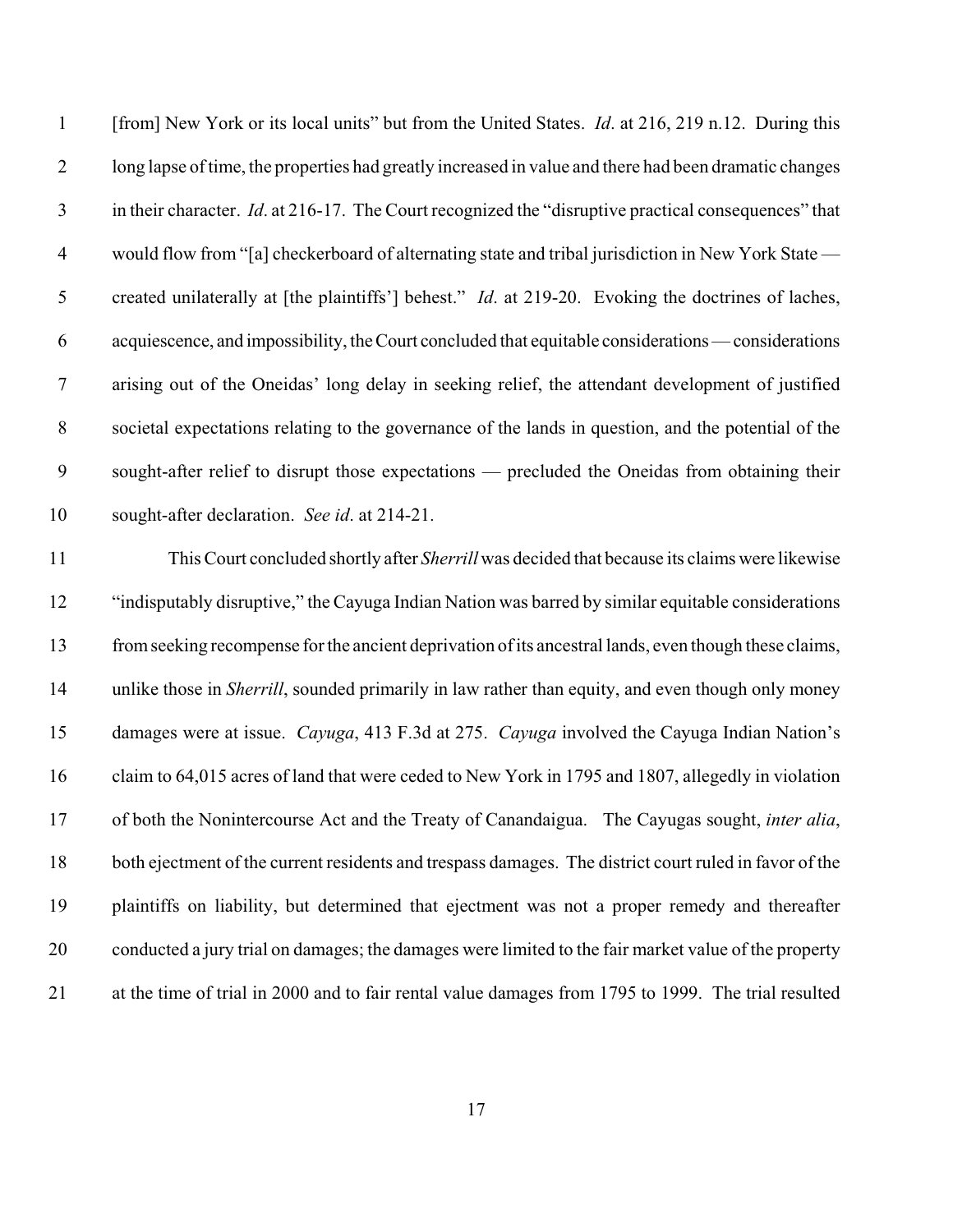1 in a verdict against New York State that, with prejudgment interest, totaled \$247,911,999.42.<sup>5</sup>

 On appeal, this Court determined that since the district court's rulings in *Cayuga*, *Sherrill* had "dramatically altered" the legal landscape against which ancient tribal land claims should be considered: "We understand *Sherrill* to hold that equitable doctrines, such as laches, acquiescence, and impossibility, can, in appropriate circumstances, be applied to Indian land claims, even when such a claim is legally viable and within the statute of limitations." *Id*. at 273. The Court concluded that *Sherrill*'s concern with the New York Oneidas' claim had been with "the disruptive nature of the claim itself," and that, accordingly, the equitable defenses invoked in *Sherrill* apply, not narrowly to claims seeking a revival of sovereignty, but to "'disruptive' Indian land claims more generally," *id*. at 274, whether such claims are legal or equitable in character, *see id*. at 276, and whether or not the remedy sought is limited to an award of money damages, *see id*. at 274. The Court concluded that the doctrine of laches barred the Cayugas' claims, which it characterized as "possessory claims" that were by their nature disruptive in that they called into question settled land titles over a "large swath of central New York State." *Id*. at 275. With regard specifically to the ejectment claim, the Court observed that "[t]he fact that, nineteen years into the case, at the damages stage, the District Court substituted a monetary remedy for plaintiffs' preferred remedy of ejectment cannot salvage the claim, which was subject to dismissal *ab initio*." *Id*. at 277-78 (footnote omitted). As for the trespass claim, the Court said, it "is predicated entirely upon plaintiffs' possessory land

<sup>&</sup>lt;sup>5</sup> The United States successfully intervened in the *Cayuga* litigation in November 1992, so that notwithstanding New York's sovereign immunity, the Cayugas were not barred from bringing claims against the State of New York identical to those brought by the United States. *Cayuga*, 413 F.3d at 270-71. In 1999, the district court ruled that the State of New York "could be deemed an original or primary tortfeasor," responsible for the allegedly unlawful occupation of the subject land by third parties, and the district court thereafter elected to proceed with the case with New York as the sole defendant. *Id*. at 271-72.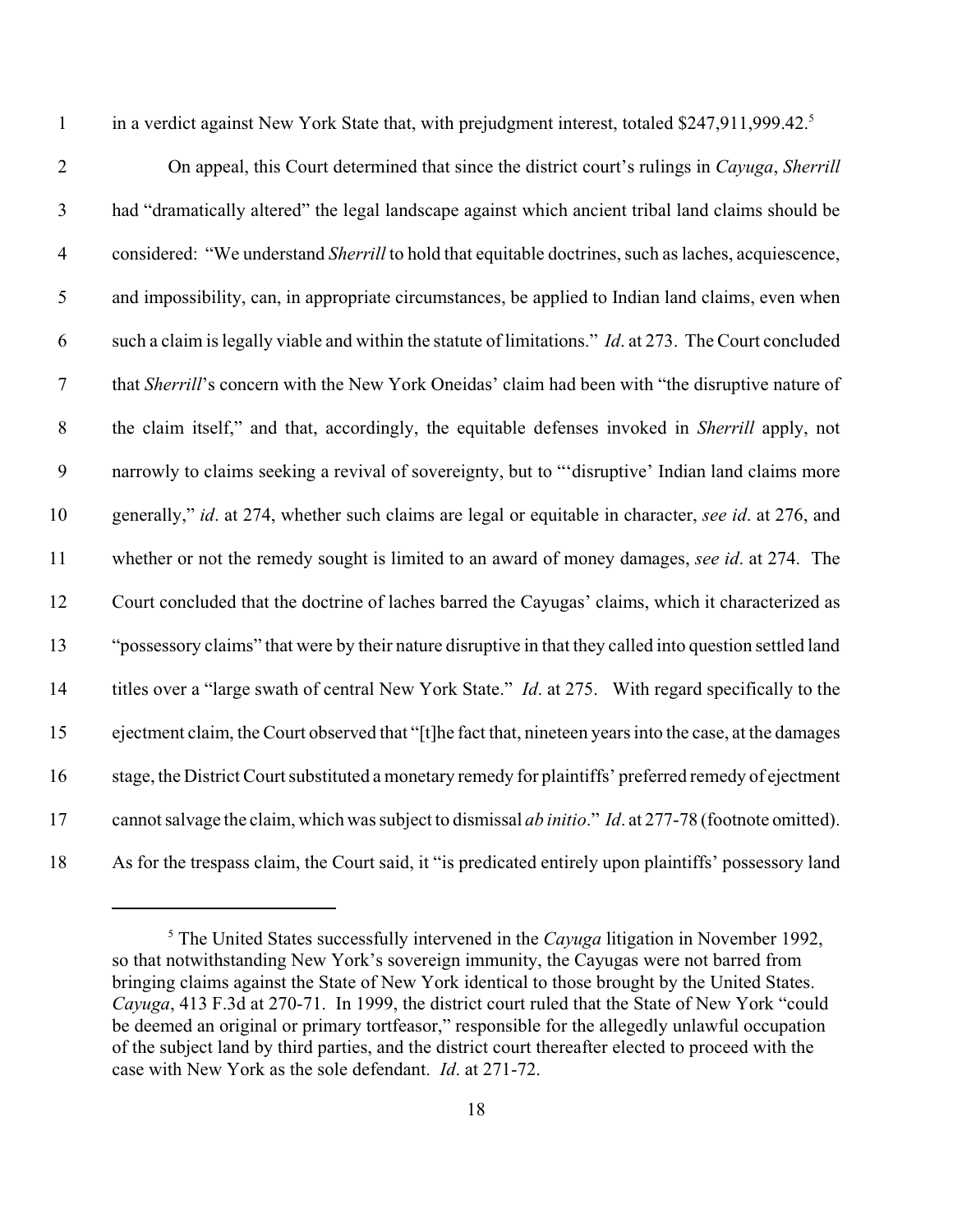| $\mathbf{1}$     | claim" and "because plaintiffs are barred by laches from obtaining an order conferring possession               |
|------------------|-----------------------------------------------------------------------------------------------------------------|
| $\overline{2}$   | in ejectment, no basis remains for finding such constructive possession or immediate right of                   |
| $\mathfrak{Z}$   | possession as could support [trespass] damages." <i>Id.</i> at 278. The Court reversed the judgment of          |
| $\overline{4}$   | the district court in favor of the Cayugas and ordered judgment entered for the defendants.                     |
| 5                | II. The Oneidas' Possessory Land Claims                                                                         |
| 6                | A. Cayuga's Import                                                                                              |
| $\tau$           | The district court determined here that the plaintiffs "assert a current possessory interest in                 |
| $8\,$            | the land" and that their claims, to the extent premised on such an interest, are subject to the equitable       |
| $\boldsymbol{9}$ | considerations at issue in <i>Cayuga. Oneida III</i> , 500 F. Supp. 2d at 133. "Plaintiffs," the district court |
| 10               | observed, "assert certain claims predicated on their continuing right to possess land and seek                  |
| 11               | relief returning that land and damages based on their dispossession." Id. at 134. The court                     |
| 12               | concluded that "[t] he Second Circuit has held that a laches defense does apply to 'indisputably                |
| 13               | disruptive' possessory land claims, like those brought by the Cayugas and Plaintiffs in the instant             |
| 14               | case," and that it was "required to find Plaintiffs' possessory land claims are subject to the defense          |
| 15               | of laches." <i>Id.</i> We agree.                                                                                |
| 16               | With regard to the claims that the Oneidas alone assert against Madison and Oneida                              |
| 17               | Counties, each one of these claims is a "possessory" claim of the sort found potentially subject to             |
| 18               | equitable bar in <i>Cayuga</i> . The Oneidas assert that the Counties have "unlawfully possessed the            |
| 19               | subject lands," excluding the Oneidas from their rightful possession; that they have "kept and                  |
| 20               | continued to keep [the Oneidas] out of possession"; and that they have "severed attachments such                |
| 21               | as minerals, crops, timber and other valuable resources from the land without authority to do so."              |
| 22               | Oneida Am. Compl. II 55-56, 59. The Oneidas seek, <i>inter alia</i> , "damages in the amount of the fair        |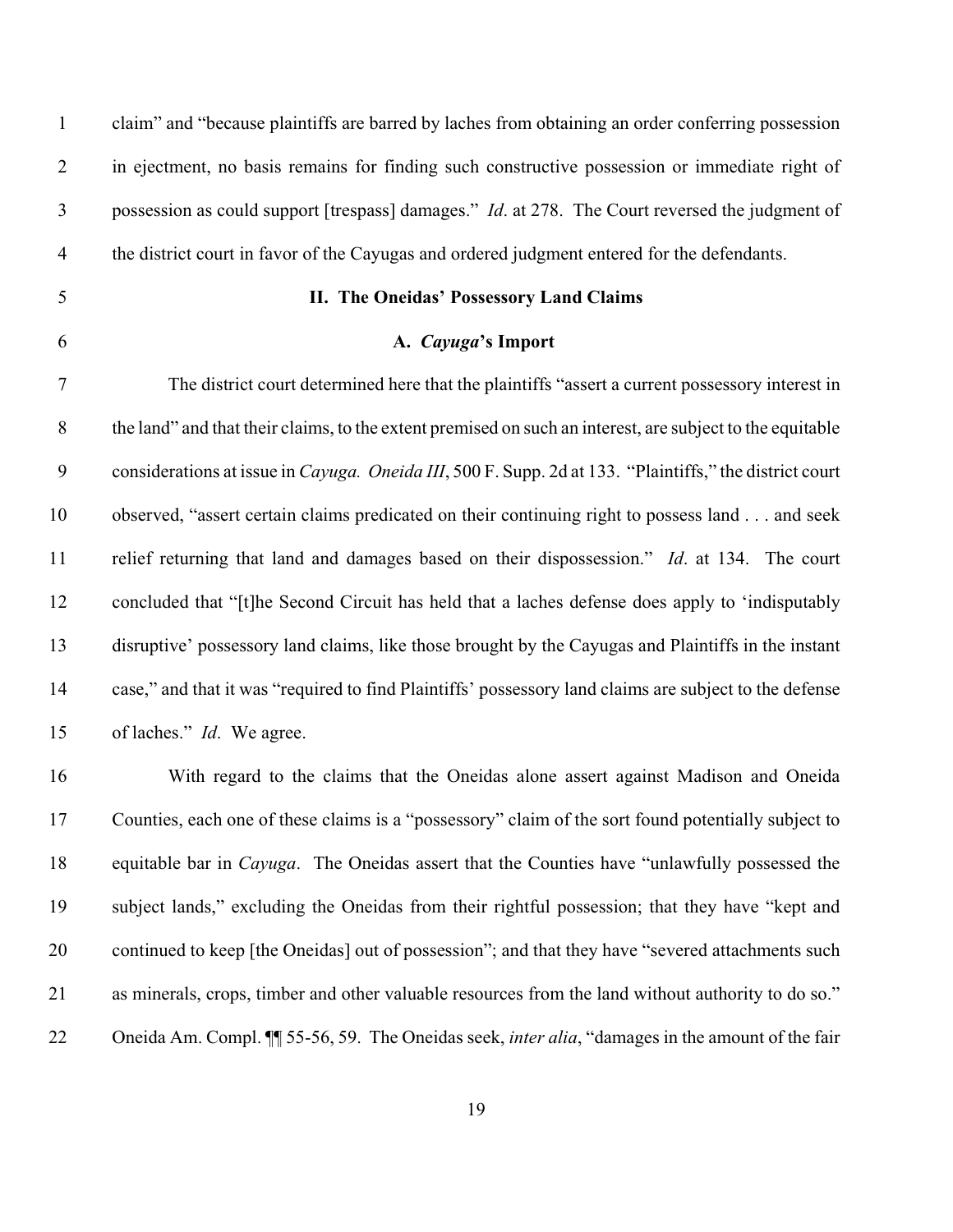| $\mathbf{1}$     | market value of the subject lands," and damages representing "the fair market rental value of the              |
|------------------|----------------------------------------------------------------------------------------------------------------|
| $\overline{2}$   | subject lands" and "the value of all minerals and other resources taken from the subject lands." Each          |
| $\mathfrak{Z}$   | of these claims, whether asserting violations of federal common law, the Nonintercourse Act, or the            |
| $\overline{4}$   | Treaty of Canandaigua, sounds either in ejectment, trespass, or a related theory of injury derived             |
| 5                | from the Oneidas' claimed right to possession of the lands. <sup>6</sup> Indeed, the Counties were not parties |
| 6                | to the various sale agreements between New York and the Oneidas, and thus the only claims                      |
| $\boldsymbol{7}$ | available to be asserted against them relate to their alleged unlawful occupation of the subject lands         |
| $8\,$            | in derogation of the Oneidas' superior possessory interest. Such claims, premised on the Oneidas'              |
| 9                | continuing right of possession, fall within <i>Cayuga</i> 's holding that equitable defenses "apply to         |
| 10               | possessory land claims of this type." Cayuga, 413 F.3d at 276.                                                 |
| 11               | This much is clear from even the most cursory reading of Cayuga. Cayuga expressly                              |
| 12               | concluded that "possessory land claims" — any claims premised on the assertion of a current,                   |
| 13               | continuing right to possession as a result of a flaw in the original termination of Indian title — are         |
| 14               | by their nature disruptive and that, accordingly, the equitable defenses recognized in <i>Sherrill</i> apply   |
| 15               | to such claims. See id. at 274-75 (determining claim seeking award of current market value of                  |
| 16               | subject lands to be merely a "monetized" form of a claim "assert[ing] a continuing right to                    |
| 17               | immediate possession" (internal quotation marks omitted)); id. at 278 (indicating that claim seeking           |

award of past rental value based on a trespass theory is subject to equitable defense because "there

can be no trespass unless the [plaintiffs] possessed the land in question" and such a claim "is based

<sup>&</sup>lt;sup>6</sup> Cayuga recognized, correctly, that a claim sounds in ejectment even when the ejectment remedy is "effectively monetized," since the "substitut[ion] [of] a monetary remedy for plaintiffs' preferred remedy of ejectment" does not alter the character of a claim asserting a present right to possession and "subject to dismissal *ab initio*." *Cayuga*, 413 F.3d at 277-78.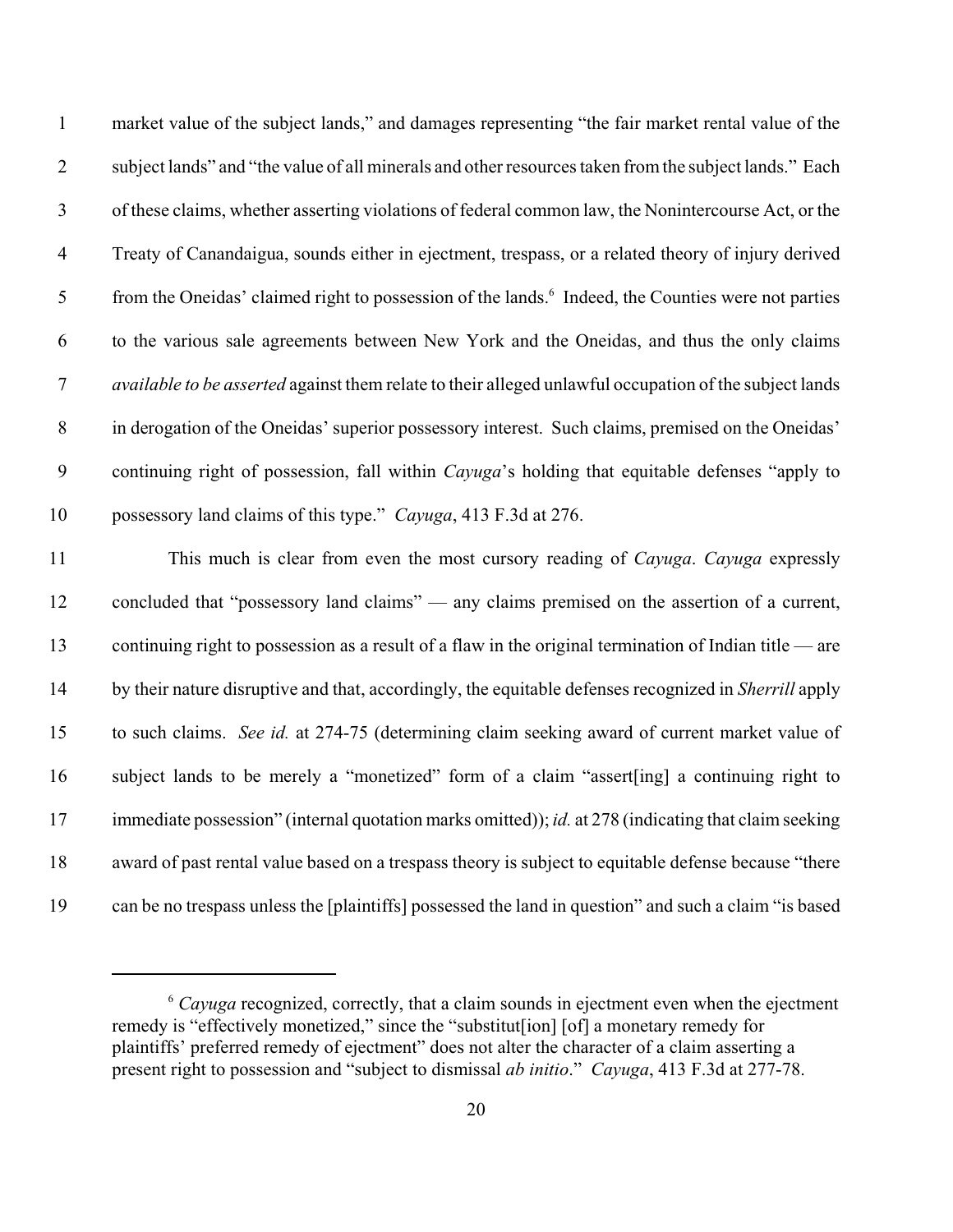on a violation of their constructive possession"). As the district court in this case determined, *Cayuga* "concluded that this type of claim is inherently disruptive because it seeks to overturn years of settled land ownership." *Oneida III*, 500 F. Supp. 2d at 133. Here, the claims against Madison and Oneida Counties and the relief sought from these defendants are effectively *identical to* the claims and relief sought in *Cayuga*, in which the plaintiffs sought both the current fair market value of the subject lands as an alternative remedy to injunctive relief sounding in ejectment, and rental damages from 1795 to 1999 sounding in trespass. *See Cayuga*, 413 F.3d at 276, 278. Accordingly, the claims against Madison and Oneida Counties are subject to the defense recognized by this Court in *Cayuga*.

 The same perforce holds true for the identical claims sounding in ejectment, trespass, or related "possessory" theories of injury brought against New York State by both the Oneidas and the United States. The district court rightly noted that this Court "was very clear in *Cayuga*: Indian possessory land claims that seek or sound in ejectment of the current owners are indisputably disruptive and would, by their very nature, project redress into the present and future; such claims are subject to the doctrine of laches." *Oneida III*, 500 F. Supp. 2d at 136. In *Cayuga*, the Court concluded with regard to such claims that "the import of *Sherrill* is that 'disruptive,' forward- looking claims, a category exemplified by possessory land claims, are subject to equitable defenses, including laches." *Cayuga*, 413 F.3d at 277. This is true even when such claims are "legally viable and within the statute of limitations," *id.* at 273, when the relief sought is limited to monetary damages, and when the disruptive claims sound at law rather than in equity, *id*. at 273-75. Indeed, the United States acknowledges in its brief before this Court that *Cayuga* "held that requests for money damages grounded on the asserted right to possess the land at issue," including the plaintiffs'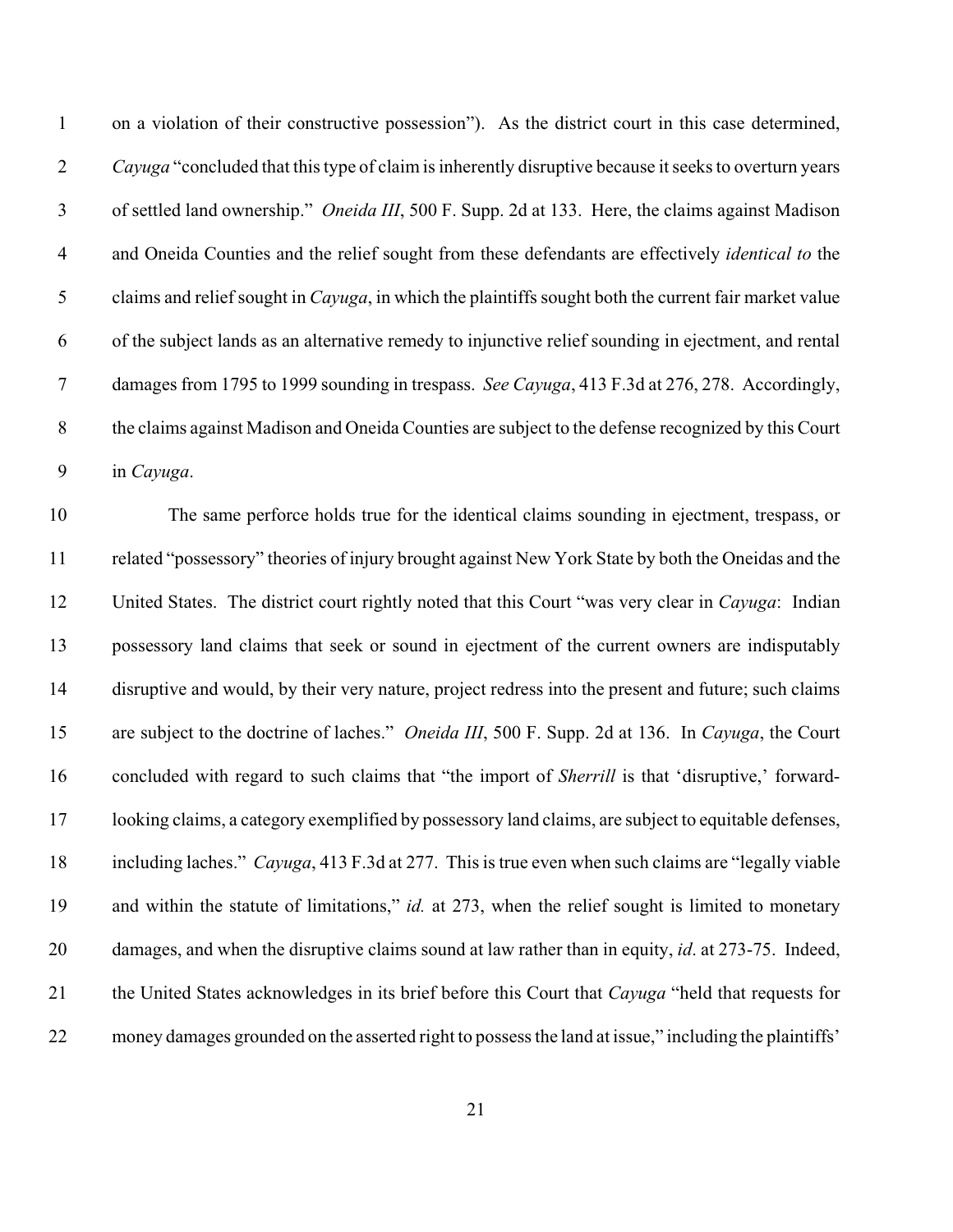| $\mathbf{1}$     | Nonintercourse Act claim, to the extent predicated on such a right, are subject to the laches defense.     |
|------------------|------------------------------------------------------------------------------------------------------------|
| $\overline{2}$   | U.S. Br. at 31. The United States contends that "[this] holding was in error for several reasons," id.,    |
| $\mathfrak{Z}$   | but as noted earlier this question is not properly before us, and we do not address it.                    |
| $\overline{4}$   | <b>B.</b> The Applicability of Laches                                                                      |
| 5                | The plaintiffs next argue that even if the equitable considerations relevant in Cayuga are also            |
| 6                | applicable here, the defendants have nevertheless failed to establish the elements of a laches defense,    |
| $\boldsymbol{7}$ | so the plaintiffs' possessory claims may still proceed. The United States argues, in addition, that        |
| $8\phantom{1}$   | it is not subject to laches when acting in its sovereign capacity and that the district court therefore    |
| 9                | erred in applying laches against it. For the reasons that follow, we disagree.                             |
| 10               | This matter is indistinguishable from <i>Cayuga</i> in terms of the underlying factual                     |
| 11               | circumstances that led the Cayuga court to conclude not only that the laches defense and other             |
| 12               | equitable defenses were available, but also that laches actually barred the claims at issue in that case.  |
| 13               | Here, as in <i>Cayuga</i> , a tremendous expanse of time separates the events forming the predicate of the |
| 14               | ejectment and trespass-based claims and their eventual assertion. In that time, most of the Oneidas        |
| 15               | have moved elsewhere, the subject lands have passed into the hands of a multitude of entities and          |
| 16               | individuals, most of whom have no connection to the historical injustice the Oneidas assert, and           |
| 17               | these parties have themselves both bought and sold the lands, and also developed them to an                |
| 18               | These developments have given rise to justified societal expectations<br>enormous extent.                  |
| 19               | (expectations held and acted upon not only by the Counties and the State of New York, but also by          |
| 20               | private landowners and a plethora of associated parties) under a scheme of "settled land ownership"        |
| 21               | that would be disrupted by an award pursuant to the Oneidas' possessory claims. See Cayuga, 413            |
| 22               | F.3d at 275. By Cayuga's logic, moreover, this is true no matter what specific relief such an award        |
|                  |                                                                                                            |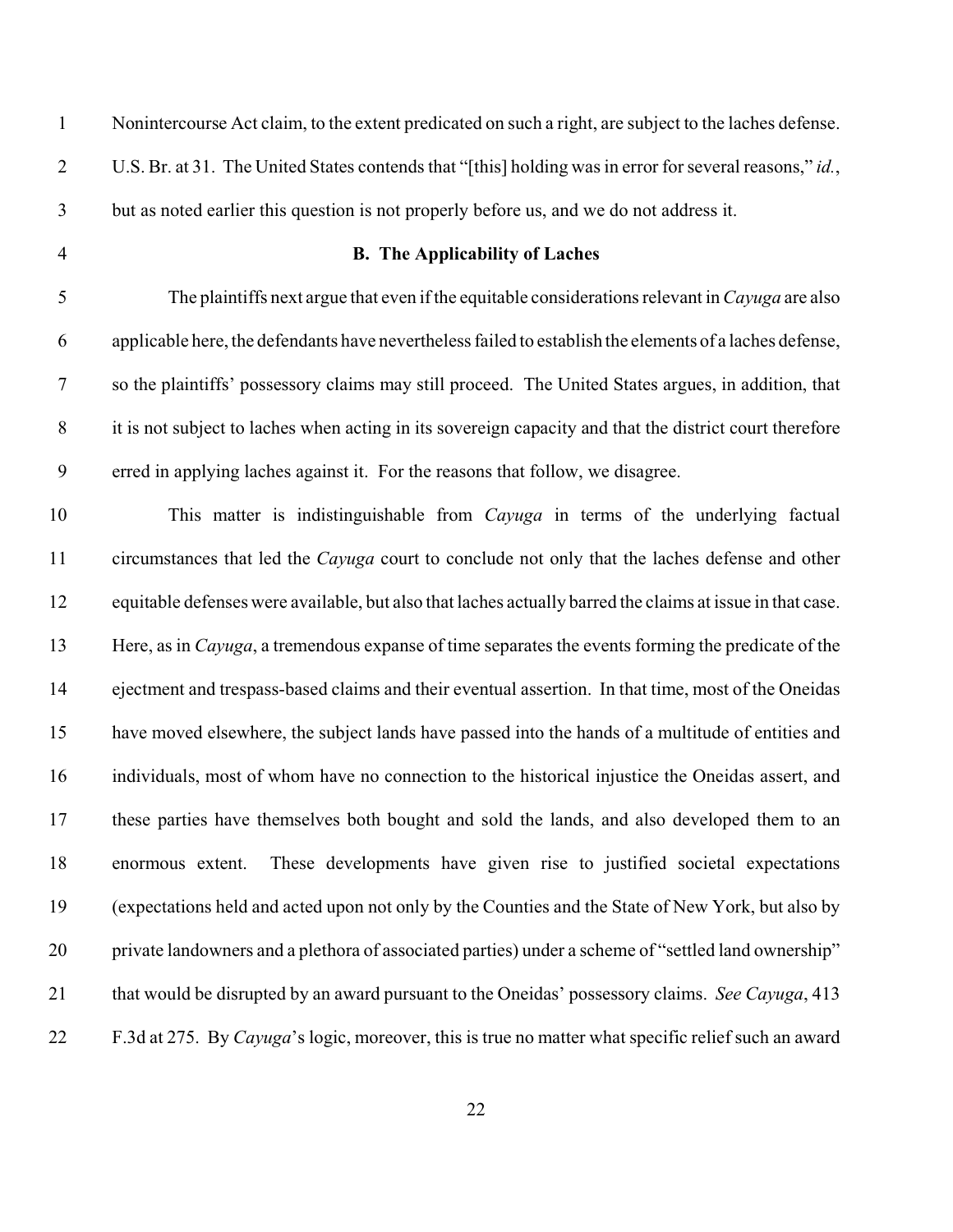would entail, whether actual ejectment, damages for ongoing trespass liability, or, instead, payment of the fair market value of the property in a single lump sum. As the Court in *Cayuga* concluded, "disruptiveness is inherent in the claim itself — which asks this Court to overturn years of settled land ownership — rather than [being] an element of any particular remedy which would flow from the possessory land claim." *Id.*

 We have used the term "laches" here, as did the district court and this Court in *Cayuga*, as a convenient shorthand for the equitable principles at stake in this case, but the term is somewhat imprecise for the purpose of describing those principles. As *Cayuga* recognized, "[o]ne of the few incontestable propositions about this unusually complex and confusing area of law is that doctrines and categorizations applicable in other areas do not translate neatly to these claims." *Id.* at 276. The Oneidas assert that the invocation of a purported laches defense is improper here as the defendants have not established the necessary elements of such a defense. It is true that the district court in this case did not make findings that the Oneidas unreasonably delayed the initiation of this action or that the defendants were prejudiced by this delay — both required elements of a traditional laches defense. *See Costello v. United States*, 365 U.S. 265, 282 (1961) ("Laches requires proof of (1) lack of diligence by the party against whom the defense is asserted, and (2) prejudice to the party asserting the defense."); *Veltri v. Bldg. Serv. 32B-J Pension Fund*, 393 F.3d 318, 326 (2d Cir. 2004) ("A party asserting the equitable defense of laches must establish both plaintiff's unreasonable lack of diligence under the circumstances in initiating an action, as well as prejudice from such a delay." (internal quotation marks omitted)). This omission, however, is not ultimately important, as the equitable defense recognized in *Sherrill* and applied in *Cayuga* does not focus on the elements of traditional laches but rather more generally on the length of time at issue between an historical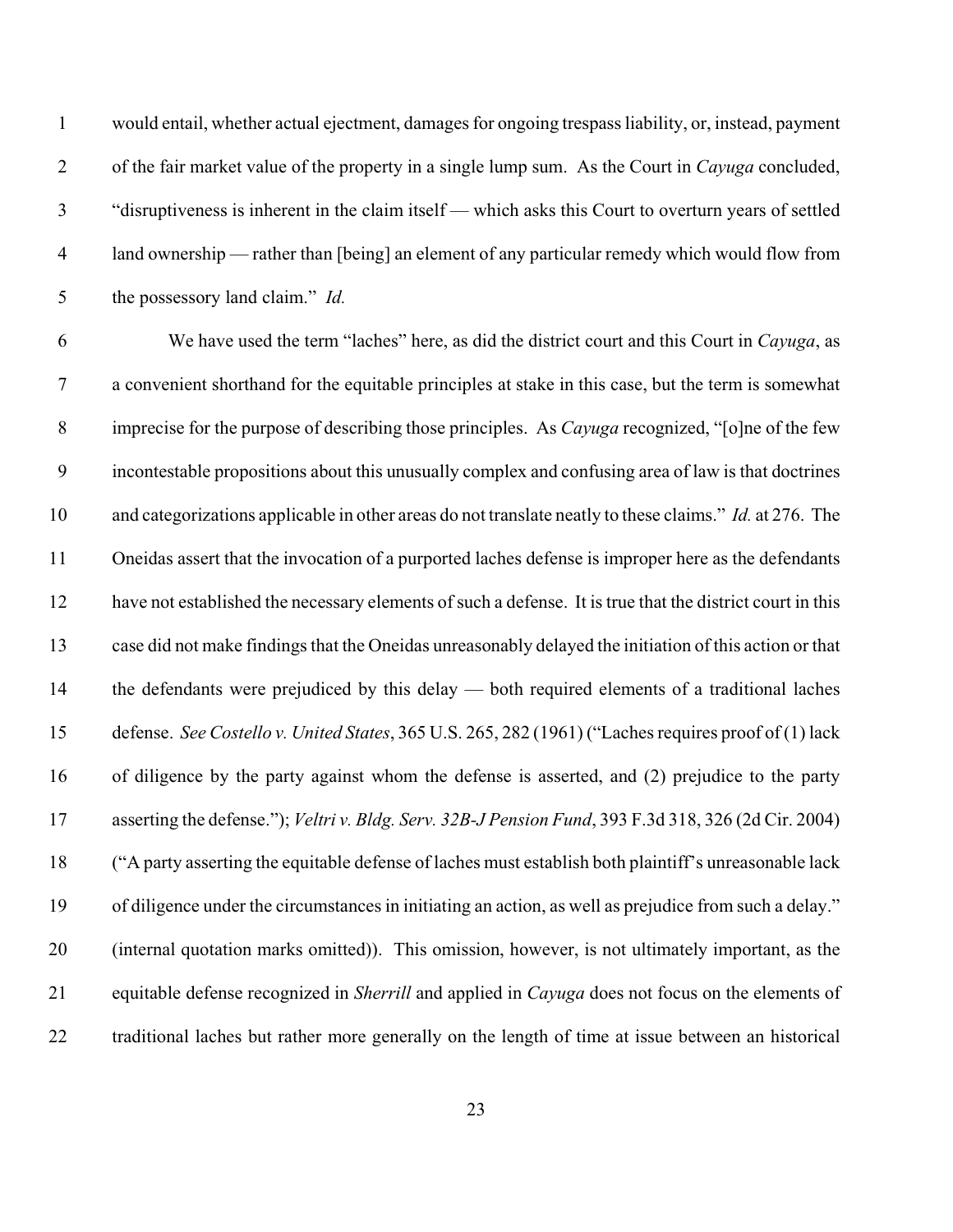injustice and the present day, on the disruptive nature of claims long delayed, and on the degree to which these claims upset the justifiable expectations of individuals and entities far removed from the events giving rise to the plaintiffs' injury.

 In *Sherrill*, the Supreme Court concluded that "standards of federal Indian law and federal equity practice" barred the New York Oneidas from obtaining declaratory and injunctive relief that would have exempted them from state property taxation for former reservation lands recently reacquired through market transactions. *Sherrill*, 544 U.S. at 214 (internal quotation marks omitted). More specifically, the Court determined that the tremendous expanse of time that had passed between the initial, allegedly unlawful transactions and the eventual initiation of the action at issue, as well as the intervening economic and regulatory development of the subject lands, had given rise to justifiable societal expectations that would be disrupted by that remedy. *See id.* at 221 ("[T]he distance from 1805 [when the land at issue was transferred] to the present day, the [plaintiff's] long delay in seeking equitable relief against New York or its local units, and developments in the city of Sherrill spanning several generations . . . render inequitable the piecemeal shift in governance this suit seeks unilaterally to initiate."); *see also id.* at 215-16 (noting the existence of "justifiable expectations, grounded in two centuries of New York's exercise of regulatory jurisdiction"); *id.* at 219-20 (discussing the possibility for the disruption of such expectations were the plaintiffs to be granted the remedy sought). The Supreme Court discussed laches not in its traditional application but as one of several preexisting equitable defenses, along with acquiescence and impossibility, illustrating fundamental principles of equity that precluded the plaintiffs "from rekindling embers of sovereignty that long ago grew cold." *Id.* at 214; *see also id.* at 217-20 (finding support for the conclusion that the plaintiff's claim was barred by equitable considerations in the three preexisting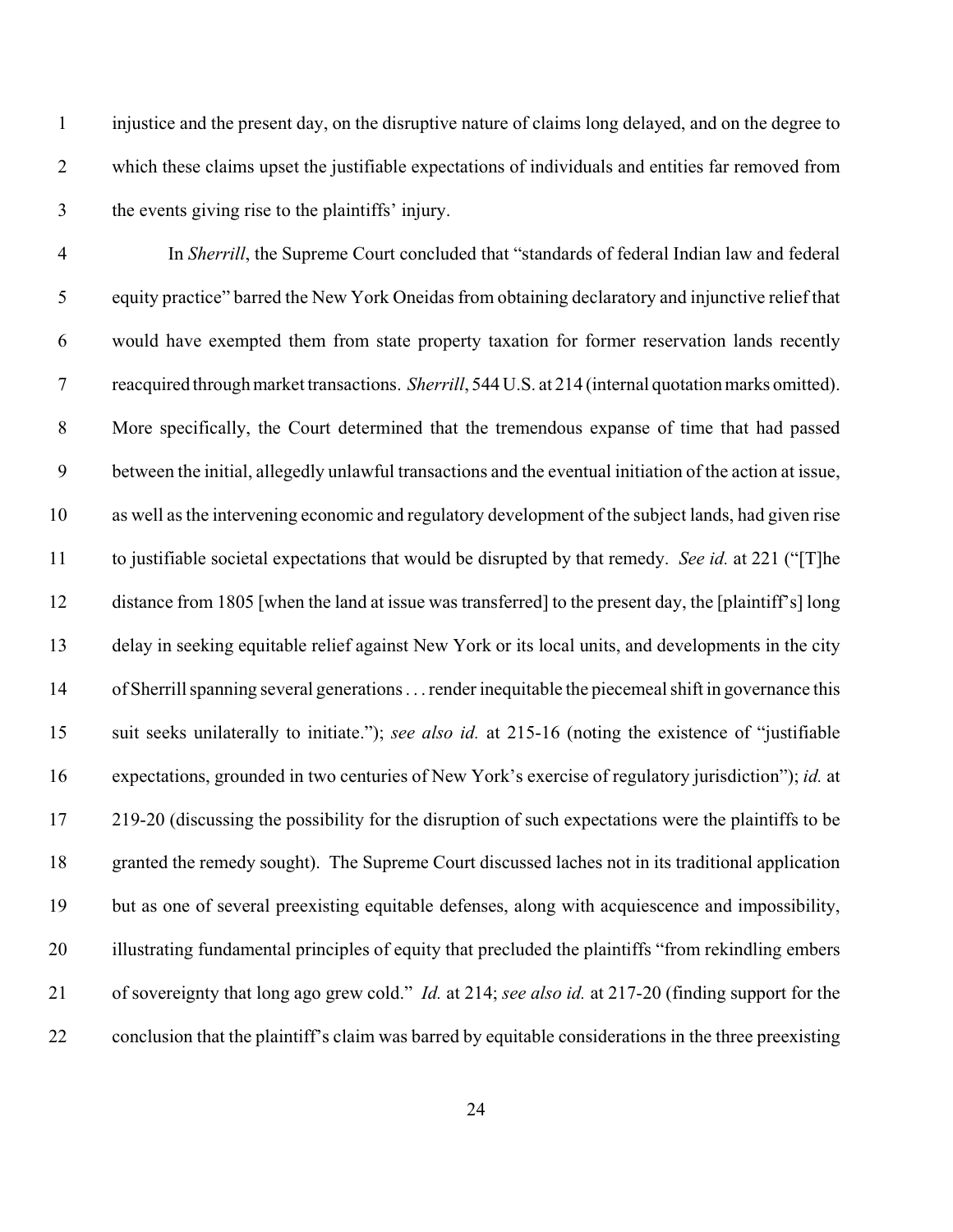defenses of laches, acquiescence, and impossibility); *see also id.* at 221 (noting that the relevant equitable considerations "evoke the doctrines of laches, acquiescence, and impossibility"). Moreover, the Supreme Court made no mention of unreasonable delay by the New York Oneidas, as distinguished from delay alone, or prejudice to the particular defendants, as opposed to the disruption of broader societal expectations. *Sherrill*, then, did not involve the application of a traditional laches defense so much as an equitable defense that drew upon laches and other equitable doctrines but that derived from general principles of "federal Indian law and federal equity practice." *Id.* at 213.

 This Court's analysis in *Cayuga* was similar. Although the *Cayuga* court, like the district court in this case, employed the term "laches" to describe the defense upon which its decision rested, *see Cayuga*, 413 F.3d at 277, it also expressly indicated that it based its conclusion on the same reasoning that the Supreme Court had employed in *Sherrill*, *see id*. at 275 ("[W]e conclude that possessory land claims of this type are subject to the equitable considerations discussed in *Sherrill*."). Additionally, when the *Cayuga* court, after concluding that the claims asserted by the plaintiff in that case were subject to the *Sherrill* defense, addressed the subsidiary question whether those claims were thereby barred, it considered only factors equivalent to those addressed in *Sherrill*, *see id.* at 277, and, indeed, rejected the Cayugas' contention that their claims were barred only if the elements of a traditional laches defense were met, *see id.* at 279-80 (concluding that a finding of no unreasonable delay did not preclude the conclusion that plaintiffs' claims were nevertheless barred in light of, *inter alia*, "the Supreme Court's ruling in *Sherrill*," *id.* at 280). The United States contends that *Cayuga* "wrongly altered the traditional laches analysis by making any inquiry into unreasonable delay irrelevant." U.S. Br. at 38. We conclude, in contrast, that *Cayuga* applied not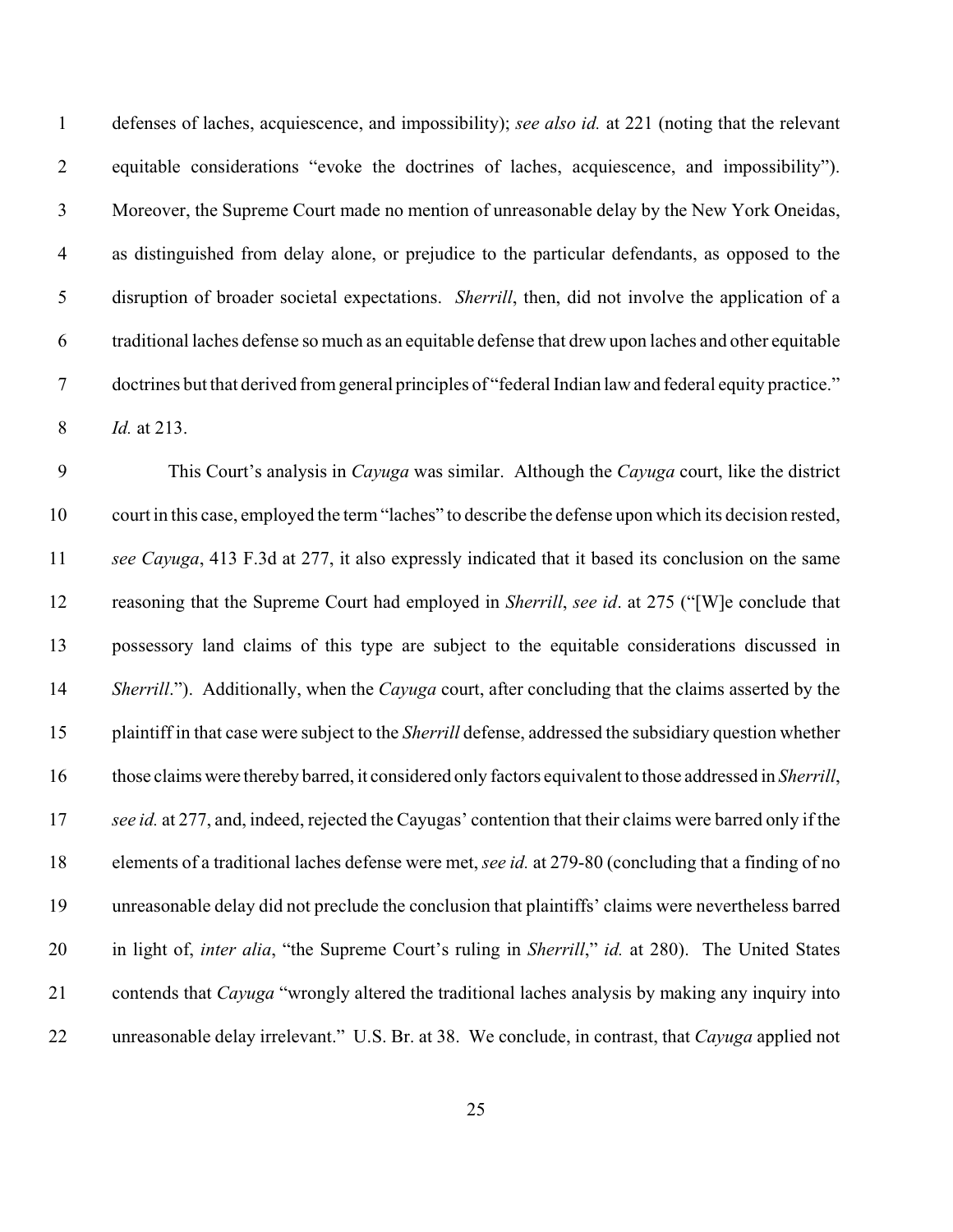a traditional laches defense, but rather distinct, albeit related, equitable considerations that it drew from *Sherrill*. Either way, we are bound by *Cayuga* and therefore reject the Oneidas' and United States' contention that the district court erred by failing to consider the elements of a traditional laches defense.

 Finally, the intervention of the United States on behalf of the Oneidas does not change this outcome. Although the United States is traditionally not subject to delay-based equitable defenses under most circumstances, *see, e.g., United States v. Summerlin*, 310 U.S. 414, 416 (1940), *Cayuga* expressly concluded that the United States *is* subject to such defenses under circumstances like those presented here (*i.e.*, a lengthy delay in asserting the relevant cause of action, the absence of an applicable statute of limitations for the great majority of this delay, and an intervention to vindicate the interests of an Indian nation). Indeed, on facts virtually indistinguishable from those here, the *Cayuga* court concluded that "whatever the precise contours of the exception to the rule against subjecting the United States to a laches defense, this case falls within the heartland of the 14 exception." Cayuga, 413 F.3d at 279.<sup>7</sup> Although the United States contends that this holding was in error, *see* U.S. Br. at 20, this argument is not properly before us and we do not consider it, instead adhering faithfully to *Cayuga*. *See Sullivan*, 424 F.3d at 274.

### **III. The "Nonpossessory" Claims**

Our conclusion that the district court properly applied the equitable principles recognized

 $\frac{7}{7}$  The dissent argues that *Cayuga* is distinguishable in that the United States here is acting not only on behalf of the Oneidas, but to assert its own interest in the vindication of a federal statute. In *Cayuga*, however, the United States also asserted that the initial transfers of land from the Cayuga Indian Nation had violated the Nonintercourse Act, U.S. Compl. in Intervention ¶¶ 8, 10-11, *Cayuga*, 413 F.3d 266, and the dissent's purported distinction therefore cannot serve as a basis for declining to find *Sherrill*'s equitable defense applicable to the United States in this case.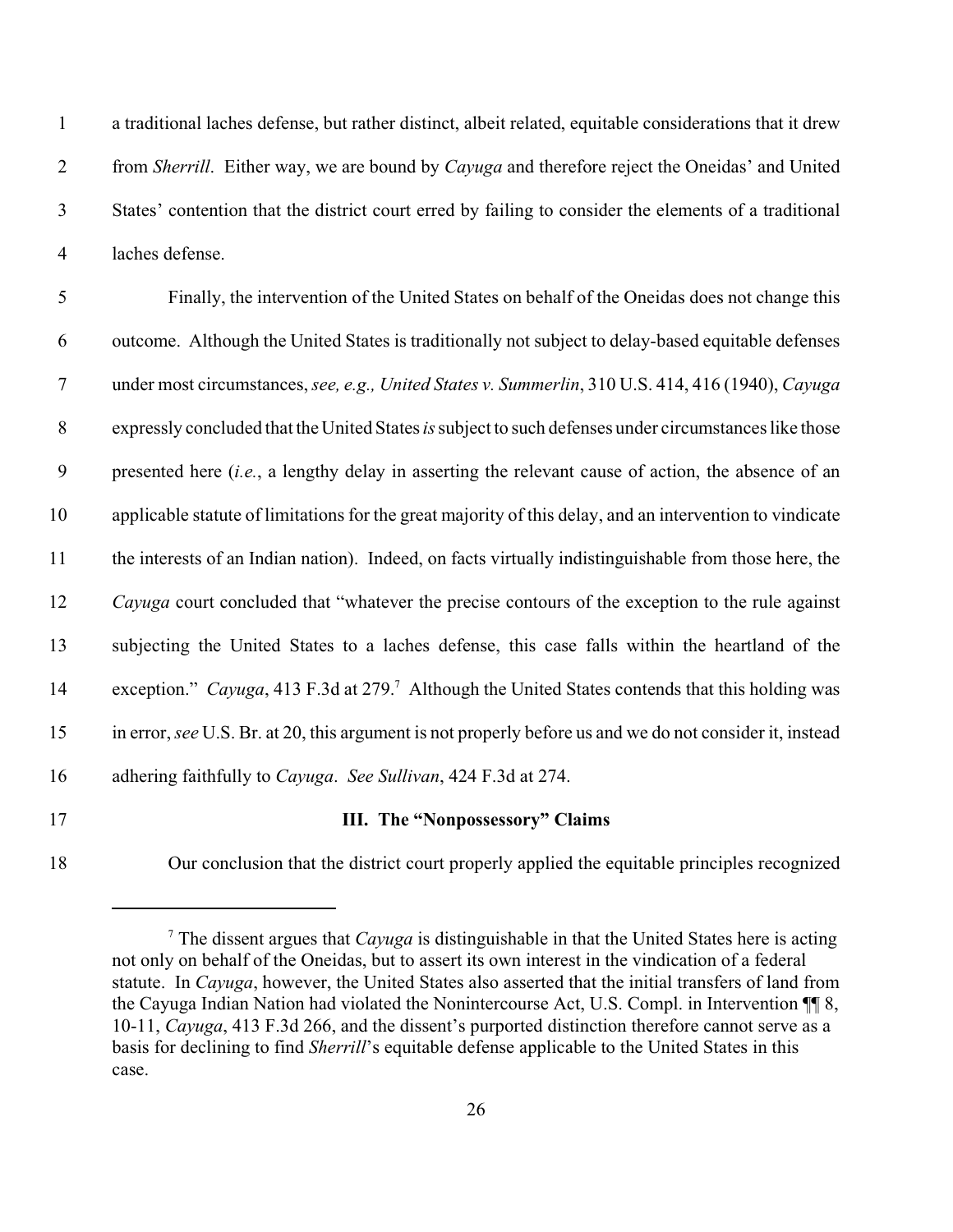| $\mathbf{1}$                                 | in Sherrill and Cayuga to the possessory claims asserted by the Oneidas and by the United States                                                                                                                                                                                                                                                                                                                                                                                                                                                                                                                                                                                          |
|----------------------------------------------|-------------------------------------------------------------------------------------------------------------------------------------------------------------------------------------------------------------------------------------------------------------------------------------------------------------------------------------------------------------------------------------------------------------------------------------------------------------------------------------------------------------------------------------------------------------------------------------------------------------------------------------------------------------------------------------------|
| $\overline{2}$                               | does not end our inquiry. The district court also determined that although claims based on the                                                                                                                                                                                                                                                                                                                                                                                                                                                                                                                                                                                            |
| $\mathfrak{Z}$                               | Oneidas' possessory rights to the subject lands were disruptive and therefore barred by laches, the                                                                                                                                                                                                                                                                                                                                                                                                                                                                                                                                                                                       |
| $\overline{4}$                               | Oneidas had "allege[d] facts necessary to assert non-possessory claims" against New York State                                                                                                                                                                                                                                                                                                                                                                                                                                                                                                                                                                                            |
| $\mathfrak s$                                | alone. Oneida III, 500 F. Supp. 2d at 139. The district court permitted the Oneidas to proceed with                                                                                                                                                                                                                                                                                                                                                                                                                                                                                                                                                                                       |
| 6                                            | regard to one such claim. The plaintiffs press another on appeal. We begin by laying out with                                                                                                                                                                                                                                                                                                                                                                                                                                                                                                                                                                                             |
| $\overline{7}$                               | specificity each claim now before us.                                                                                                                                                                                                                                                                                                                                                                                                                                                                                                                                                                                                                                                     |
| $\,8\,$                                      | First, the district court, broadly construing the Oneidas' complaint, discerned in it a common                                                                                                                                                                                                                                                                                                                                                                                                                                                                                                                                                                                            |
| 9                                            | law "contract" claim — a different claim from any before considered by the Supreme Court, this                                                                                                                                                                                                                                                                                                                                                                                                                                                                                                                                                                                            |
| 10                                           | Court, or the district court itself in this litigation's thirty-year history — premised on the assertion                                                                                                                                                                                                                                                                                                                                                                                                                                                                                                                                                                                  |
| 11                                           | that the Oneidas received unconscionable consideration in the original transactions with New York                                                                                                                                                                                                                                                                                                                                                                                                                                                                                                                                                                                         |
| 12                                           | State. The remedy for this alleged wrong, the district court concluded, is the reformation of the                                                                                                                                                                                                                                                                                                                                                                                                                                                                                                                                                                                         |
| 13                                           | challenged agreements. <i>Id.</i> at 140. The district court determined that this claim was not barred by                                                                                                                                                                                                                                                                                                                                                                                                                                                                                                                                                                                 |
| 14                                           | laches:                                                                                                                                                                                                                                                                                                                                                                                                                                                                                                                                                                                                                                                                                   |
| 15<br>16<br>17<br>18<br>19<br>20<br>21<br>22 | Plaintiffs claim that the State inadequately compensated the Oneida Indian Nation<br>for land transferred to it. This claim is best styled as a contract claim that seeks to<br>reform or revise a contract that is void for unconscionability. This type of contract<br>claim is not disruptive. [T] he Court would reform the agreements through an<br>exercise of its equitable power, which implicitly recognizes and confirms the transfer<br>of property made pursuant to the agreements subject to attack. Therefore, Plaintiffs<br>may pursue this cause of action while conforming to the Circuit's mandate in Cayuga<br>that Defendants' settled expectations not be disrupted. |
| 23<br>24                                     | Id. The court determined that the Oneidas, to prevail on this "unconscionable consideration" claim,                                                                                                                                                                                                                                                                                                                                                                                                                                                                                                                                                                                       |
| 25                                           | would need to establish either (1) "the inadequacy of consideration coupled with evidence of the                                                                                                                                                                                                                                                                                                                                                                                                                                                                                                                                                                                          |
| 26                                           | inferiority of the Oneida Indian Nation's negotiating position, which can be established by evidence                                                                                                                                                                                                                                                                                                                                                                                                                                                                                                                                                                                      |
| 27                                           | demonstrating that the State deceived or misled Plaintiffs as to the value of the land or had                                                                                                                                                                                                                                                                                                                                                                                                                                                                                                                                                                                             |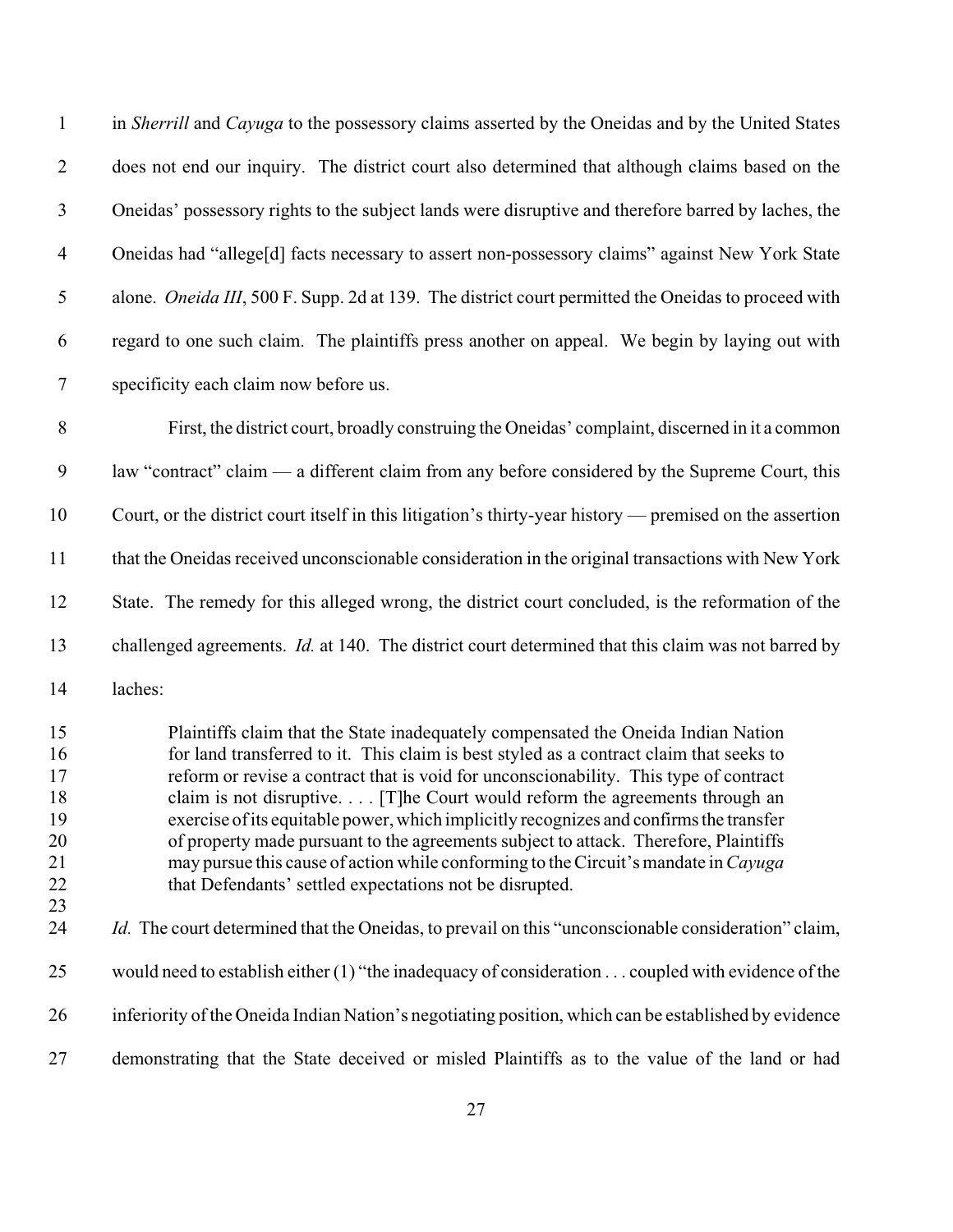knowledge of any fact bearing upon its value that was not well known by Plaintiffs"; or (2) "the gross inadequacy of the consideration received . . . in comparison to the fair market value of the land such that it is unnecessary for Plaintiffs to make any additional showing regarding the State's actions or knowledge." *Id.* at 144. Notably, the district court grounded this claim in federal common law, not in any violation of the Nonintercourse Act. *See id.* at 138-39 & n.4, 140.

 The plaintiffs on appeal, while generally supporting the district court's conclusion that a purportedly nonpossessory claim may proceed, focus principally on a fundamentally different claim from the one recognized by the district court. The United States contends that a finding that the challenged land transactions violated the Nonintercourse Act is in and of itself sufficient to support 10 a damages award.<sup>8</sup> Contending that the Act protects not only against the unauthorized sale of Indian 11 lands but that it also seeks to assure that any such sales that do take place are not "unfair," the United States asserts that "claims that seek fair compensation for the land" as a form of restitution 13 "(rather than recovery of possession) are ... appropriate" under the Act. U.S. Br. at 53, 56. The United States further contends that the restitutionary remedy should include not only fair compensation but also disgorgement of all profits realized by the State of New York through its transactions in the subject lands. The district court concluded such a claim, seeking a damages

<sup>&</sup>lt;sup>8</sup> To reiterate, the version of the Nonintercourse Act in effect in 1793 provided in relevant part that "[N]o purchase or grant of lands, or of any title or claim thereto, from any Indians or nation or tribe of Indians, within the bounds of the United States, *shall be of any validity in law or equity*, unless the same be made by a treaty or convention entered into pursuant to the constitution." 1 Stat. at 330 (emphasis added).

<sup>&</sup>lt;sup>9</sup> The Oneidas, while supporting the district court's conclusion that a nonpossessory, contract-based claim premised on federal common law may proceed, also articulate as an alternative a "fair compensation" claim grounded in New York's alleged violation of the Nonintercourse Act.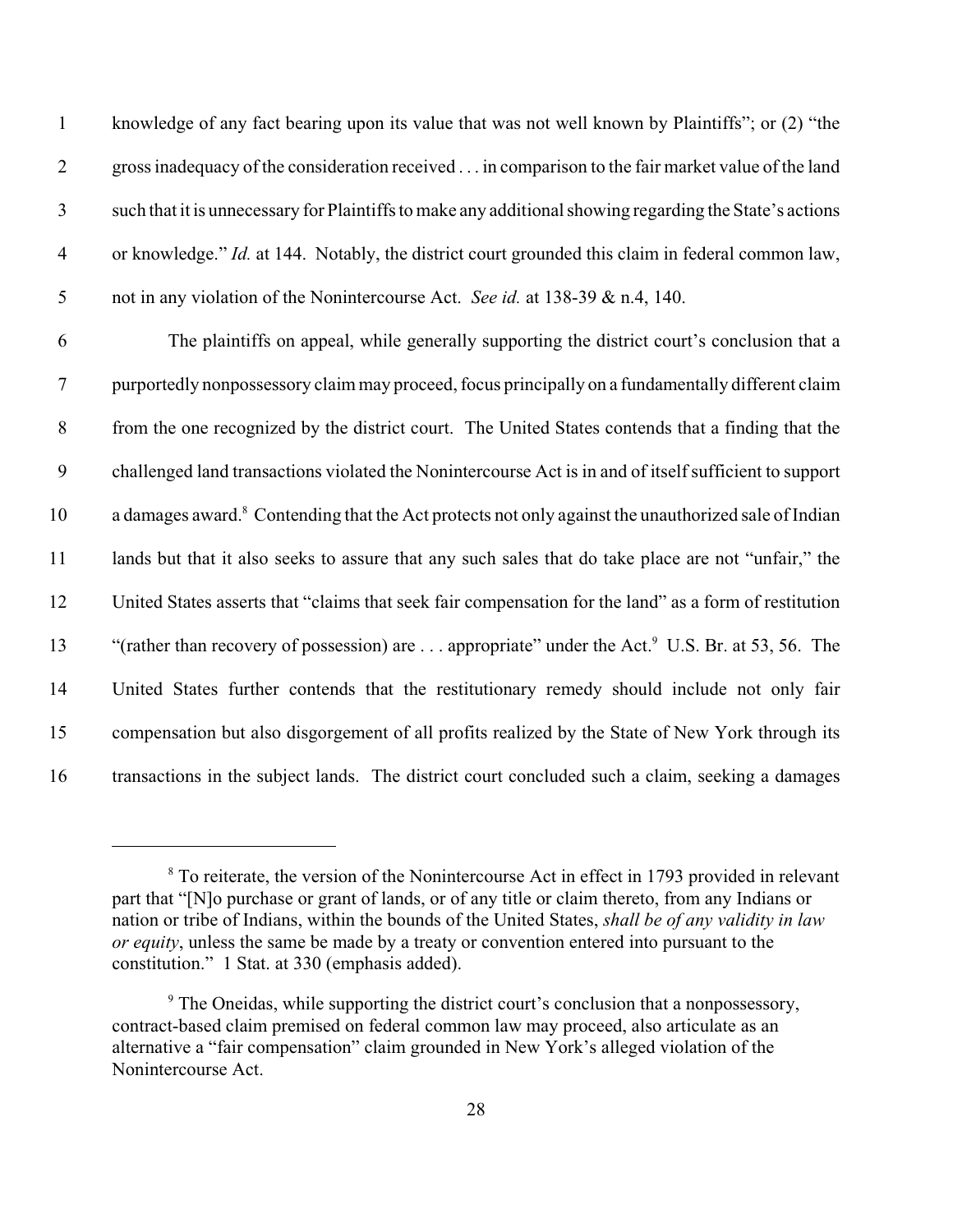| $\mathbf{1}$                                     | award in lieu of the return of unlawfully transferred property, is predicated on the Oneidas' right to                                                                                                                                                                                                                                                                                                                   |
|--------------------------------------------------|--------------------------------------------------------------------------------------------------------------------------------------------------------------------------------------------------------------------------------------------------------------------------------------------------------------------------------------------------------------------------------------------------------------------------|
| $\overline{2}$                                   | possess the subject lands and is thus barred under the principles of <i>Cayuga</i> :                                                                                                                                                                                                                                                                                                                                     |
| 3<br>$\overline{4}$<br>5<br>6<br>$\tau$<br>$8\,$ | The Circuit's reasoning [in <i>Cayuga</i> ] suggests that any award of damages that is<br>predicated on possession of the land in question, however remotely, is too disruptive<br>and must be barred by laches. Plaintiffs' and the United States' reliance on the<br>Court's equitable powers to compensate them for the loss of land necessarily<br>implicates the Oneidas' historical claim to the land in question. |
| 9                                                | <i>Oneida III</i> , 500 F. Supp. 2d at 144 n.8. The court concluded that its contract claim, in contrast,                                                                                                                                                                                                                                                                                                                |
| 10                                               | "does not rely on any present or future claim to the land in question and [thus] does not run afoul                                                                                                                                                                                                                                                                                                                      |
| 11                                               | of the <i>Cayuga</i> court's decision." <i>Id.</i>                                                                                                                                                                                                                                                                                                                                                                       |
| 12                                               | The State of New York urges us to conclude that each of the above-described claims is                                                                                                                                                                                                                                                                                                                                    |
| 13                                               | similarly disruptive and accordingly subject to <i>Cayuga</i> 's equitable defense. New York also                                                                                                                                                                                                                                                                                                                        |
| 14                                               | contends, <i>inter alia</i> , that its sovereign immunity prevents the Oneidas from proceeding on the                                                                                                                                                                                                                                                                                                                    |
| 15                                               | common law contracts-based claim, which New York asserts is not to be found in the United States'                                                                                                                                                                                                                                                                                                                        |
| 16                                               | complaint. We conclude, for the reasons stated below, that the contract-based claim articulated by                                                                                                                                                                                                                                                                                                                       |
| 17                                               | the district court is barred by New York's sovereign immunity. We agree with New York,                                                                                                                                                                                                                                                                                                                                   |
| 18                                               | moreover, that the equitable considerations in <i>Cayuga</i> are implicated by the plaintiffs' purportedly                                                                                                                                                                                                                                                                                                               |
| 19                                               | nonpossessory claims and that these considerations likewise prevent such claims from going                                                                                                                                                                                                                                                                                                                               |
| 20                                               | forward.                                                                                                                                                                                                                                                                                                                                                                                                                 |

# **A. New York's Sovereign Immunity Bars the Oneidas' "Contract" Claim**

 We begin with first principles. It is well established that "the States entered the federal system with their sovereignty intact," and that this sovereignty limits the "judicial authority in Article III" unless the states have "consented to suit" in court, "either expressly or in the plan of the convention." *Blatchford v. Native Vill. of Noatak*, 501 U.S. 775, 779 (1991) (internal quotation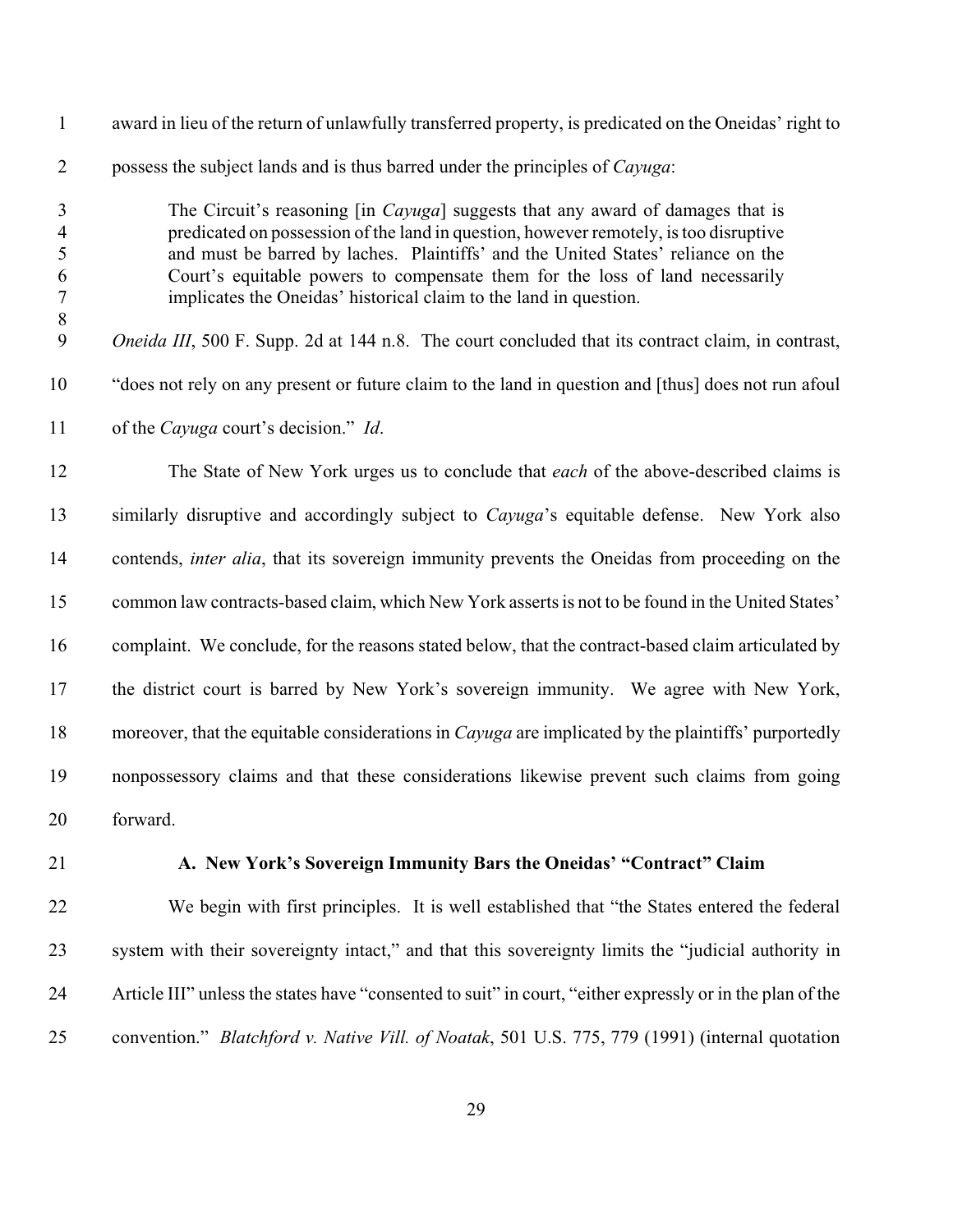| $\mathbf{1}$   | marks omitted); see also Principality of Monaco v. Mississippi, 292 U.S. 313, 322-23 (1934). It is              |
|----------------|-----------------------------------------------------------------------------------------------------------------|
| $\mathbf{2}$   | also well established that in entering the federal union, the states implicitly gave consent to suits by        |
| $\mathfrak{Z}$ | the United States, see, e.g., Alden v. Maine, 527 U.S. 706, 755 (1999); Principality of Monaco, 292             |
| $\overline{4}$ | U.S. at 329; cf. United States v. Minnesota, 270 U.S. 181, 195 (1926) ("The reason the Indians could            |
| $\mathfrak s$  | not bring the suits lies in the general immunity of the state from suit in the absence of                       |
| 6              | consent. Of course, the immunity of the state is subject to the constitutional qualification that she           |
| $\tau$         | may be sued in this Court by the United States"), but not to suits against states by Indian tribes,             |
| $8\,$          | see Blatchford, 501 U.S. at 781 (finding no "compelling evidence" to suggest that consent to suit               |
| 9              | by Indian tribes was "inherent in the constitutional compact").                                                 |
| 10             | The Supreme Court determined in Arizona v. California, 460 U.S. 605 (1983), a dispute                           |
| 11             | among several states concerning their claims to the waters of the Colorado River, that because the              |
| 12             | United States had intervened in the action to assert water rights claims on behalf of Indian tribes,            |
| 13             | the intervention of the tribes themselves did not infringe the states' sovereign immunity. See                  |
| 14             | Arizona, 460 U.S. at 614. Significantly, however, the tribes intervening in Arizona did not "seek               |
| 15             | to bring new claims or issues against the states" other than those already asserted by the United               |
| 16             | States. <sup>10</sup> Id. The Court recently reaffirmed the continuing validity of Arizona, but again suggested |
| $17$           | that the case only applies when a private party asserts "an entirely overlapping claim" to one                  |
| 18             | properly before the court, and only when the overlapping claim would "burden[] the State with no                |

<sup>&</sup>lt;sup>10</sup> The Indian tribes in *Arizona* initially sought greater relief than did the United States but the United States ultimately "joined the Indians in moving for a supplemental decree to grant additional water rights to the reservation." *Arizona*, 460 U.S. at 612.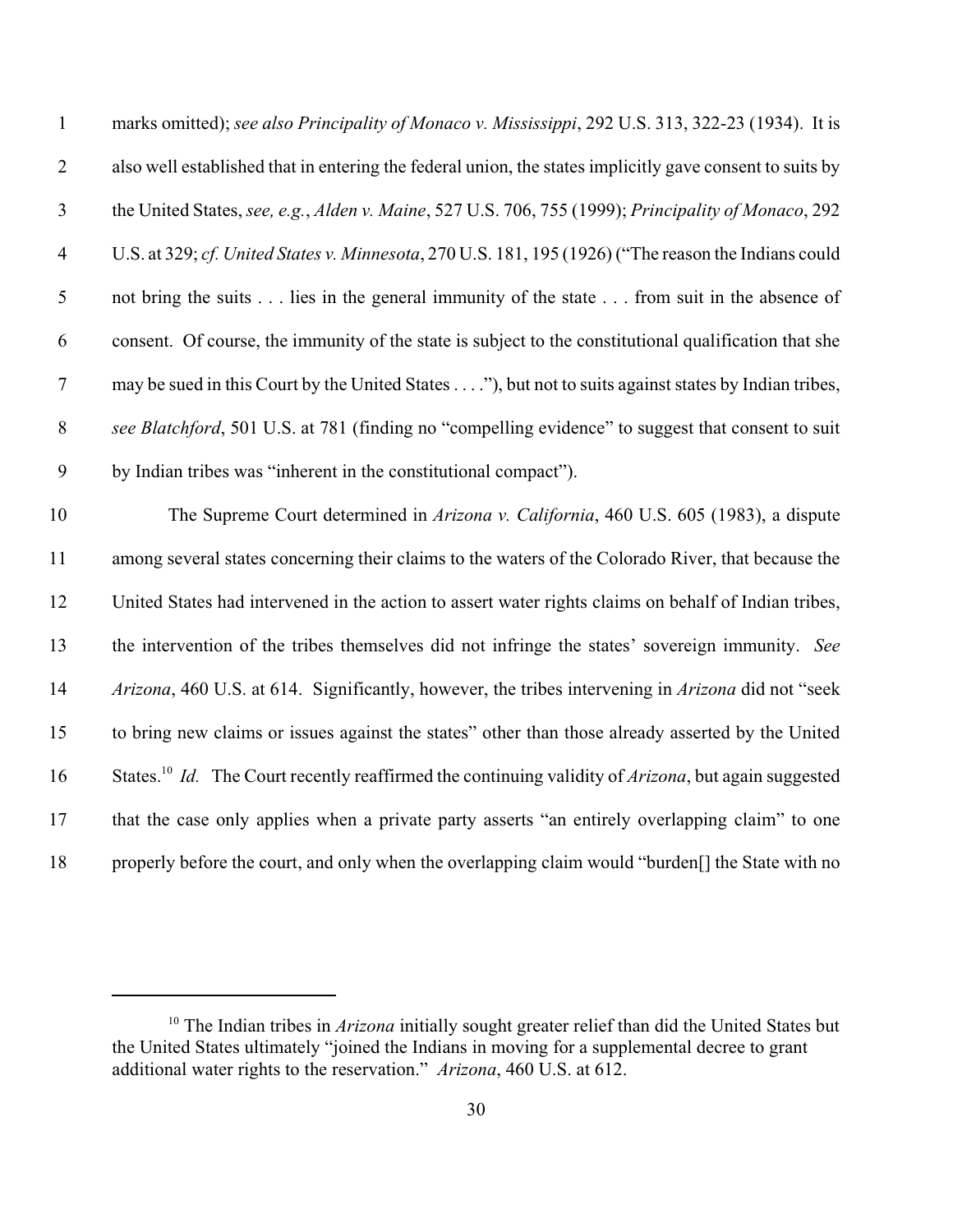| $\mathbf{1}$   | additional defense or liability." Alabama v. North Carolina, 130 S. Ct. 2295, 2315 (2010). <sup>11</sup>    |
|----------------|-------------------------------------------------------------------------------------------------------------|
| $\overline{2}$ | Relying on Arizona, we also have approved the denial of an Eleventh Amendment defense in a case             |
| 3              | in which an Indian tribe sued New York State and the United States intervened in the action seeking         |
| $\overline{4}$ | the same relief. See Seneca Nation of Indians v. New York, 178 F.3d 95 (2d Cir. 1999) (per curiam),         |
| 5              | aff'g 26 F. Supp. 2d 555 (W.D.N.Y. 1998). We again emphasized, however, that "the State of New              |
| 6              | York retains its Eleventh Amendment immunity to the extent that the [plaintiff Indian tribes] raise         |
| $\tau$         | claims or issues that are not <i>identical to</i> those made by the United States." Seneca Nation, 178 F.3d |
| $8\,$          | at 97 (emphasis added); see also Seneca Nation of Indians v. New York, 26 F. Supp. 2d at 560                |
| 9              | (noting that the United States' complaint in intervention sought "the identical relief as the Senecas'      |
| 10             | [complaint]"); accord Mille Lacs Band of Chippewa Indians v. Minnesota, 124 F.3d 904, 912-13                |
| 11             | (8th Cir. 1997) (rejecting Minnesota's sovereign immunity defense when United States intervened             |
| 12             | in Indian tribes' suit seeking the same relief as sought by the tribes in the underlying action). This      |
| 13             | is consistent with the Supreme Court's admonition that "[a] federal court must examine each claim           |
| 14             | in a case to see if the court's jurisdiction over that claim is barred by the Eleventh Amendment."          |

<sup>&</sup>lt;sup>11</sup> Alabama v. North Carolina involved a suit within the Supreme Court's original jurisdiction against North Carolina by a number of states and a private interstate commission relating to an interstate compact. *Alabama*, 130 S. Ct. at 2302-05. The special master preliminarily recommended denying North Carolina's motion to dismiss the claims of the commission, which, the state argued, were barred by its sovereign immunity. *Id.* at 2314. The master relied on *Arizona*, noting that the other plaintiffs — all sovereign states — were also bringing claims against North Carolina and it was too early in the litigation to tell whether the commission's claims were "the same claims . . . seek[ing] the same relief as the other plaintiffs." *Id.* The Court noted that, with respect to two of the commission's claims, the commission's ability to sue derived entirely from its ability to represent the states' interests created by the interstate compact. *Id.* at 2315. With respect to the commission's remaining three claims, the Court noted that "while the Commission again seemingly makes the same claims and seeks the same relief as the States, it is conceivable that as a matter of law the Commission's claims are not *identical*." *Id.* at 2316 (emphasis added). Therefore it was appropriate to "defer" the sovereign immunity question with respect to these claims until they were further clarified. *Id.*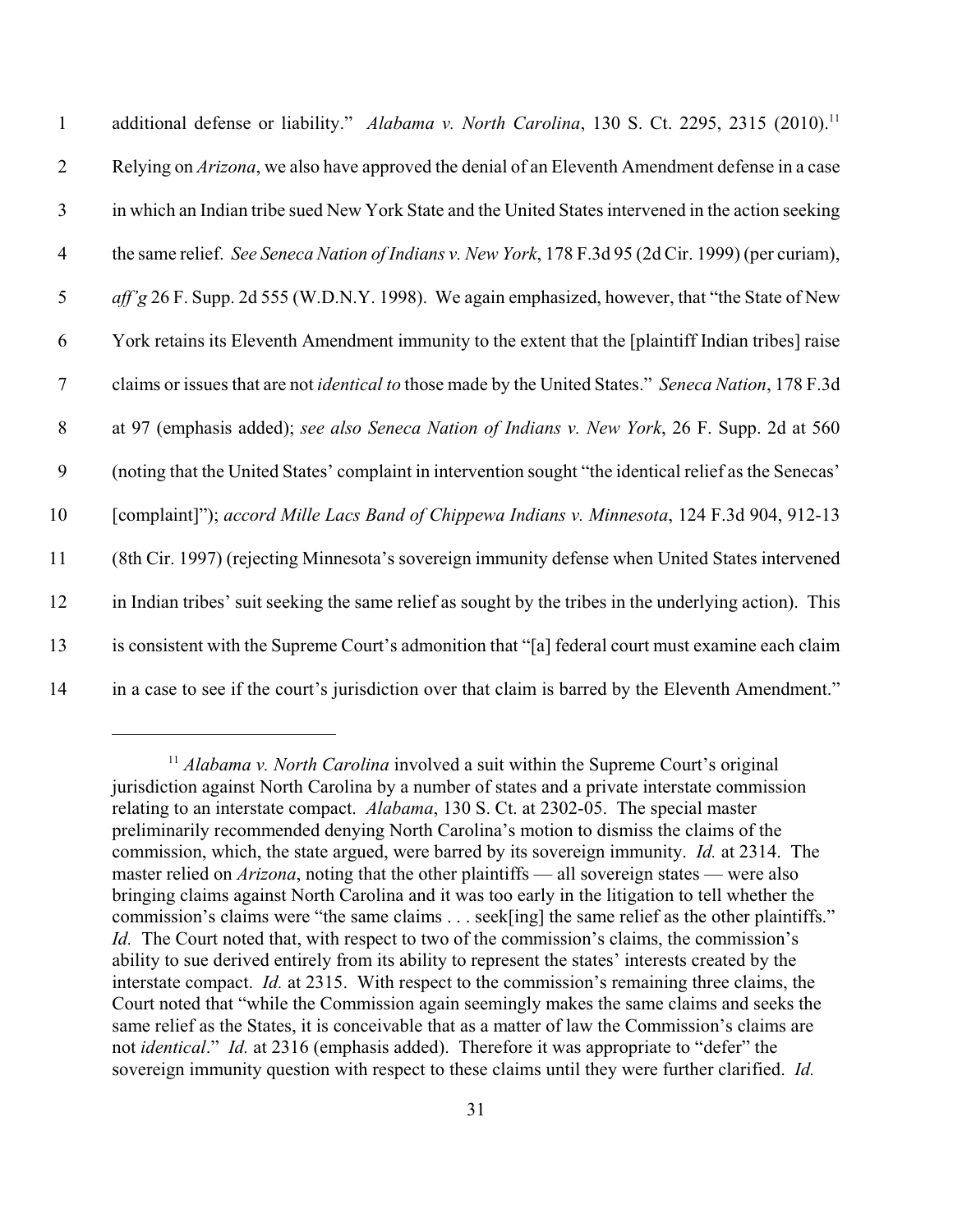*Pennhurst State Sch. & Hosp. v. Halderman*, 465 U.S. 89, 121 (1984).

 We need not address here the precise contours of when a tribe's complaint raises a claim or issue not "identical to" one asserted by the United States, because even construing the United States' most recent amended complaint liberally, it simply does not contain the contract-based claim that the district court found to be adequately pled by the Oneidas. The United States admits before this Court that while a complaint need not specify the legal theory underlying its claims, it must set forth "those facts necessary to a finding of liability." *Amron v. Morgan Stanley Inv. Advisors Inc*., 464 F.3d 338, 343 (2d Cir. 2006) (emphasis omitted). Here, the United States' complaint alleges no facts whatsoever regarding essential aspects of a contract-based claim — that the consideration the Oneidas received for the subject lands was inferior or grossly inferior to the lands' fair market value, that New York deceived or misled the Oneidas as to the value of the land, or that New York had knowledge of any fact bearing on the value of the land that was not known by the Oneidas themselves. *See Oneida III*, 500 F. Supp. 2d at 144 (describing facts required to be established to prevail on the district court's contract-based claim). Although the United States' amended complaint refers in one instance to the alleged profits the State made on its sales of the lands at issue, U.S. Second Am. Compl. ¶ 18, it is clear from the complaint's description of the nature of the action, the facts of the land transfers, the claims asserted, and the "prayer for relief" that the United States 18 asserts predominantly, if not exclusively, trespass and ejectment-based claims.<sup>12</sup>

<sup>&</sup>lt;sup>12</sup> See, e.g., U.S. Second Am. Compl. 1.b (indicating that "[b]ecause [New York's purchases of the subject lands] violated the Trade and Intercourse Act, the State of New York failed to extinguish the Oneida Nation's *right to possess the Subject Lands* under federal law"); *id.*  $\mathbb{I}$  2 ("The United States seeks monetary and other relief from . . . New York for its denial of the Oneida Nation's *enjoyment of its rights to the Subject Lands* under federal law and for the *trespasses to the Subject Lands* that originated with the State's illegal transactions."); *id.* ¶ 8 ("The United States has intervened in this action as plaintiff to enforce federal law, namely, the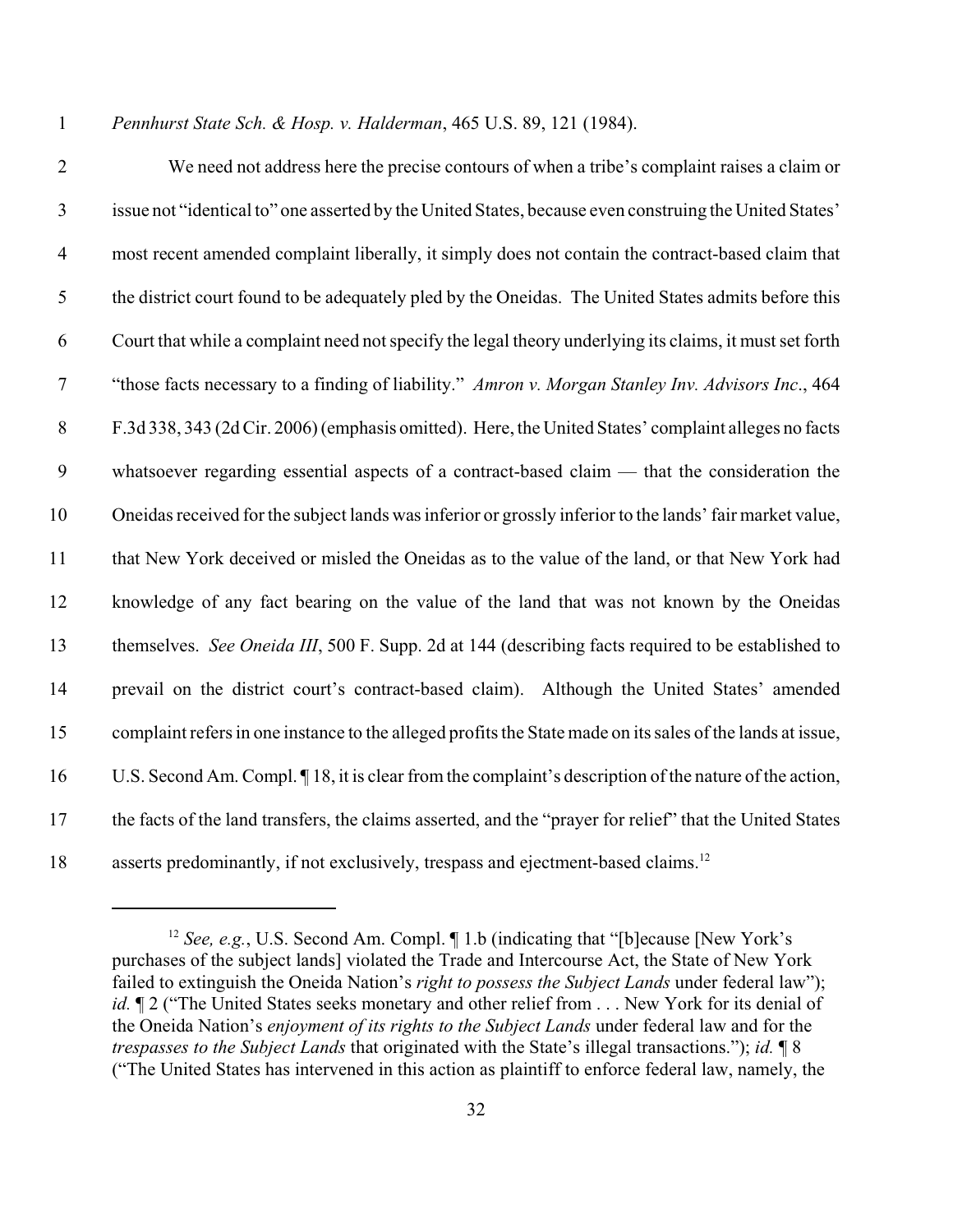| $\overline{1}$  | Even if the United States' complaint is deemed to allege a purportedly nonpossessory claim,            |
|-----------------|--------------------------------------------------------------------------------------------------------|
| 2               | moreover, it is clear that any such claim in the complaint is based entirely on the Nonintercourse     |
| $\mathfrak{Z}$  | Act. The United States' complaint asserts two claims against New York — a "Federal Common              |
| $\overline{4}$  | Law Trespass Claim" and a "Trade and Intercourse Claim." The former claim appears to ground            |
| $5\overline{)}$ | its cause of action in both the Nonintercourse Act and federal common law but, as a claim for          |
| 6               | trespass, is clearly possessory. See id. 1 24; Cayuga, 413 F.3d at 278 ("The trespass claim is         |
| $\tau$          | predicated entirely upon plaintiffs' possessory land claim, for the simple reason that there can be no |
| 8               | trespass unless the Cayugas possessed the land in question."). The latter claim, grounded only in      |
| 9               | the allegation that the original land transactions violated the Nonintercourse Act, is therefore the   |
| 10              | only potential source of a nonpossessory claim. But the district court did not derive the Oneidas'     |

*restrictions on alienation* set forth in the Trade and Intercourse Act . . . ; to enforce the provisions of the Treaty of Canandaigua of 1794, . . . to which the United States was a party; and to protect the treaty-recognized rights of the Oneida Nation."); *id.* ¶ 13 (noting that the Treaty of Canandaigua gave the Oneida Nation "the right to occupy the Subject Lands and guaranteed the . . . free and undisturbed use of the land"); *id.* ¶ 14 (noting that the Nonintercourse Act "expressly forbade and *declared invalid any sale of land*, or any title or claim thereto, by any Indian Nation . . . without the approval and ratification of the United States"); *id.* ¶ 16 ("[E]ach of the above-mentioned agreements was *illegal and void ab initio* under the Nonintercourse Act."); *id.* ¶ 18 ("After each of its purported acquisitions . . . New York *wrongfully asserted control and/or possession* of . . . the Subject Lands."); *id.* ¶ 19 ("New York State *unlawfully retains possession* . . . ."); *id.* ¶¶ 22-24 (describing "Claim I: Federal Common Law Trespass Claim," premised on past and continuing violations of the Oneidas' possessory rights); *id.* ¶¶ 25- 26 (describing "Claim II: Trade and Intercourse Claim," premised on fact that "New York State *asserted control and assumed possession* of the Subject Lands[,] . . . continues to assert control and possession of some of the Subject Lands," and "purport[ed] to sell or otherwise grant the Subject Lands to third parties," causing "Third Party *Trespasses*"); *id.* at 14 ("Prayer for Relief," requesting (1) a declaratory judgment that the Oneida Nation "has *the right to occupy the lands* described in this complaint"; (2) "a judgment awarding *monetary and possessory relief, including ejectment where appropriate*"; (3) a judgment awarding "*mesne profits or fair rental value* for the entire Claim Area," on the grounds that New York was "*the initial trespasser*"; (4) a judgment "awarding appropriate monetary relief" for lands no longer occupied by the State, also on the grounds that it was "*the initial trespasser*"; (5) attorneys fees and costs; (6) "such other relief as this Court may deem just and proper") (emphasis added throughout).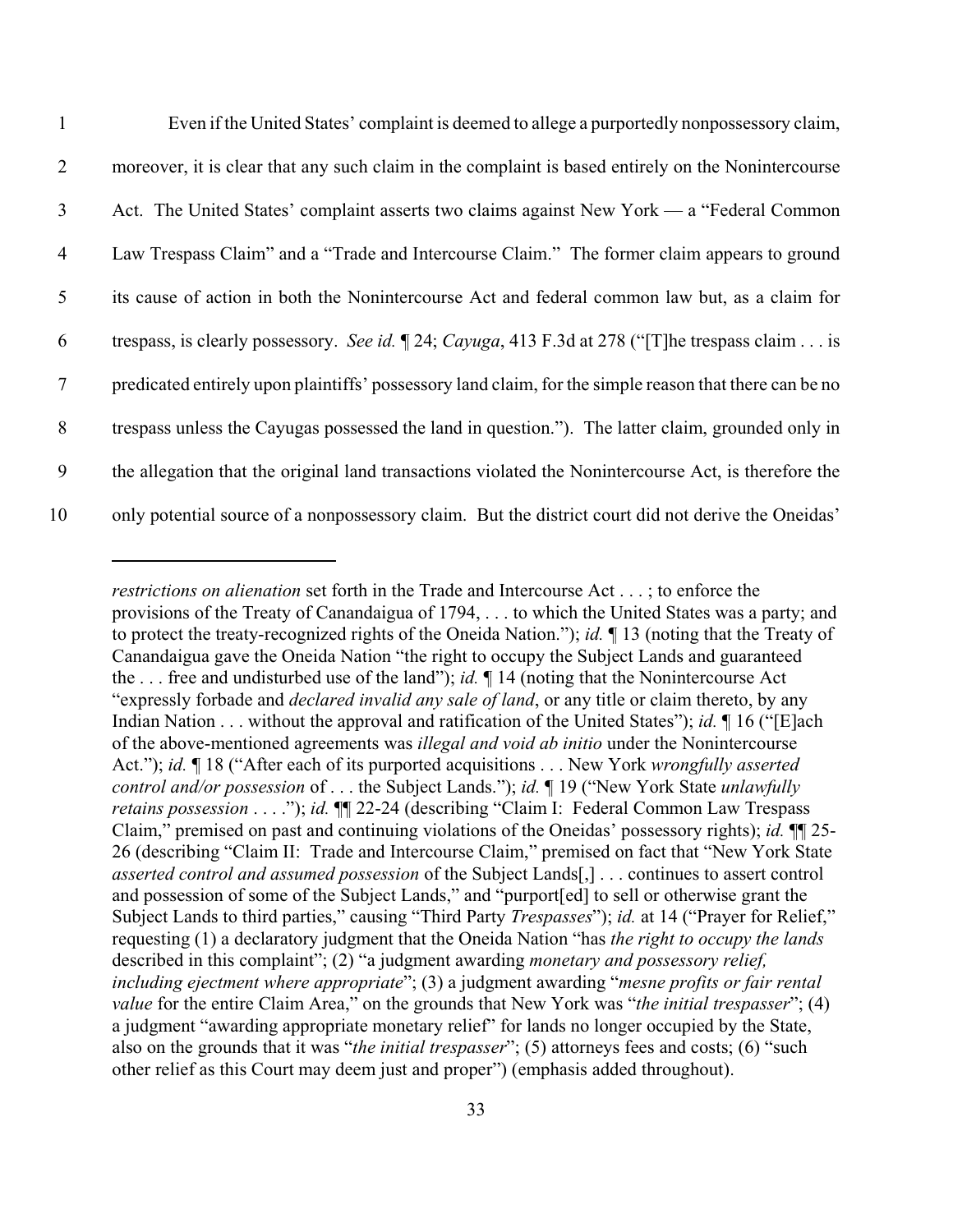purportedly nonpossessory claim from the Nonintercourse Act; rather, the "fair compensation" claim is based on an entirely different theory — that the Oneidas possess a *common law* right of action sounding in contract to reform land sale agreements that were supported, they allege, by unconscionable consideration. *See Oneida III*, 500 F. Supp. 2d at 140-41 & n.6; *see also id.* at 139 n.4 (indicating that "a claim predicated on a violation of the Nonintercourse Act . . . might also be appropriate," but declining to consider such a claim).

 The United States suggests that we may consider its pleadings "constructively amended" to include the nonpossessory "contract" claim brought by the Oneidas and recognized by the district court because the issue was litigated below. Constructive amendment, when used by appellate courts, is a "judicially created" discretionary doctrine that we have used "extremely sparing[ly]" to recognize that an issue not in the parties' pleadings was actually litigated in the court below. *City of Rome, N.Y. v. Verizon Commc'ns, Inc.*, 362 F.3d 168, 181 (2d Cir. 2004). "When issues that were not raised in the pleadings are tried *by express or implied consent of the parties*, this consent acts to permit what is in effect a constructive amendment of the pleadings to include those issues." *Walton v. Jennings Cmty. Hosp., Inc.*, 875 F.2d 1317, 1320 n.3 (7th Cir. 1989) (emphasis added) (internal quotation marks omitted). Here, however, New York never consented, expressly or otherwise, to the litigation of any nonpossessory claims, and certainly not to the claim as formulated by the district court; indeed, it vigorously contended before the district court that neither the Oneidas nor the United States had asserted such a claim in their complaints. *See, e.g.*, Def.'s Reply Mem., 20 Doc. 606 (Mar. 2, 2007), at 2-8  $\&$  n.3.<sup>13</sup> Although the district court rejected this argument and found

 The United States and Judge Gershon in dissent note that New York described the Oneidas' and United States' complaints as "parallel" in its summary judgment briefing below. The State meant, however, only that both complaints asserted the Oneidas' right to *possess* the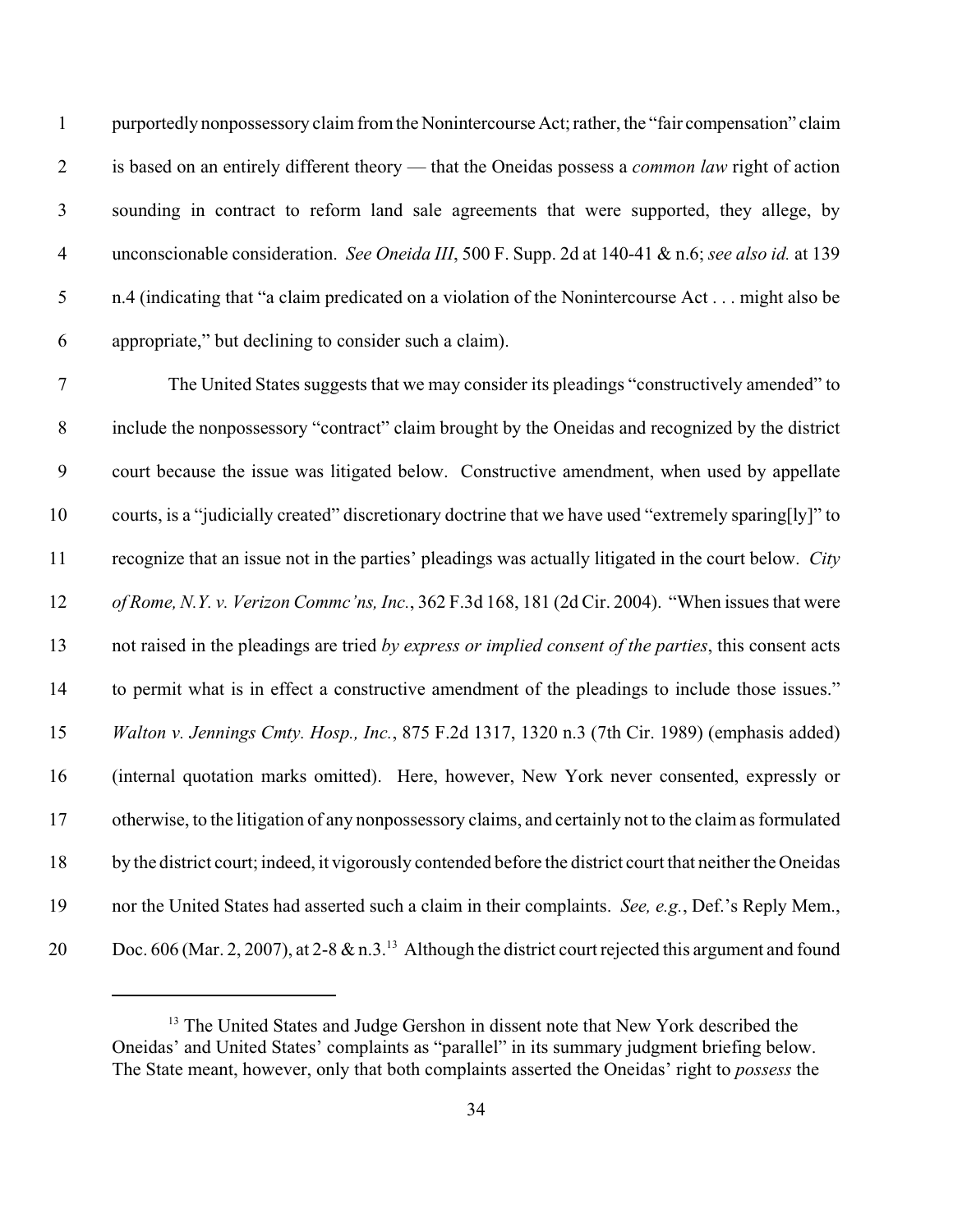| $\mathbf{1}$    | that the Oneidas' complaint alleged a nonpossessory claim, see Oneida III, 500 F. Supp. 2d at 139-         |
|-----------------|------------------------------------------------------------------------------------------------------------|
| $\overline{2}$  | 40, this does not alter the fact that New York did not in any way consent to the litigation of any such    |
| $\mathbf{3}$    | nonpossessory claims such that we may consider the United States' complaint constructively                 |
| $\overline{4}$  | amended. Cf. 6A Arthur R. Miller & Mary Kay Kane, Federal Practice and Procedure §1494 (3d)                |
| $5\overline{)}$ | ed. 2010) ("[I]f the issue in fact has not been tried with the consent of the parties, then an             |
| 6               | amendment to conform to the pleadings will not be permitted no matter when made."); Wahlstrom              |
| $\tau$          | v. Kawasaki Heavy Indus., Ltd., 4 F.3d 1084, 1087 (2d Cir. 1993) (although plaintiffs could not state      |
| 8               | a claim under state tort law, <i>defendants</i> had argued before district court that federal maritime law |
| 9               | governed the claim at issue, and parties had litigated whether relief was available under maritime         |
| 10              | law; thus complaint could be constructively amended to assert a maritime law claim).                       |
|                 |                                                                                                            |

 Finally, we note that the United States in its brief before this Court does not even defend the contract claim as articulated by the district court. The United States asserts with regard to the district court's contract-based claim that it "does not agree with the entirety of the district court's analysis," U.S. Br. at 64, and, specifically, that it believes it need only show violation of the Nonintercourse Act to establish a basis for recovering restitutionary damages. The United States' argument with regard to New York's sovereign immunity, at base, is that because the United States could have asserted in its complaint (if granted leave to amend) a claim on which the Oneidas were 18 permitted to proceed, we should take the United States to have pleaded this claim. We have our doubts that this casual approach to analysis of a state's assertion of sovereign immunity could ever be appropriate. *See Blatchford*, 501 U.S. at 785 (noting that "[t]he consent, 'inherent in the

land in question. *See* Def.'s Mem. of Law in Support of Motion for Summary Judgment at 3-4, Doc. 582 (Aug. 11, 2006). New York never conceded that *either* complaint adequately alleged nonpossessory claims, let alone consented to the litigation of such claims.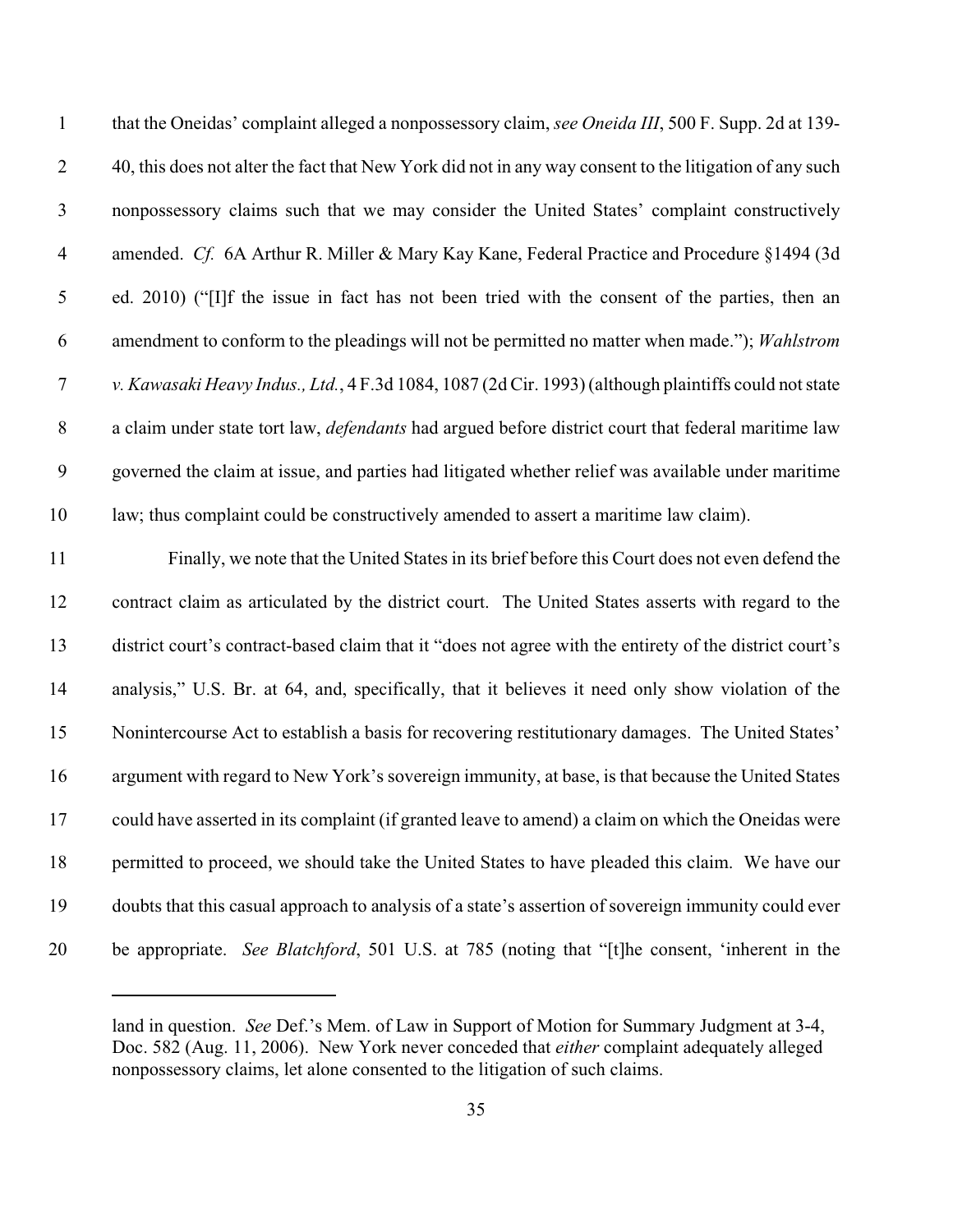convention,' to suit by the United States . . . is not consent to suit by anyone whom the United States might select; and even consent to suit by the United States for a particular person's benefit is not consent to suit by that person himself"). It is particularly *inappropriate* in this case, moreover, given that the United States in effect disavows on appeal the claim on which the Oneidas were 5 permitted to proceed. We therefore determine that New York is immune from suit with regard to the "contract" claim recognized by the district court and conclude that this claim must be 7 dismissed.<sup>14</sup>

### **B.** *Cayuga* **Bars the Nonintercourse Act Claim**

 New York next contends that the Nonintercourse Act, which does not by its terms provide for a damages remedy, cannot support a claim for damages, and that as a result, the plaintiffs' alternative "nonpossessory" claim based on violation of the Act states no grounds on which they are entitled to relief. New York argues, in addition, that this purportedly nonpossessory claim is barred by the equitable considerations described in *Sherrill* and *Cayuga*. We agree with New York as to the latter proposition and conclude, more generally, that each of the purportedly nonpossessory claims pressed by plaintiffs on appeal falls within the equitable bar recognized in *Cayuga*. Accordingly, we need not and do not address the question whether the Nonintercourse Act can support a claim seeking damages.

 The equitable defense recognized in *Sherrill* and *Cayuga* is not limited to "possessory" claims — to claims premised on the assertion of a current possessory right to tribal lands held by

 $<sup>14</sup>$  Given this disposition, we need not address the State's alternative arguments that such</sup> a claim does not raise a federal question, so that the district court abused its discretion in exercising jurisdiction over it after dismissing the possessory claims, and that the contract-based claim does not exist in federal common law.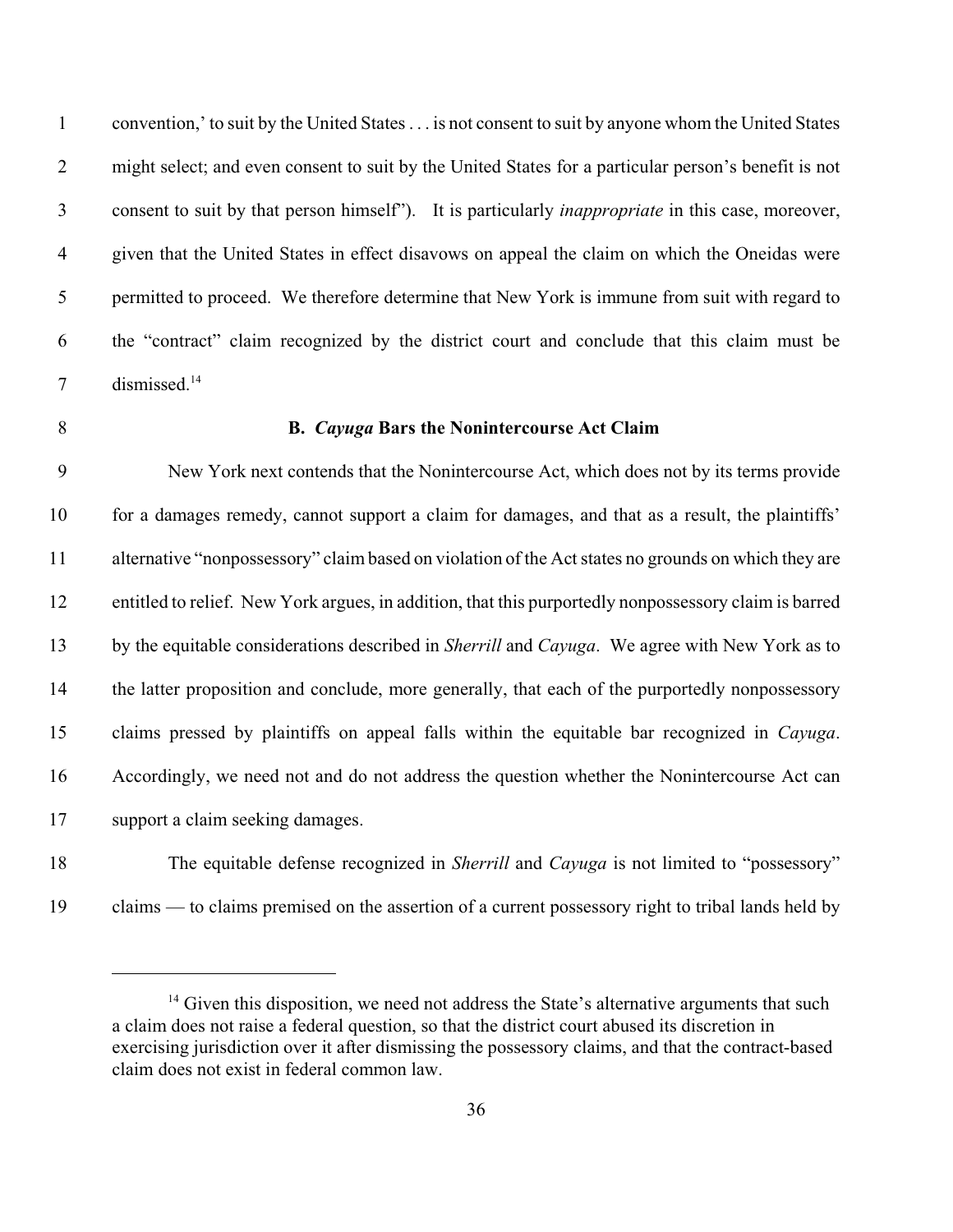others on the theory that the original transfer of ownership of the lands was in some way flawed. Rather, the defense is properly applied to bar any ancient land claims that are disruptive of significant and justified societal expectations that have arisen as a result of a lapse of time during which the plaintiffs did not seek relief. *See Sherrill*, 544 U.S. at 215 n.9 ("The relief [the New York Oneidas] seek[ ] . . . is unavailable because of the long lapse of time, during which New York's governance remained undisturbed, and the present-day and future disruption such relief would engender.").

 This much is clear from *Sherrill* itself. In *Sherrill*, from which the *Cayuga* panel drew the equitable principles on which it relied, the New York Oneidas sought only equitable and declaratory relief regarding the imposition of property taxes on lands to which they held legal title, and which they claimed were exempt from local taxation. *See id.* at 211-12. As it was undisputed that the plaintiffs had acquired legal title to the lands through contemporary market transactions, *see id.* at 13 211, no right to possession was placed at issue by their claims.<sup>14</sup> Despite this fact, the Supreme Court determined that the plaintiffs were barred from seeking their desired remedy due to the long lapse of time between the Oneidas' ancient dispossession and their attempt to revive sovereignty, the attendant development of justified societal expectations as to regulatory authority during this period, and the potential for the plaintiffs' desired remedy to disrupt those expectations. *See id.* at 214-21. The critical question therefore was not whether the claim at issue was premised on an

<sup>&</sup>lt;sup>14</sup> We recognize that the municipality imposing the property taxes in *Sherrill* had initiated eviction proceedings because of the New York Oneidas' refusal to pay. *See Sherrill*, 544 U.S. at 211. Those proceedings, however, were not directly at issue before the Supreme Court, which considered only whether the plaintiffs could seek relief preventing the imposition of taxes. Moreover, the eviction proceedings were premised on contemporary conduct, not the ancient conduct leading to the plaintiffs' original loss of the lands.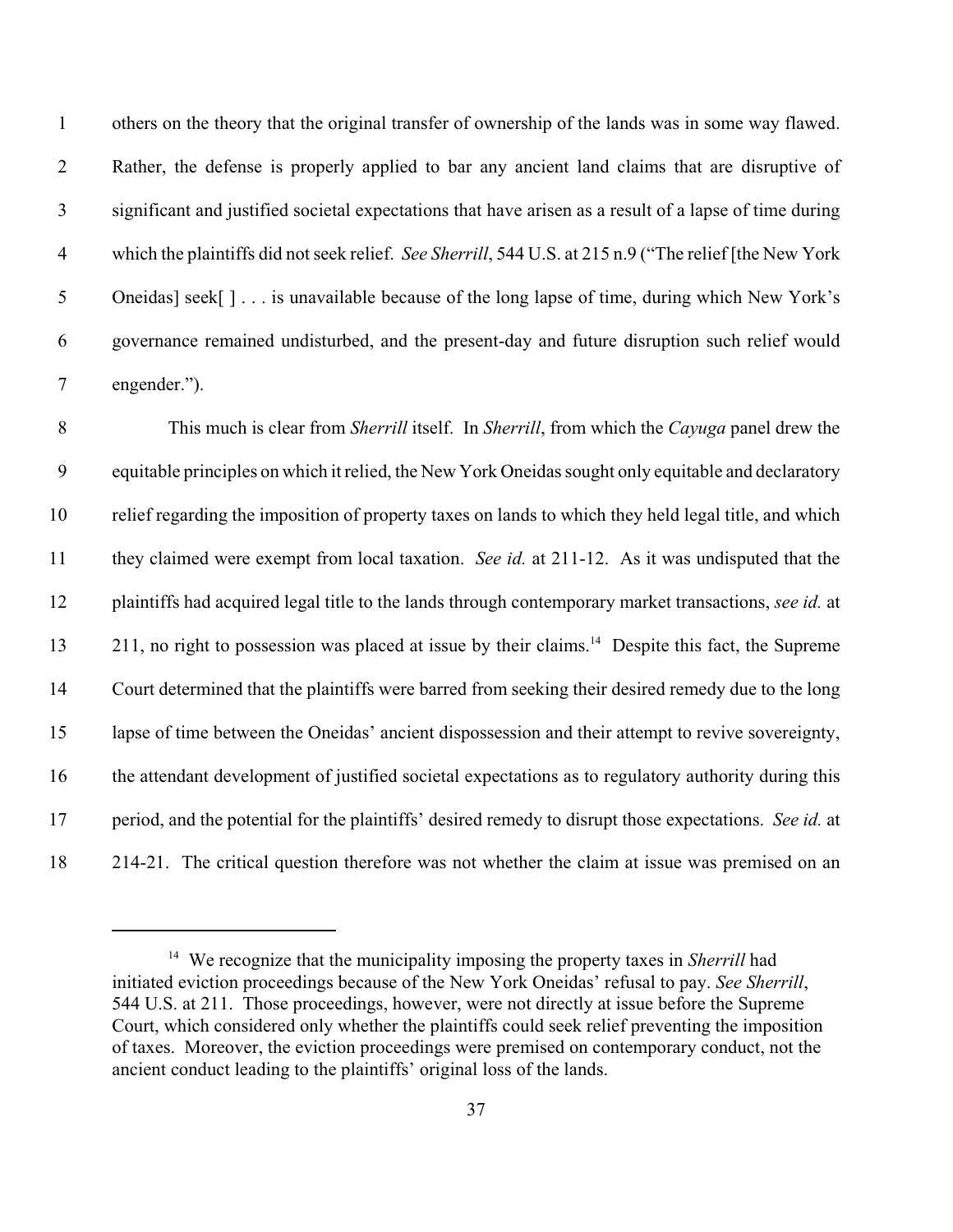| $\mathbf{1}$     | assertion of a current possessory right stemming from a flaw in the original termination of Indian            |
|------------------|---------------------------------------------------------------------------------------------------------------|
| $\mathbf{2}$     | title, but rather whether an award of relief to the plaintiffs would be disruptive of justified societal      |
| $\mathfrak{Z}$   | expectations arising at least in part from the long lapse of time between the conduct complained of           |
| $\overline{4}$   | and the effort to obtain relief.                                                                              |
| $\mathfrak{S}$   | This Court undertook the same analysis in <i>Cayuga</i> . The claims at issue in that case were               |
| 6                | premised on the assertion of a current possessory right to the subject lands founded on the alleged           |
| $\overline{7}$   | illegality of their initial transfer. See Cayuga, 413 F.3d at 277-78. Cayuga expressly held, however,         |
| $8\,$            | that the dispositive question in ascertaining the applicability of <i>Sherrill's</i> equitable defense is not |
| $\boldsymbol{9}$ | whether a current possessory right is asserted, but whether a plaintiff's claim is inherently disruptive.     |
| 10               | See id. at 274 ("[W]hat concerned the [Sherrill] Court was the disruptive nature of the claim                 |
| 11               | itself."); id. (indicating that the equitable defense identified in Sherrill "appl[ies] to 'disruptive'       |
| 12               | Indian land claims more generally"); id. at 277 ("[T]he import of Sherrill is that disruptive,                |
| 13               | forward-looking claims, a category exemplified by possessory land claims, are subject to equitable            |
| 14               | defenses" (internal quotation marks omitted)); see also id. at 275 (concluding that possessory                |
| 15               | claims are disruptive in that they threaten "to overturn years of settled land ownership"). Under the         |
| 16               | reasoning employed in <i>Cayuga</i> , then, the equitable defense originally recognized in <i>Sherrill</i> is |
| 17               | potentially applicable to all ancient land claims that are disruptive of justified societal interests that    |
| 18               | have developed over a long period of time, of which possessory claims are merely one type, and                |
| 19               | regardless of the particular remedy sought.                                                                   |
| 20               | The Nonintercourse Act claim proposed by the Oneidas and by the United States is                              |
|                  |                                                                                                               |

premised on the invalidity of the initial transfer of the subject lands. The Nonintercourse Act

disruptive in precisely this fashion. Despite the contentions of the plaintiffs, this claim is, at base,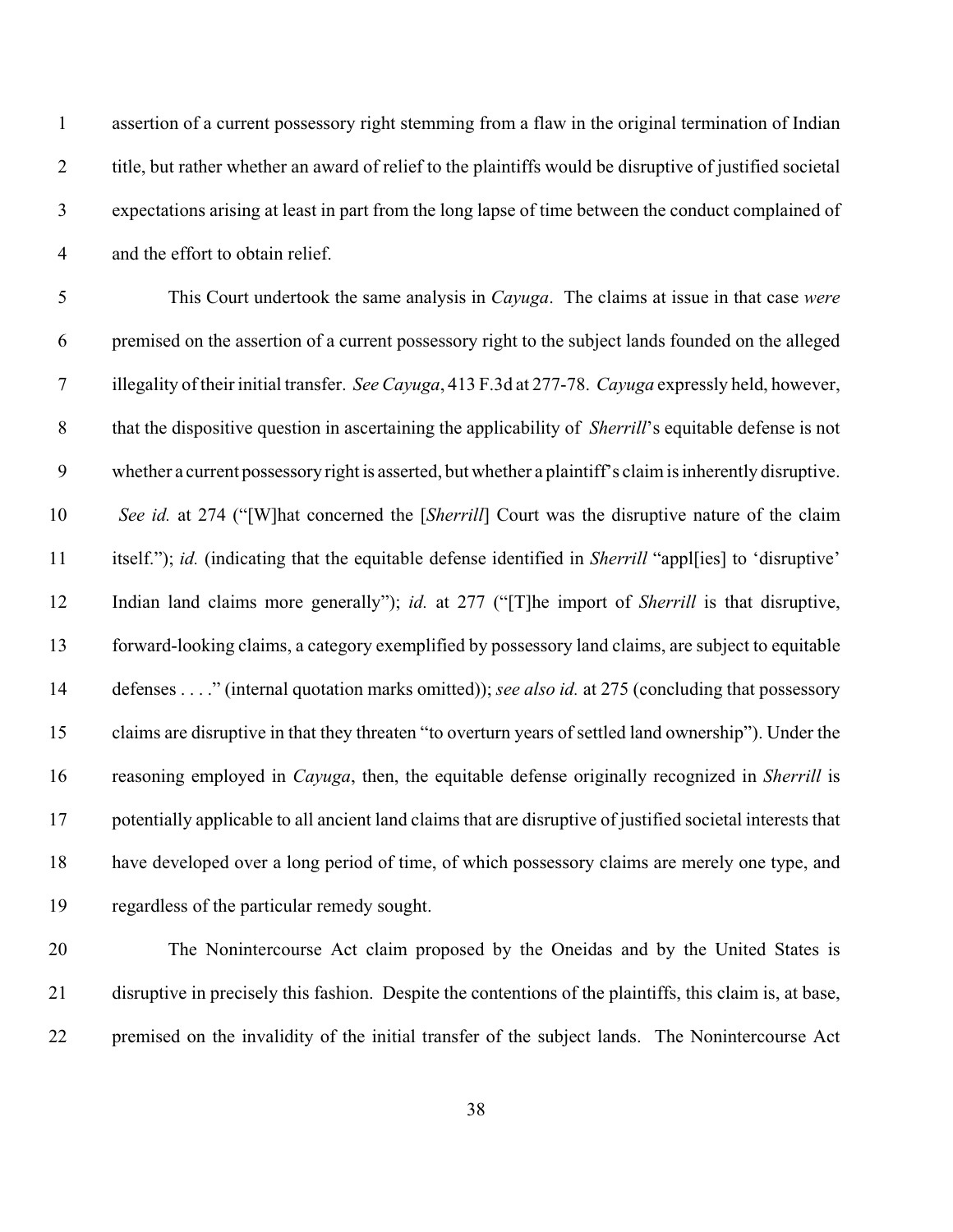provides that "no sale of lands made by . . . any nation or tribe of Indians" undertaken without the endorsement of the United States "shall be valid." 1 Stat. at 330. Even assuming that a court may grant alternative remedies upon finding that a purported sale was consummated in violation of the Nonintercourse Act, the underlying premise of a claim based on such a violation is that the transaction itself was void *ab initio*. *See Oneida II*, 470 U.S. at 245 ("The pertinent provision of the [Nonintercourse Act] . . . merely codified the principle that a sovereign act was required to extinguish aboriginal title and thus that a conveyance without the sovereign's consent was void *ab initio*."). Such a claim, which necessarily calls into question the validity of the original transfer of the subject lands and at least potentially, by extension, subsequent ownership of those lands by non- Indian parties, effectively "asks this Court to overturn years of settled land ownership." *Cayuga*, 413 F.3d at 275. Claims having this characteristic, as *Cayuga* recognized, necessarily threaten to 12 undermine broadly held and justified expectations as to the ownership of a vast swath of lands — expectations that have arisen not only through the passage of time but also the attendant development of the properties. Accordingly, such claims are subject to the defense recognized in *Sherrill* and *Cayuga*.

 The United States contends, citing *United States v. Mottaz*, 476 U.S. 834 (1986), that allowing a claim to go forward in this case would clear the cloud on title to the subject lands created by their invalid transfer in violation of the Nonintercourse Act. We disagree*. Mottaz* involved a claim that the United States had unlawfully sold the plaintiff's interest in lands to the United States Forest Service without her consent. *Mottaz*, 476 U.S. at 836-37. The Court concluded that the claim was time-barred under the Quiet Title Act, 28 U.S.C. § 2409a(a), and that the claim was subject to that Act because it sought to confirm the plaintiff's title in her land. *Id.* at 841-42. The Court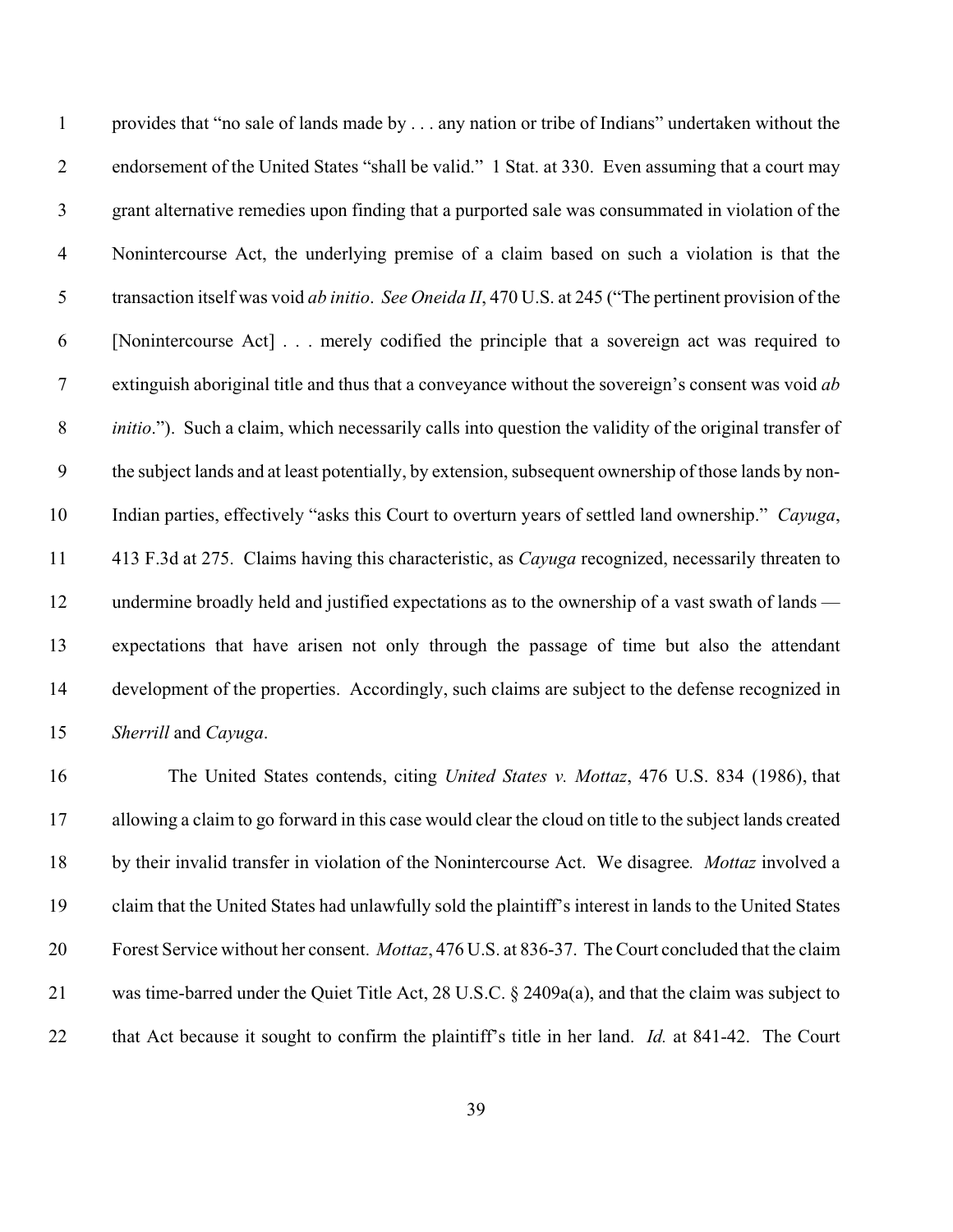distinguished the claim before it from a hypothetical claim that would not be covered by the Act, in which the plaintiff sought only "recovery of her share of the proceeds realized by the United States" from its sale of the land "but allegedly never distributed." *Id.* at 842. Such a claim, the Court said, "would involve a concession that title had passed" in the sale and would only require decision of whether the plaintiff received fair compensation. *Id.*

 Unlike the hypothetical claim described in *Mottaz*, the Nonintercourse Act claim here necessarily requires a conclusion that title did *not* pass validly in the challenged land transactions, because the claim's premise is that the transactions violated the Nonintercourse Act. Plaintiffs demand not, as in *Mottaz*'s hypothetical, a share of the profits from a *concededly valid* sale that were allegedly never distributed, but "fair compensation" and "restitution" merely as substitute remedies for the return of the property that they must establish was *unlawfully taken* in order to prove their claim. The invalidity of the sale *ab initio* is the underlying premise of a Nonintercourse Act claim and any theory of recovery plaintiffs could seek pursuant to this claim. Awarding such relief here would not involve "concession[s] that title [has] passed" but rather would *establish* that it had not, 15 but that return of the property was impossible as a remedy under the circumstances.<sup>15</sup> Even if it were not barred by the Eleventh Amendment, the contract-based claim that the district court allowed to proceed must similarly fail. The claim essentially amounts to the assertion that the agreement by which the State of New York purported to acquire title was unconscionable.

If a contract is unconscionable then it is also necessarily invalid and unenforceable. *See, e.g.*,

<sup>&</sup>lt;sup>15</sup> We note also that the basis of the jury award rejected in *Cayuga* was, in part, the fair market value of the land. *Cayuga*, 413 F.3d at 272. An award of the land's fair market value would presumably, under the United States's theory, have similarly extinguished the Cayugas' possessory interest in the land, and yet this provided no basis for avoiding the equitable bar found to exist in that case.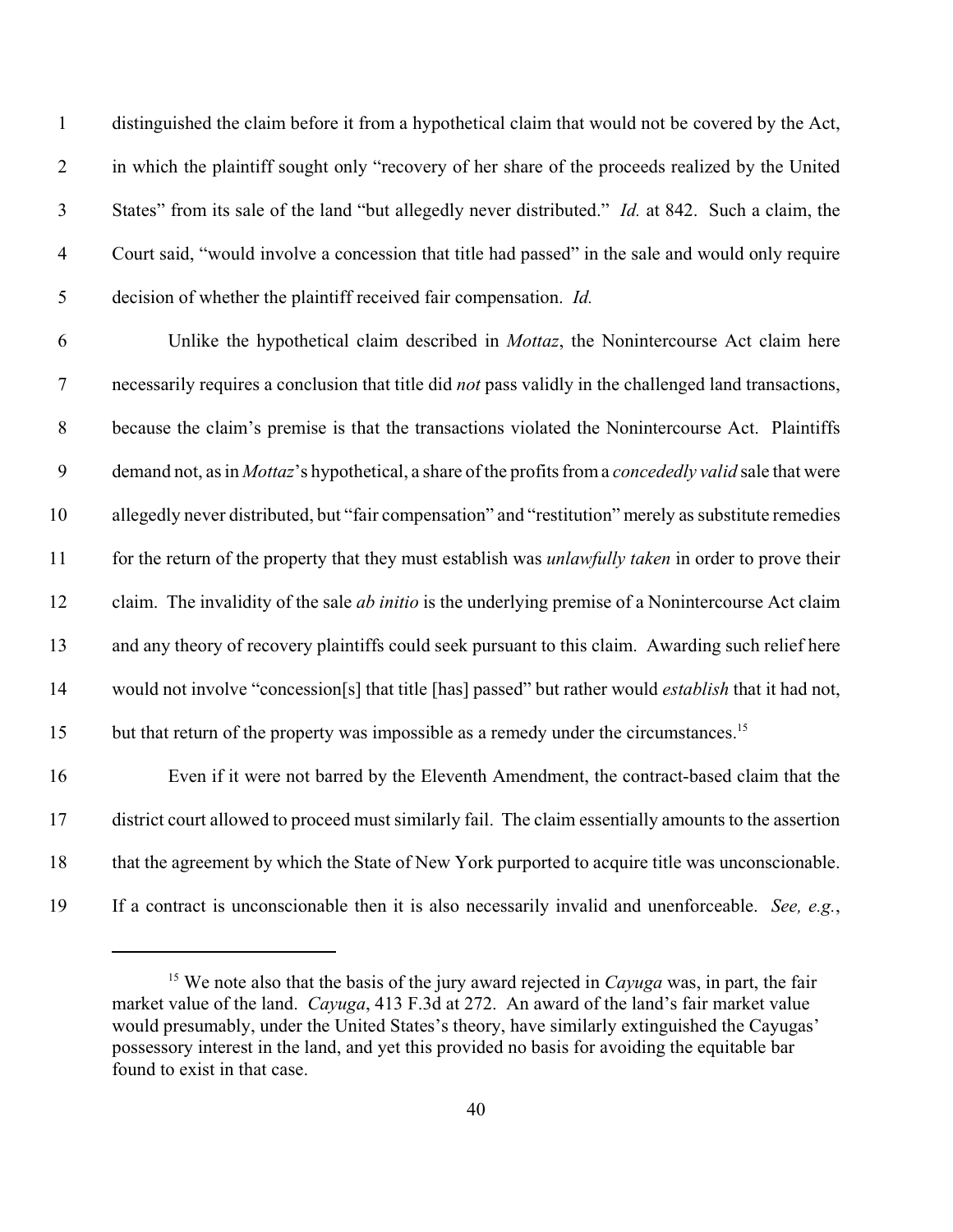*Ragone v. Atl. Video at Manhattan Ctr.*, 595 F.3d 115, 121-22 (2d Cir. 2010) (summarizing New York law). Moreover, although some previous decisions have granted reformation as a remedy for such claims, *see, e.g., Osage Nation of Indians v. United States*, 97 F. Supp. 381, 422 (Ct. Cl. 1951), and a court generally is allowed substantial flexibility in its choice of remedy when it determines that a contract or a term thereof is unconscionable, *see* Restatement (Second) of Contracts § 208 (1981) ("If a contract or term thereof is unconscionable at the time the contract is made a court may refuse to enforce the contract, or may enforce the remainder of the contract without the unconscionable term, or may so limit the application of any unconscionable term as to avoid any unconscionable result."), the traditional remedy for a claim of unconscionability is to deny enforcement of the relevant contract, *see* 8 Richard A. Lord, *Williston on Contracts* § 18.1, at 2-9 (4th ed. 1998 & Supp. 2009); 3 Dan B. Dobbs, *Law of Remedies: Damages-Equity-Restitution* § 12.8(4), at 215-19 (2d ed. 1993). The claim and its attendant remedy would again necessarily call into question and disrupt settled expectations regarding the ownership of land stemming from the original transfer of title to New York; the contract claim, therefore, like the Nonintercourse Act claim, is subject to equitable defenses.

 The plaintiffs, at least for now, have elected after years of litigation to pursue particular alternative remedies that would not actually require the State of New York or the parties that have subsequently acquired the subject lands from the State to return the lands to the Oneidas. This election, however, does not exempt their claims from the defense established in *Sherrill* and *Cayuga*. *Cayuga* clearly indicated that adroit manipulation of the remedy sought will not rescue a claim where its essential premise threatens to disrupt justified societal expectations. Thus, *Cayuga* confirms that in this context the applicability of an equitable defense requires consideration of the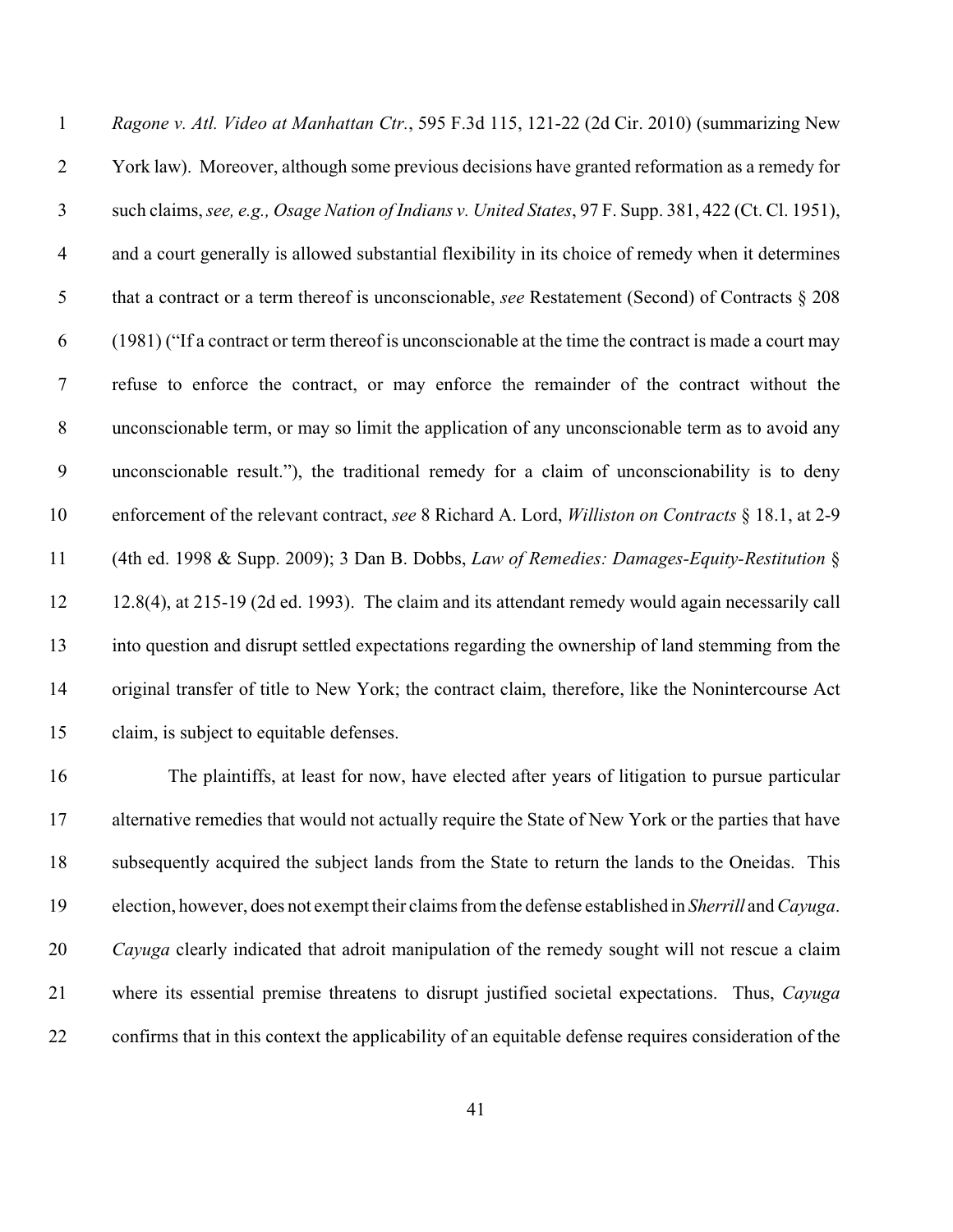basic premise of a claim, rather than the particular remedy sought. *See Cayuga*, 413 F.3d at 275 (noting that the "disruptiveness [identified by the *Cayuga* Court was] inherent in the claim itself . . . rather than an element of any particular remedy which would flow [therefrom]"); *id.* at 277-78 (noting that the claim was subject to dismissal "*ab initio*" regardless of the remedy sought). Accordingly, we conclude that the purportedly nonpossessory claims asserted by the plaintiffs in this case are subject to the defense recognized in *Sherrill* and *Cayuga*. Moreover, for the reasons we have already discussed, this defense is not only applicable, but also serves to bar these claims.

 We note that it would be significantly anomalous if we were to hold otherwise. The relevant defense, as originally articulated in *Sherrill*, served solely to bar a particular equitable remedy on account of underlying equitable concerns. *Cayuga* held that claims sounding primarily in law that would "project redress . . . into the present and future" are also subject to *Sherrill*'s equitable defense. *Cayuga*, 413 F.3d at 275 (quoting *Sherrill*, 544 U.S. at 202 n.14). The possessory claims in *Cayuga* and in this case, consisting in effect of claims for ejectment and trespass, are canonical claims at law. *See id.* at 283 (Hall, *J.*, dissenting in part and concurring in the judgment in part) ("Historically, both ejectment and trespass are actions at law." (citing 1 Dobbs, *supra*, §§ 5.1, 5.10(1))); *see also id.* at 275 (majority opinion). In contrast, the relief sought by the plaintiffs with regard to their purportedly *nonpossessory* claims — reformation of the agreements embodying the original transfer of the subject lands resulting in an award of "fair compensation" — was traditionally available *only through equity*. *See Ivinson v. Hutton*, 98 U.S. 79, 82 (1878) ("Power to reform written contracts . . . is everywhere conceded to courts of equity, and it is equally clear that it is a power which cannot be exercised by common-law courts."); 1 Dobbs, *supra*, § 4.3(7), at 619 ("Reformation [of a contract] is traditionally an equitable remedy . . . . Within limits, some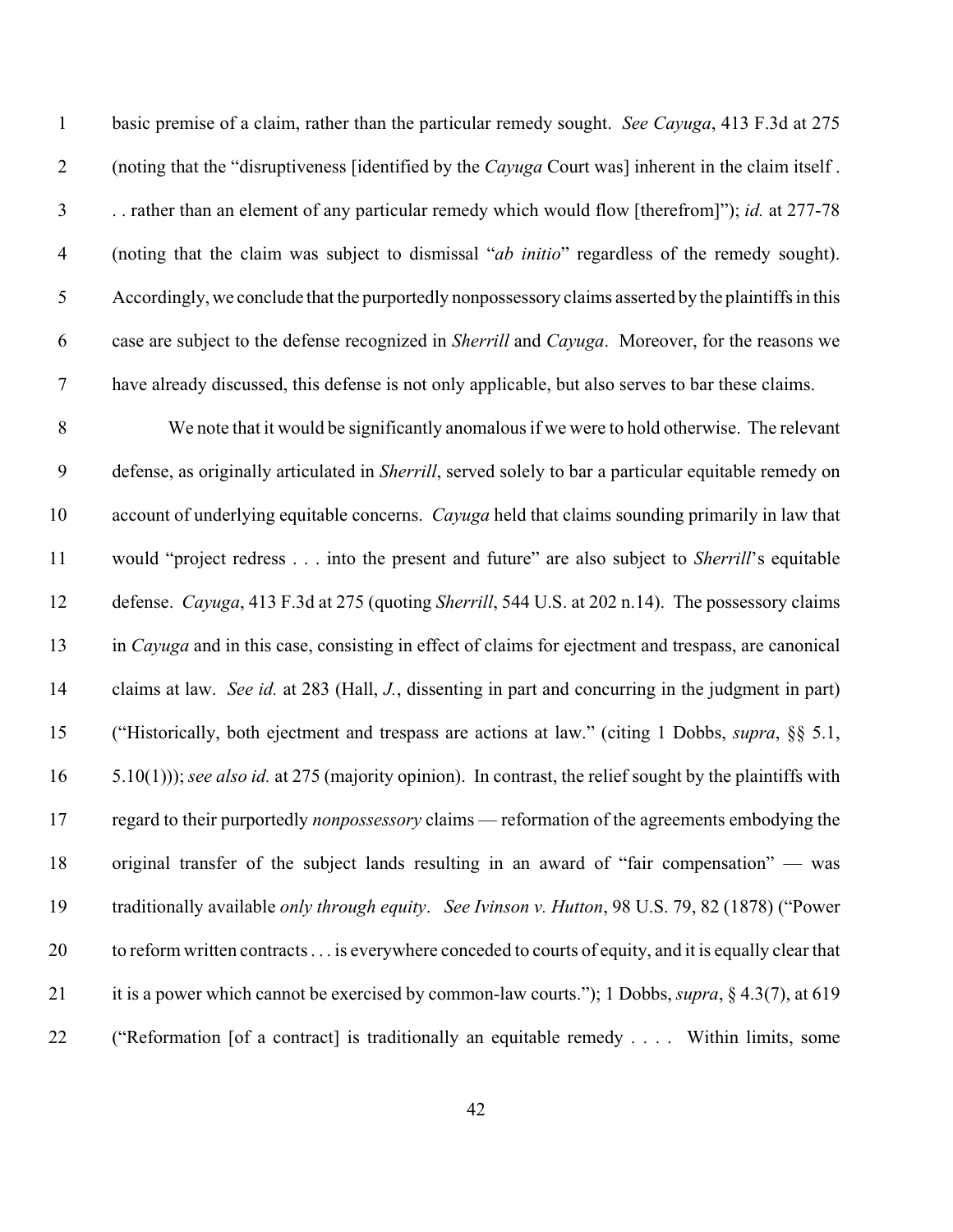| $\mathbf{1}$     | unconscionable contract provisions may be reformed to bring them within minimum legal standards             |
|------------------|-------------------------------------------------------------------------------------------------------------|
| $\mathbf{2}$     | of fairness."). Granted, the United States also seeks "restitution" in lieu of the return of the land,      |
| $\mathfrak{Z}$   | U.S. Br. at 58, and restitution is a form of relief available at law, see Great-W. Life & Annuity Ins.      |
| $\overline{4}$   | Co. v. Knudson, 534 U.S. 204, 212-16 (2002). The cases on which the United States relies suggest,           |
| 5                | however, that such relief in this case would also be equitable in nature. See, e.g., Felix v. Patrick,      |
| 6                | 145 U.S. 317, 328 (1892); United States v. Minnesota, 270 U.S. 181, 191-92 (1926); see also Great-          |
| $\tau$           | W., 534 U.S. at 215 (describing "an action for restitution of the property (if not already disposed of)     |
| $8\,$            | or disgorgement of proceeds (if already disposed of)" as "equitable" (emphasis omitted) (quoting            |
| $\boldsymbol{9}$ | Harris Trust & Sav. Bank v. Salomon Smith Barney Inc., 530 U.S. 238, 250 (2000))); 1 Dobbs,                 |
| 10               | supra, $\S$ 4.3(5), at 608-14 (indicating that actions for restitution seeking disgorgement of profits      |
| 11               | generally have been deemed actions in equity). Even when an action for restitution is one at law,           |
| 12               | moreover, the availability of relief is animated by equitable concerns. See 1 Dobbs, supra, §4.2(3),        |
| 13               | at 581 (citing Moses v. MacPherlan, (1760) 97 Eng. Rep. 676 (K.B.)). In sum, this Court concluded           |
| 14               | in Cayuga that the equitable defense recognized in Sherrill also applies against canonical actions          |
| 15               | at law. It would be strange indeed to conclude that it is <i>inapplicable</i> to closely related actions at |
| 16               | equity or to related actions that are animated by equitable concerns. This confirms our view that the       |
| 17               | equitable defense recognized in Sherrill is applicable here.                                                |
|                  |                                                                                                             |

 Our decision also prevents the plaintiffs from converting an otherwise unsuccessful claim — like the claims asserted by the Cayuga Indian Nation in *Cayuga* — into a successful claim simply by re-framing it as "nonpossessory." As this Court has previously indicated, the essence of a cause of action is found in the facts alleged and proven by the plaintiff, not the particular legal theories articulated. *Cf. Hack v. President & Fellows of Yale Coll.*, 237 F.3d 81, 89 (2d Cir. 2000) ("[W]e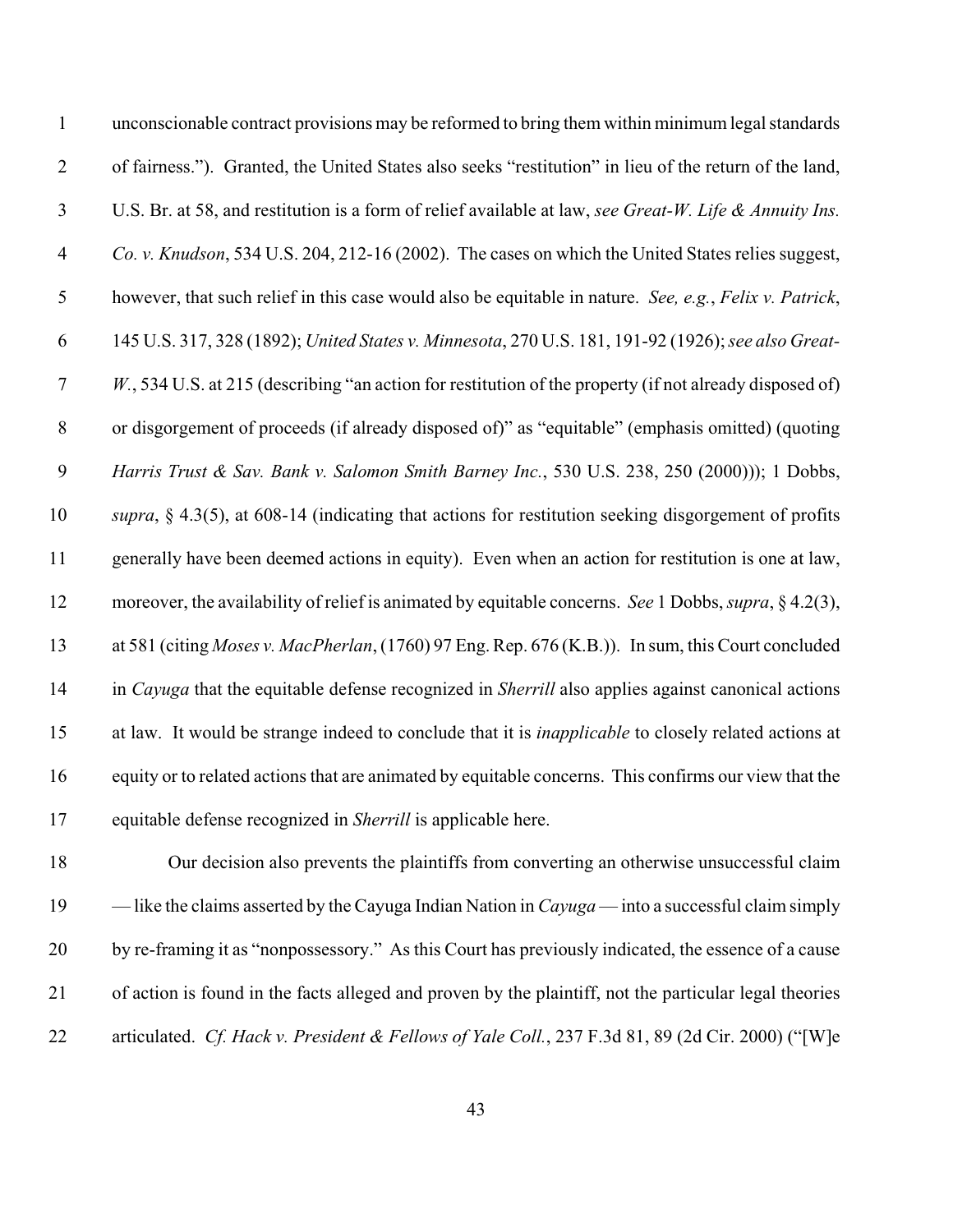| $\mathbf{1}$   | may not affirm the dismissal of [a] complaint because [the plaintiff] ha[s] proceeded under the       |
|----------------|-------------------------------------------------------------------------------------------------------|
| $\overline{2}$ | wrong theory 'so long as [he has] alleged facts sufficient to support a meritorious legal claim."     |
| $\mathfrak{Z}$ | (quoting Northrop v. Hoffman of Simsbury, Inc., 134 F.3d 41, 46 (2d Cir. 1997))), abrogated on        |
| $\overline{4}$ | other grounds by Swierkiewicz v. Sorema N.A., 534 U.S. 506 (2002). The factual predicate of the       |
| 5              | claims asserted by the Oneidas in this case is nearly identical to that underlying the claims made by |
| 6              | the Cayuga plaintiffs. Compare Oneida Am. Compl. [1] 16-39, with Cayuga Compl. [1] 30, 34-50.         |
| $\tau$         | Moreover, even liberally construing the complaints here to contain some references to the claims      |
| $8\,$          | now contended to be nonpossessory, the Oneidas and the United States, in the years prior to Cayuga,   |
| 9              | habitually referred to their claims as vindicating possessory rights, see, e.g., Oneida Compl. at ¶   |
| 10             | 11, 14-17, 21-22, 25; Tr. of Argument re: Motion to Amend at 12-13, 20, 48, 83, Doc. 136 (Apr. 2,     |
| 11             | 1999); Supp. Mem. of New York Oneidas at 1, Doc. 121 (Apr. 8, 1999) ("The simple and stark fact       |
| 12             | of this case is this case has <i>always</i> been a suit for the enforcement of present and continuing |
| 13             | possessory rights."); Oneida Am. Compl. at $\P$ 41-43, 46, 48-49, 51-52, 54-55, 58-59, 61-62; and     |
| 14             | only fully articulated their purportedly nonpossessory claims in the aftermath of Cayuga. The fact    |
| 15             | that the Oneidas' claims are litigated after this Court's decision in Cayuga has afforded them an     |
| 16             | opportunity to attempt to cast their claims in such a way as to avoid Cayuga's equitable defense. The |
| 17             | equitable principles that informed <i>Cayuga</i> , however, are no less present in this case.         |

 Finally, the Oneidas contend that the application of *Cayuga* to the purportedly nonpossessory claims asserted here would effectively overrule *Oneida II*. We disagree. The Supreme Court indicated in *Oneida II* that there exists a federal common law cause of action by which Indian nations may seek recompense for ancient deprivations of their ancestral lands, *see Oneida II*, 470 U.S. at 236, and suggested without deciding that such a claim would not be barred by laches, *see id.*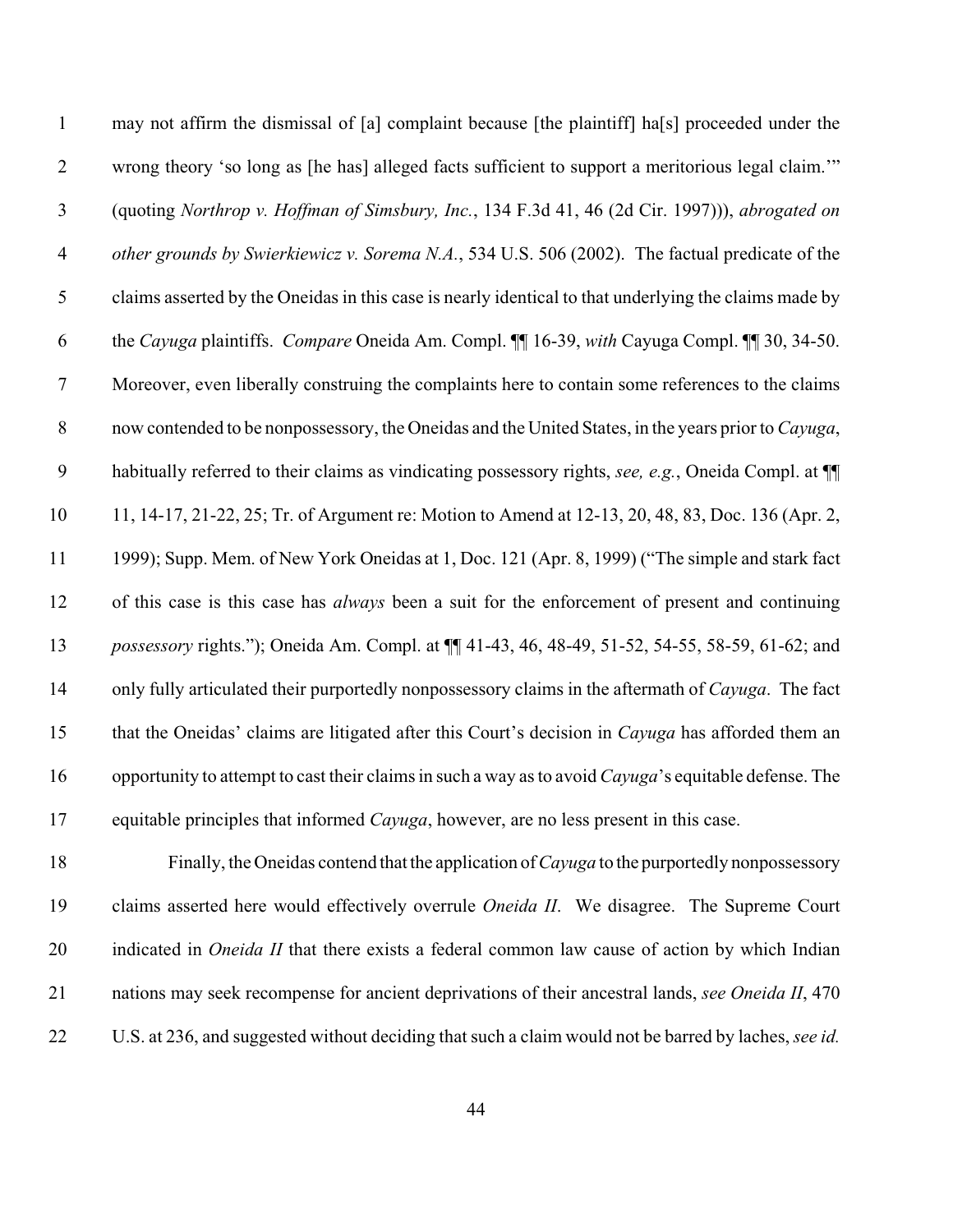| $\mathbf{1}$     | at 244 n.16. But see id. at 263-70 (Stevens, J., dissenting) (contending for four Justices that laches         |
|------------------|----------------------------------------------------------------------------------------------------------------|
| $\overline{2}$   | would bar such claims); Felix, 145 U.S. at 334-35 (applying laches to an action seeking to establish           |
| $\mathfrak{Z}$   | a constructive trust over lands conveyed in violation of a federal statutory alienation restraint); cf.        |
| $\overline{4}$   | Wetzel v. Minn. Ry. Transfer Co., 169 U.S. 237, 241 (1898) ("The truth is, there must be some limit            |
| $\mathfrak{S}$   | of time within which these excuses [for not bringing an action to cancel an unlawful land                      |
| 6                | conveyance] shall be available, or titles might forever be insecure."). It is critical to note, however,       |
| $\tau$           | that the plaintiffs in <i>Oneida II</i> asserted claims only against the Counties of Madison and Oneida,       |
| $8\,$            | which were not alleged to have participated in the original, purportedly unlawful transfer of the              |
| $\boldsymbol{9}$ | subject lands but which did maintain possession of those lands. See Oneida II, 470 U.S. at 229. The            |
| 10               | only claim recognized by the Supreme Court in <i>Oneida II</i> was thus necessarily a claim premised on        |
| 11               | an assertion by the plaintiffs of a continuing right to possession. <i>Id.</i> at 236 ("[W]e hold that the     |
| 12               | Oneidas can maintain this action for violations of their <i>possessory</i> rights based on federal common      |
| 13               | law." (emphasis added)). Cayuga's holding, which we are bound to follow, was that all claims that              |
| 14               | are "disruptive," a category which includes those premised on the assertion of a continuing                    |
| 15               | possessory interest in the subject lands, are barred by the defense recognized in Sherrill. Cayuga             |
| 16               | thus found Sherrill's equitable defense to be applicable to the only claim recognized in Oneida II             |
| 17               | - a result that was fully consistent with the Supreme Court's decision in <i>Oneida II</i> , which only        |
| 18               | recognized that the claim existed. The plaintiffs' nonpossessory claims, in contrast, have been                |
| 19               | recognized by neither the Supreme Court nor by this Court and are, as discussed above, largely                 |
| 20               | equitable in nature, rendering inapplicable <i>Oneida II</i> 's concern regarding the application of equitable |
| 21               | defenses to claims at law. See Oneida II, 470 U.S. at 244 n.16. In sum, then, our decision here is             |
| 22               | not in tension with Oneida II.                                                                                 |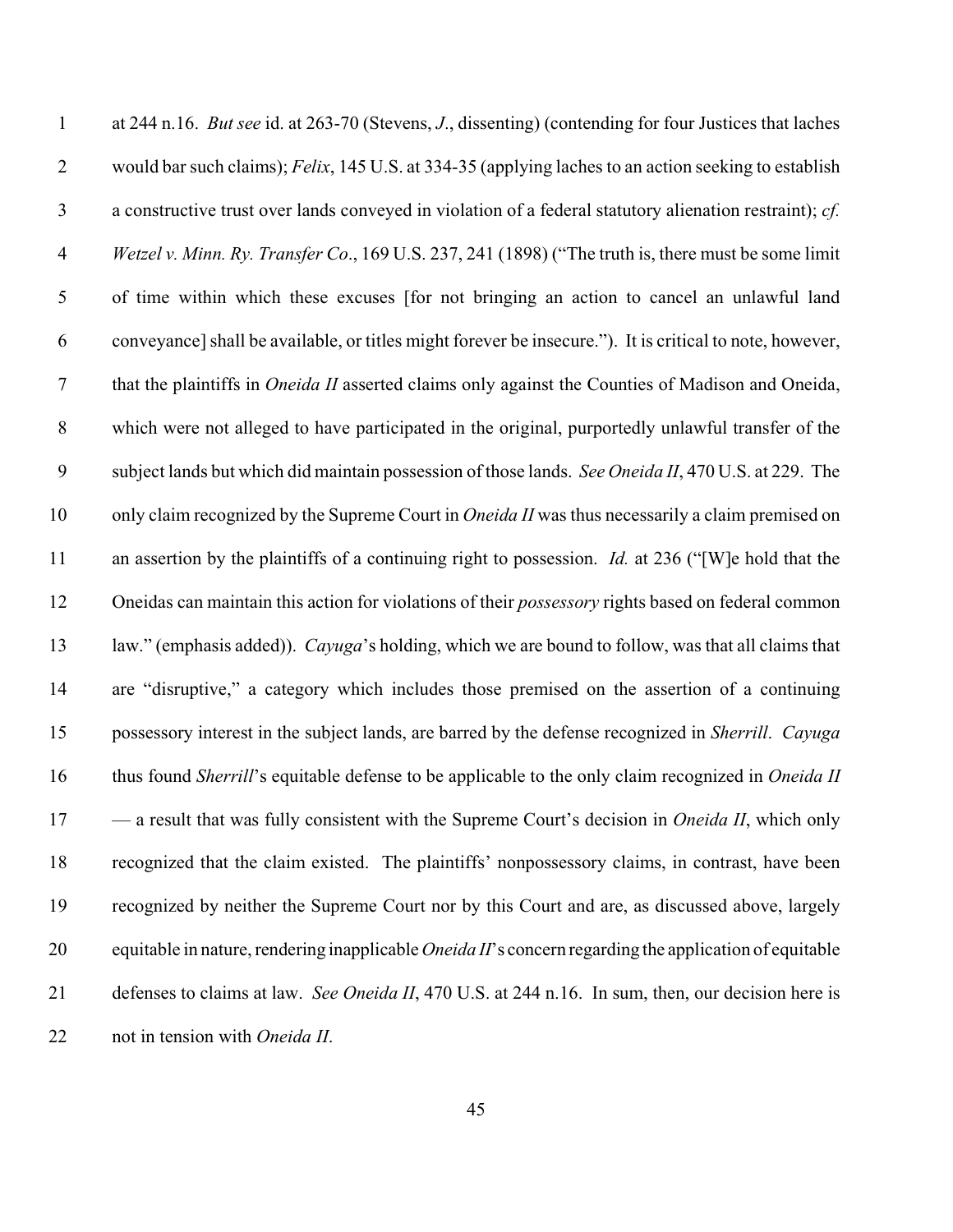## **CONCLUSION**

| 2              | For the foregoing reasons, we conclude that all claims raised by the plaintiffs in this action,       |
|----------------|-------------------------------------------------------------------------------------------------------|
| 3              | whether possessory or purportedly nonpossessory, are subject to and barred by the defense             |
| $\overline{4}$ | recognized in Sherrill and Cayuga. The Oneidas' contract-based claim is further barred by New         |
| 5              | York's sovereign immunity. For this reason, the judgment of the district court is <b>AFFIRMED</b> as  |
| 6              | to the dismissal of plaintiffs' possessory claims, and <b>REVERSED</b> with respect to plaintiffs'    |
| 7              | nonpossessory claims. The case is <b>REMANDED</b> to the district court for the entry of judgment and |
| 8              | the resolution of any pending motions.                                                                |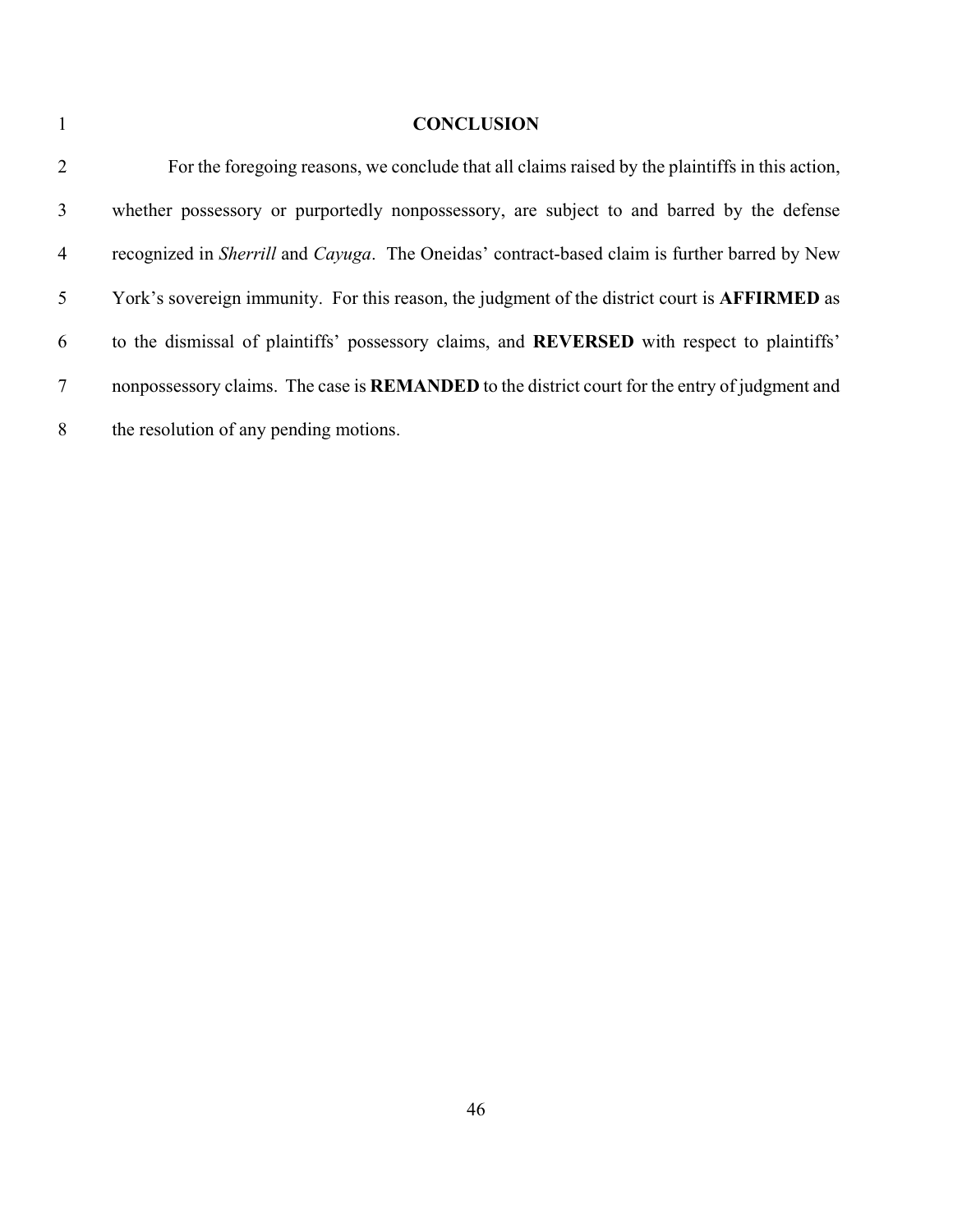#### 1 **GERSHON,** *District Judge***, concurring in part and dissenting in part:**

2 The Supreme Court has held that the Oneida Indian Nation has "a federal common-law 3 right to sue to enforce [its] aboriginal land rights." *County of Oneida, N.Y. v. Oneida Indian*  4 *Nation of N.Y. State*, 470 U.S. 226, 235 (1985) ("*Oneida II*"); *see also Oneida Indian Nation of*  5 *N.Y. State v. County of Oneida, N.Y.*, 414 U.S. 661, 674 (1974) ("*Oneida I*"). It has done so 6 acknowledging that, while "[o]ne would have thought that claims dating back for more than a 7 century and a half would have been barred long ago," "neither petitioners nor we have found any 8 applicable statute of limitations or other relevant legal basis for holding that the Oneidas' claims 9 are barred or otherwise have been satisfied." *Oneida II*, 470 U.S. at 253. And yet, after thirty-10 five years of litigation, including two trips to the Supreme Court and the intervention of the 11 United States on plaintiffs' behalf, the majority forecloses the Oneidas from obtaining *any* 12 remedy in this action.

13 Like the majority, I accept that, in light of the decision in *Cayuga Indian Nation of N.Y. v.*  14 *Pataki*, 413 F.3d 266 (2d Cir. 2005), plaintiffs' claims that hinge on their possessory rights to the 15 land fail. Unlike the majority, I conclude that *Cayuga* does not foreclose plaintiffs' non-16 possessory claims. Consequently, I dissent.

17 I.

18 The plaintiffs — the Oneida Indian Nation and the United States — both present two 19 cognizable non-possessory claims. First, the United States emphasizes its federal common law 20 claim against the State for violating the Nonintercourse Act, 25 U.S.C. § 177, when the State 21 failed to pay the Oneidas a fair price for their land. (The Oneidas also assert a claim under the 22 Nonintercourse Act.) This claim is consistent with the Act's "obvious purpose": "to prevent 23 unfair, improvident, or improper disposition by Indians of lands owned or possessed by them . . .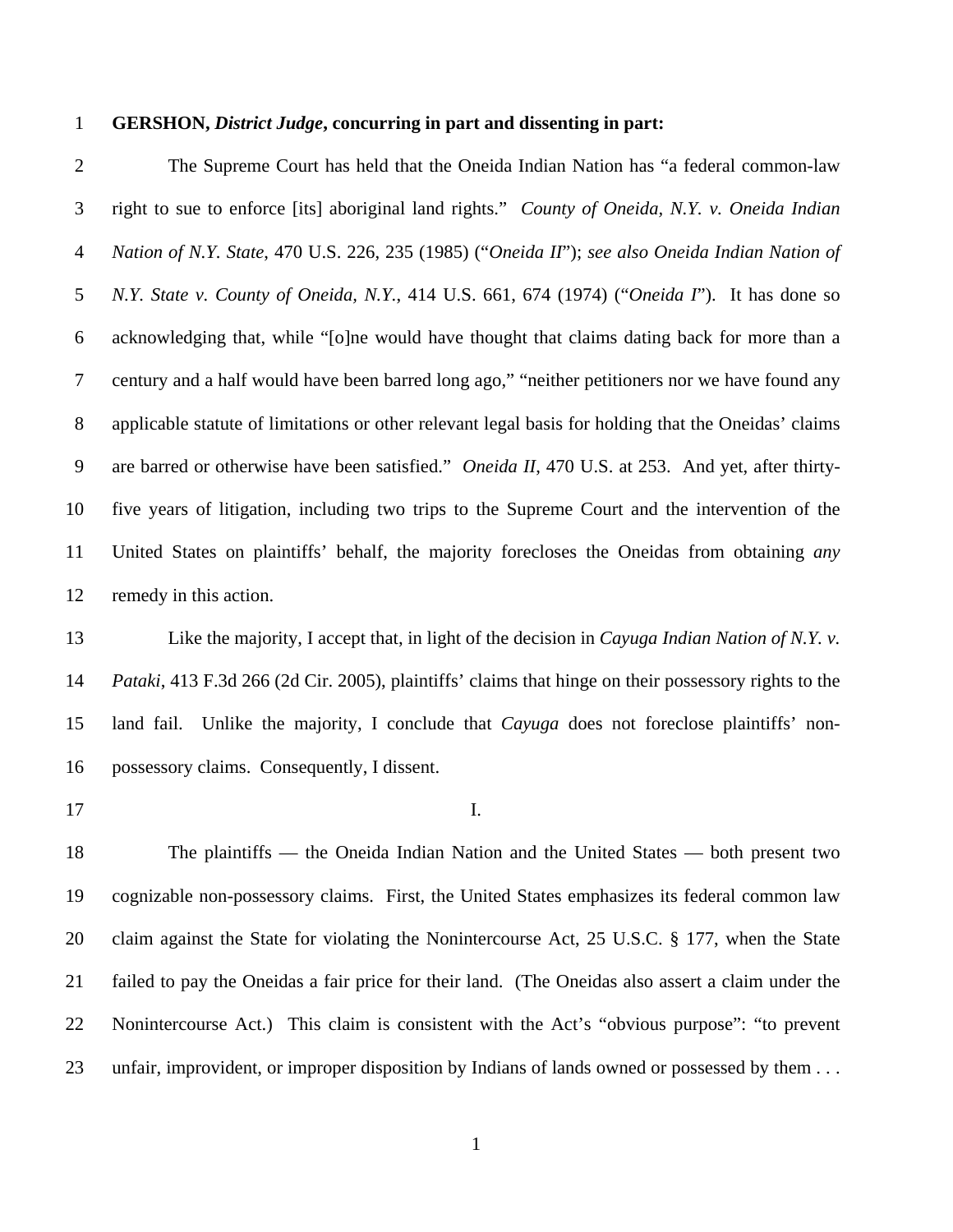1 ." *Fed*. *Power Comm'n v. Tuscarora Indian Nation*, 362 U.S. 99, 119 (1960).Put differently, 2 the United States seeks to vindicate not its right under the Act to stop sales without its approval, 3 but its right to ensure that when the Oneidas sold their land, they would receive a fair price. *See*  4 *U.S. v. Oneida Nation of N.Y.*, 477 F.2d 939, 943 (Ct. Cl. 1973) (noting that the United States' 5 responsibility under the Nonintercourse Act "was not merely to be present at the negotiations or 6 to prevent actual fraud, deception, or duress alone; *improvidence, unfairness, the receipt of*  7 *unconscionable consideration would likewise be of federal concern.*") (internal quotation marks 8 omitted) (emphasis in original).

9 Unquestionably, the United States may sue New York for a violation of a federal statute. 10 *See Cramer v. United States*, 261 U.S. 219, 233 (1923) ("The United States may lawfully 11 maintain suits in its own courts to prevent interference with the means it adopts to exercise its 12 powers of government and to carry into effect its policies.") (internal quotation marks omitted). 13 In other words, the United States has both an interest in this suit as trustee for the Native 14 Americans, and an *independent* interest in ensuring that the State complies with the 15 Nonintercourse Act. *See United States v. Minnesota*, 270 U.S. 181, 194 (1926) (holding that the 16 United States' interest in an Indian claims suit "arises out of its guardianship over the Indians, 17 and out of its right to invoke the aid of a court of equity in removing unlawful obstacles to the 18 fulfillment of its obligations, and in both aspects the interest is one which is vested in it as a 19 sovereign.")

20 In my view, both the United States and the Oneidas also assert a claim arising under 21 federal common law which, as articulated by Judge Kahn, is a contract claim based on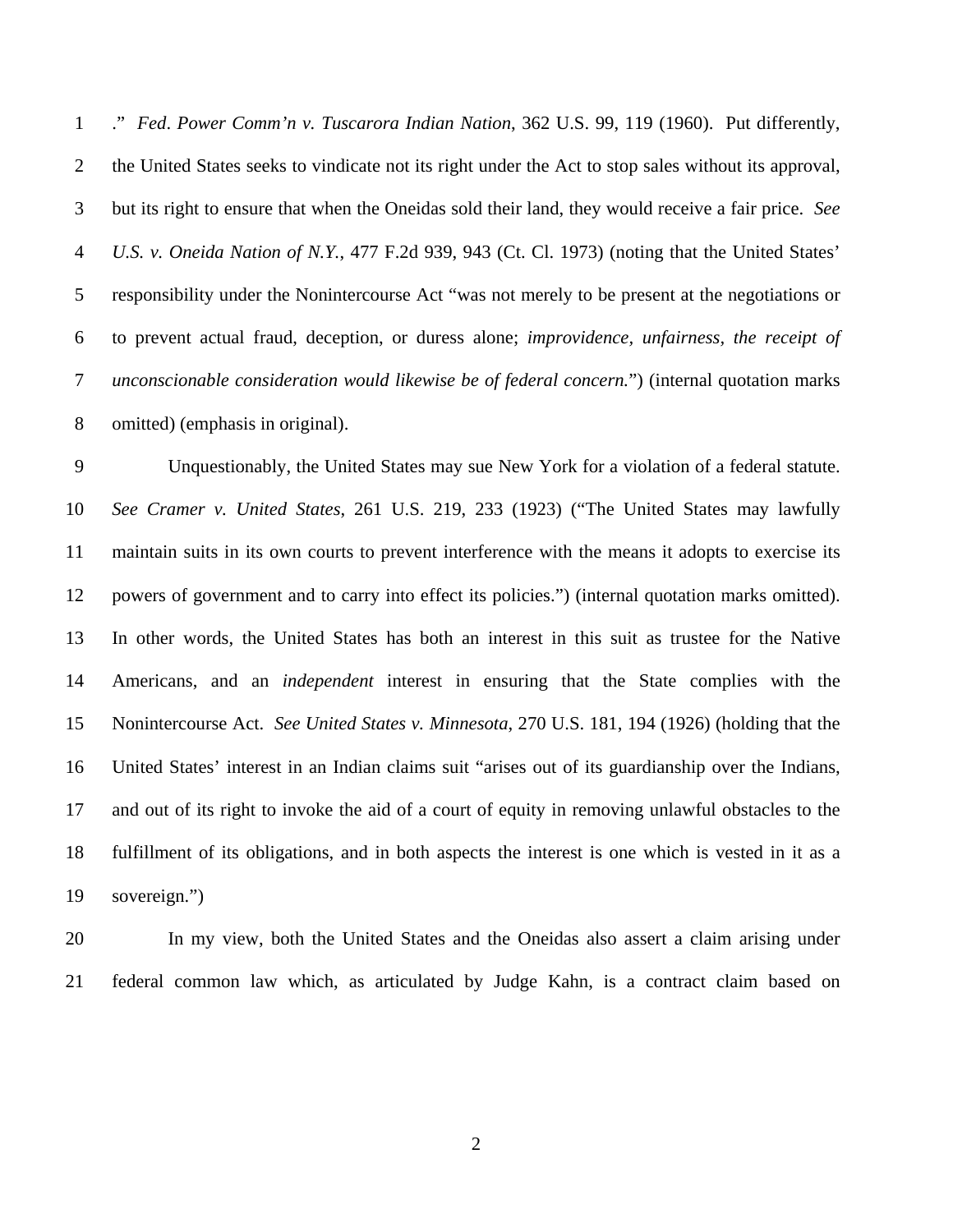1 unconscionability.<sup>1</sup> The majority does not challenge that the contract claim has been adequately 2 pled in the Oneidas' complaint, but takes the position that the United States' amended complaint 3 itself lacks sufficient factual allegations to support the claim. Because of disparities between the 4 two complaints, the majority concludes that the Oneida Nation cannot take advantage of the 5 United States' intervention to overcome the State's sovereign immunity. *See Alabama v. North*  6 *Carolina*, 130 S. Ct. 2295, 2315 (2010) (concluding that a State's sovereign immunity is not 7 compromised "by an additional, nonsovereign plaintiff's bringing an entirely overlapping claim 8 for relief that burdens the State with no additional defense or liability." $)^2$ 9 If the majority finds the United States' amended complaint insufficient, then we should

10 deem the United States' complaint constructively amended. *See Wahlstrom v. Kawasaki Heavy* 

11 *Indus., Ltd.*, 4 F.3d 1084, 1087 (2d Cir. 1993).<sup>3</sup> Judge Kahn found that the Oneida Nation's

 $\frac{1}{1}$  In finding a cognizable federal contract law claim of unconscionability, Judge Kahn drew analogies from the body of law federal courts have developed relating to Indian claims seeking fair compensation from the United States. *Oneida Indian Nation of N.Y. v. N.Y.*, 500 F. Supp. 2d 128, 140-45 (N.D.N.Y. 2007). In particular, he noted that when Congress, in 1946, enacted the Indian Claims Commission Act ("the ICCA") "to hear and determine all tribal claims against the United States that accrued before August 13, 1946," it included "claims which would result if the treaties, contracts and agreements between the claimant and the United States were revised on the ground of fraud, duress, [or] unconscionable consideration . . . ." *Id.* at 140-41. Judge Kahn explained that, "[w]hile claims based on unconscionable consideration were brought pursuant to statutory right, the Court of Claims fashioned a common law rule based on preexisting precedents to determine when Indian claimants could prevail on related claims." *Id.* at 142. Caselaw developed in the Court of Claims, he reasoned, "supports a holding that when the record shows that an agreement resulted in a gross disparity between the fair market value and the price paid for the land transferred, a claim of unconscionable consideration presumptively exists and supports the revision of contract." *Id*.

<sup>2</sup> The majority does not dispute that the Nonintercourse Act claim was pled by the United States and therefore does not present sovereign immunity issues.

<sup>3</sup> Federal Rule of Civil Procedure 15(b)(2) provides that "[w]hen an issue not raised by the pleadings is tried by the parties' express or implied consent, it must be treated in all respects as if raised in the pleadings." Although this rule technically does not apply on appeal, appellate courts, using Fed. R. Civ. P. 15(b) "by way of analogy," permit constructive amendment of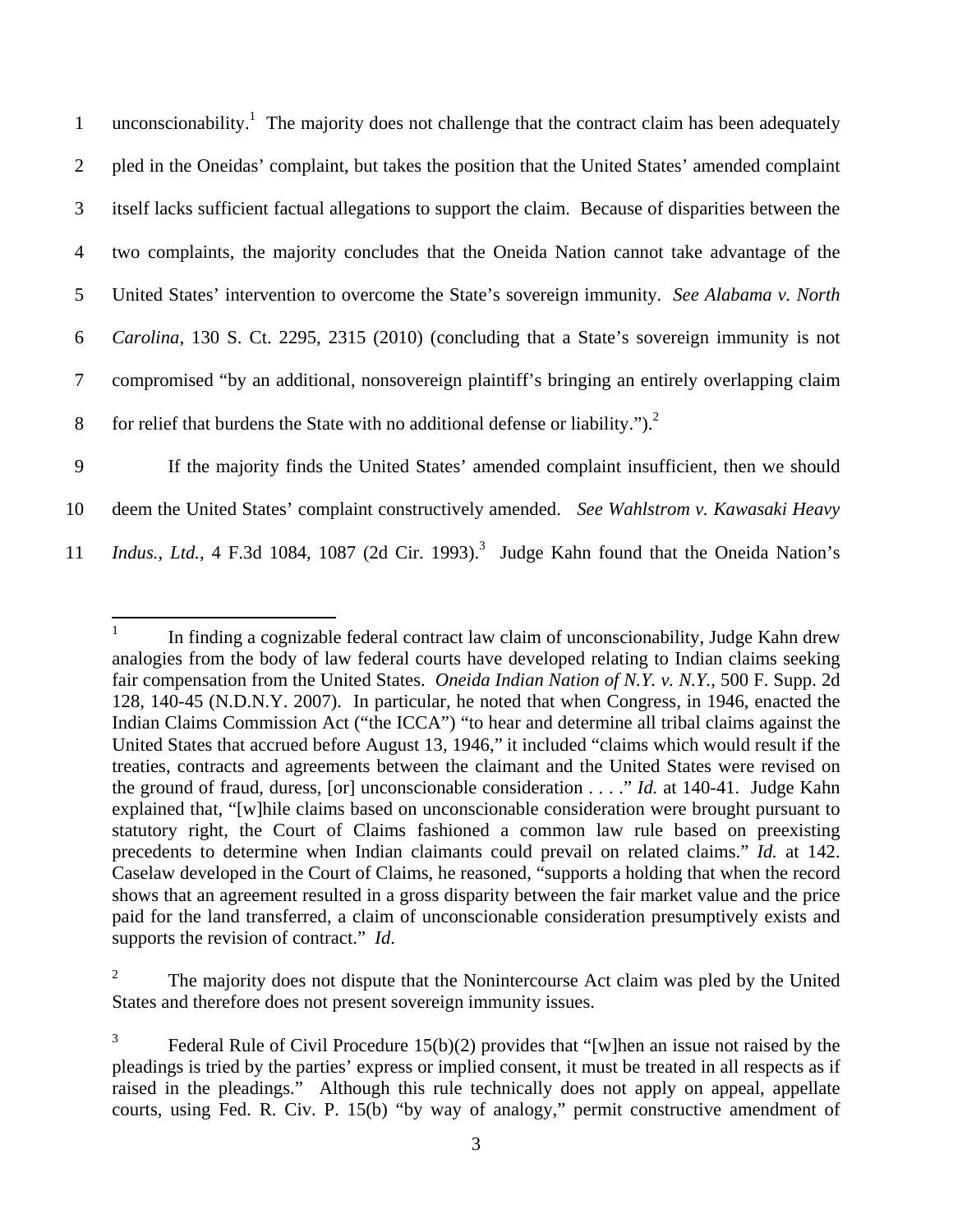1 complaint set forth adequate facts to support its non-possessory contract claim, a finding the 2 majority does not dispute. The State, therefore, had full notice of the claim, and it never argued 3 below that the parties' complaints were inconsistent; in fact, in its summary judgment briefing, 4 the State described the complaints as "parallel." The State chose to bring its dispositive motion 5 as one for summary judgment, where the theories of the case and issues would be more clearly 6 defined than at the pleading stage. *See Swierkiewicz v. Sorema N.A*, 534 U.S. 506, 512 (2002) 7 ("[Fed. R. Civ. P.'s 8(a)(2)'s] simplified notice pleading requirement relies on liberal discovery 8 rules and summary judgment motions to define disputed facts and issues and to dispose of 9 unmeritorious claims."). And even after plaintiffs squarely presented the State with their non-10 possessory theories, the State avowed that no further discovery was necessary. All parties 11 briefed the availability of non-possessory claims and damages extensively in their briefs on 12 appeal. Consequently, the State would suffer no unfair prejudice; it had full knowledge of the 13 facts and legal theories relied upon by both plaintiffs at the time of the summary judgment 14 motion, and, given that it did not raise any disparities between the two complaints, or sovereign 15 immunity issues, before the district court, cannot plausibly claim that it would have supported 16 the motion any differently had there been no disparities. $4\overline{6}$ 

pleadings "when the effect will be to acknowledge that certain issues upon which the lower court's decision has been based or consistent with the trial court's judgment have been litigated." 6A Charles A. Wright & Arthur R. Miller, *Federal Practice and Procedure* § 1494 (3d ed. 2010).

 $\overline{a}$ 

<sup>4</sup> Constructive amendment in these circumstances is consistent with our federal rules' instruction that "[p]leadings must be construed so as to do justice." Fed. R. Civ. P. 8(e). "This provision is not simply a precatory statement but reflects one of the basic philosophies of practice under the federal rules." 5 Charles A. Wright & Arthur R. Miller, *Federal Practice and Procedure* § 1286 (3d ed. 2010). "One of the most important objectives of the federal rules is that lawsuits should be determined on their merits and according to the dictates of justice, rather than in terms of whether or not the averments in the paper pleadings have been artfully or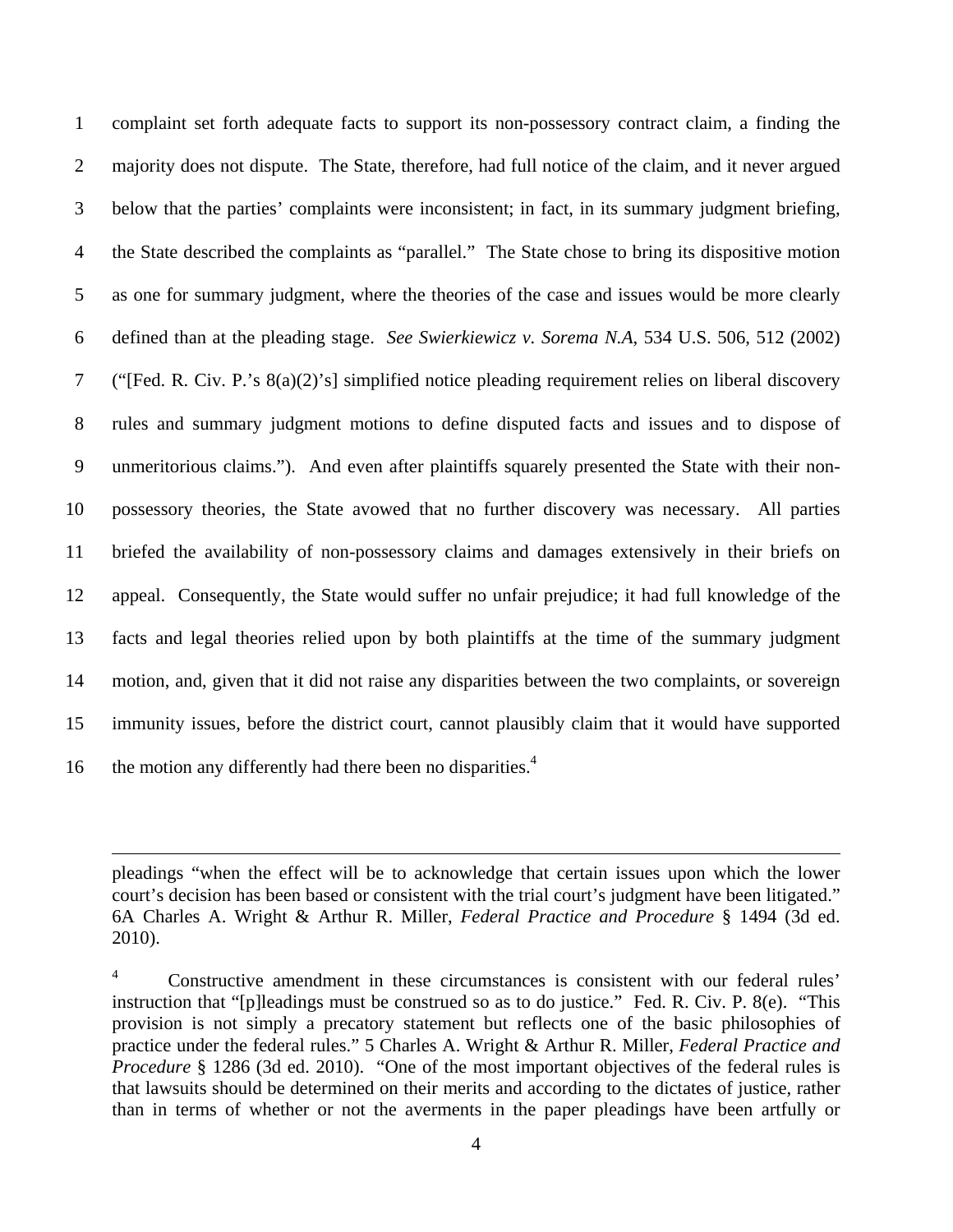1 In addition to finding the United States' pleading insufficient, the majority also reasons 2 that the United States "disavows" such a claim in its briefs to this court. This mischaracterizes 3 the United States' position. The United States asserted at oral argument that there is both a 4 federal common law contract claim and a common law Nonintercourse Act claim. Clearly the 5 United States prefers its Nonintercourse Act claim, under which, it argues, it would not have to 6 prove "gross inadequacy of consideration" or the "inferiority of the Oneida Indian Nation's 7 negotiating position" to prevail. But there is nothing in its briefs or statements at oral argument 8 that "disavows" the contract claim.<sup>5</sup>

9 In any event, whether the claim is premised on contract law or the Nonintercourse Act, 10 the remedy would, as Judge Kahn acknowledged, be the same: "the difference between the fair 11 market value of the land at the time and the consideration received by the Oneida Indian Nation 12 minus any offsets, including, but not limited to, sales costs incurred by the State." *Oneida Indian*  13 *Nation of N.Y. v. N.Y.*, 500 F. Supp. 2d 128, 144, 139 n.4 (N.D.N.Y. 2007) (noting that "an 14 analysis of Plaintiffs' common law claims would be part of the determination of a remedy that

inartfully drawn." *Id.* Where, as here, a defendant has suffered no prejudice, constructive amendment is entirely compatible with this objective.

 $\overline{a}$ 

<sup>5</sup> Judge Kahn premised the Oneidas' and the United States' non-possessory claim on the contract claim rather than the Nonintercourse Act. This was because he found that "the Circuit recognized an implied right of action [under the Nonintercourse Act] that was possessory in nature," and that the federal common law claim was, therefore, "on stronger ground." 500 F. Supp. 2d at 139 n. 4. Although this court did, in fact, suggest that an implied right of action under the Nonintercourse Act would be possessory, it did so when only the Counties, and not the State, were the defendants in this case. *See Oneida Indian Nation of N.Y. v. Oneida County*, 719 F.2d 525, 540 (2d Cir. 1983). Because the Counties were not involved in the land transactions, the Oneida Nation could assert only possessory remedies against them. Therefore, nonpossessory claims were never at issue until now.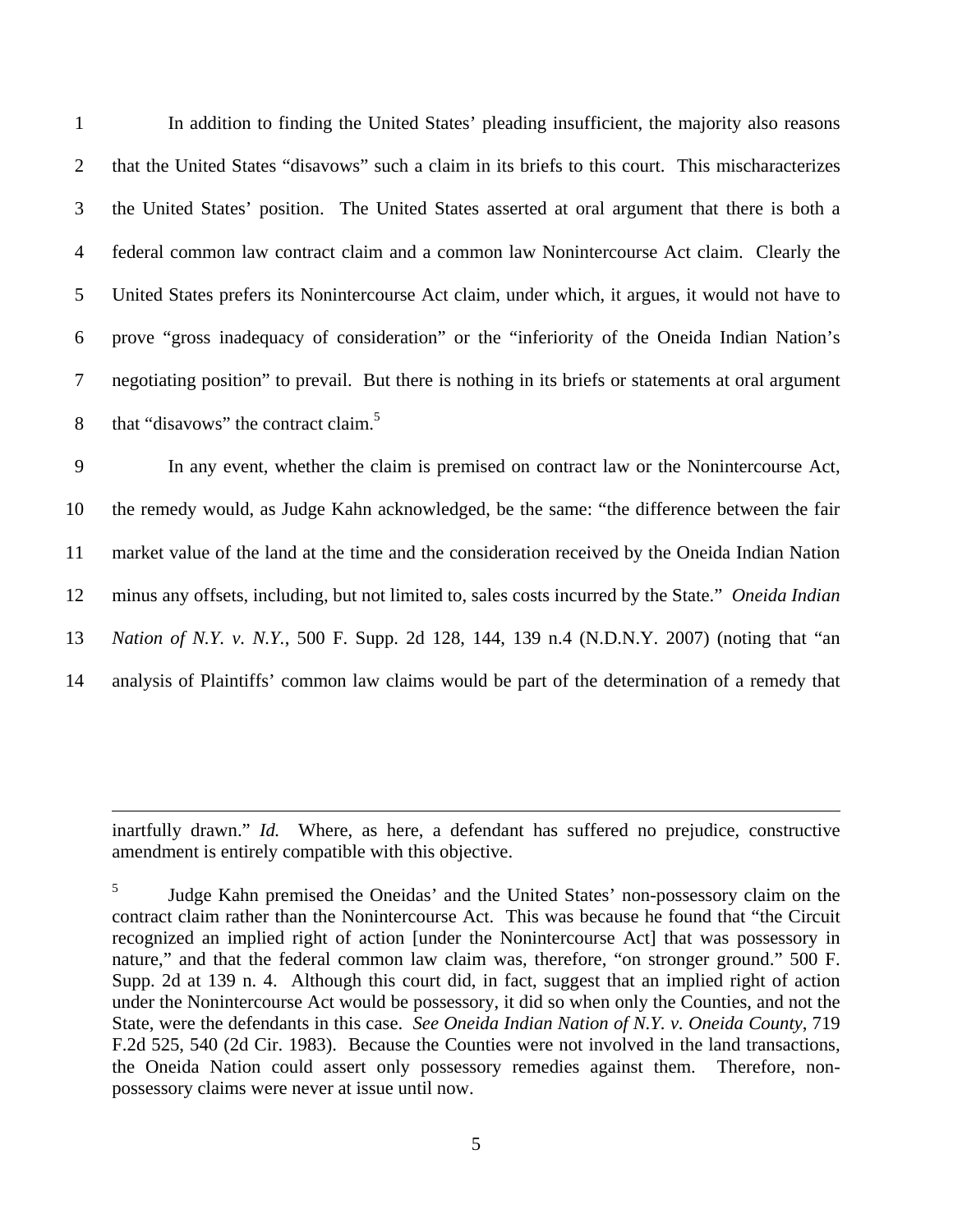1 would be commensurate with vindicating any violations of the Nonintercourse Act.").<sup>6</sup> 2 Voluminous evidence of unfair compensation was before the district court. *See id.* at 145. An 3 expert reviewed the State's records of proceeds it obtained from sales of the Oneida land to show 4 the gross disparity between the price the State paid the Oneidas for their land and the price the 5 State received after a quick resale. Judge Kahn also noted "previous rulings that the State paid 6 the Oneida Indian Nation 'approximately fifty cents per acre' in 1795 to purchase about a third 7 of the reservation and resold the land to 'white settlers for about \$3.53 per acre.'" *See id.* at 145 8 (quoting *Oneida Indian Nation of N.Y. State v. Oneida County*, 719 F.2d 525, 529 (2d Cir. 9 1983)). Taken together, this evidence "suggests that there are material facts indicating that the 10 consideration paid to the Oneida Indian Nation by the State was significantly under the then-fair 11 market price." *Id.* Remedying the disparity would both cure the unconscionability of the 12 original contract and disgorge the benefits the State gained by the contract in violation of federal 13 law. *See* Dan B. Dobbs, *Law of Remedies*, § 4.1, at 552 (2d ed. 1993) (the "purpose [of 14 restitution] is to prevent the defendant's unjust enrichment by recapturing the gains the defendant 15 secured in a transaction.")

16 II.

17 Determining whether plaintiffs have alleged cognizable claims is only the first part of the 18 inquiry; the court must also consider whether both the claims and remedies the plaintiffs assert 19 are precluded by the equitable defense articulated in *City of Sherrill, N.Y. v. Oneida Indian*  20 *Nation of N.Y.*, 544 U.S. 197 (2005) ("*Sherrill*"), and *Cayuga. Sherrill* was an extraordinary 21 case. The Oneida Nation claimed that it was exempt from paying property taxes to the City of

 $\frac{1}{6}$  The Nonintercourse Act "contains no remedial provision." *See Oneida II*, 470 U.S. 238- 39. Therefore, the court may "presume the availability of all appropriate remedies unless Congress has expressly indicated otherwise." *Franklin v. Gwinnett Cnty. Pub. Sch.*, 503 U.S. 60, 66 (1992).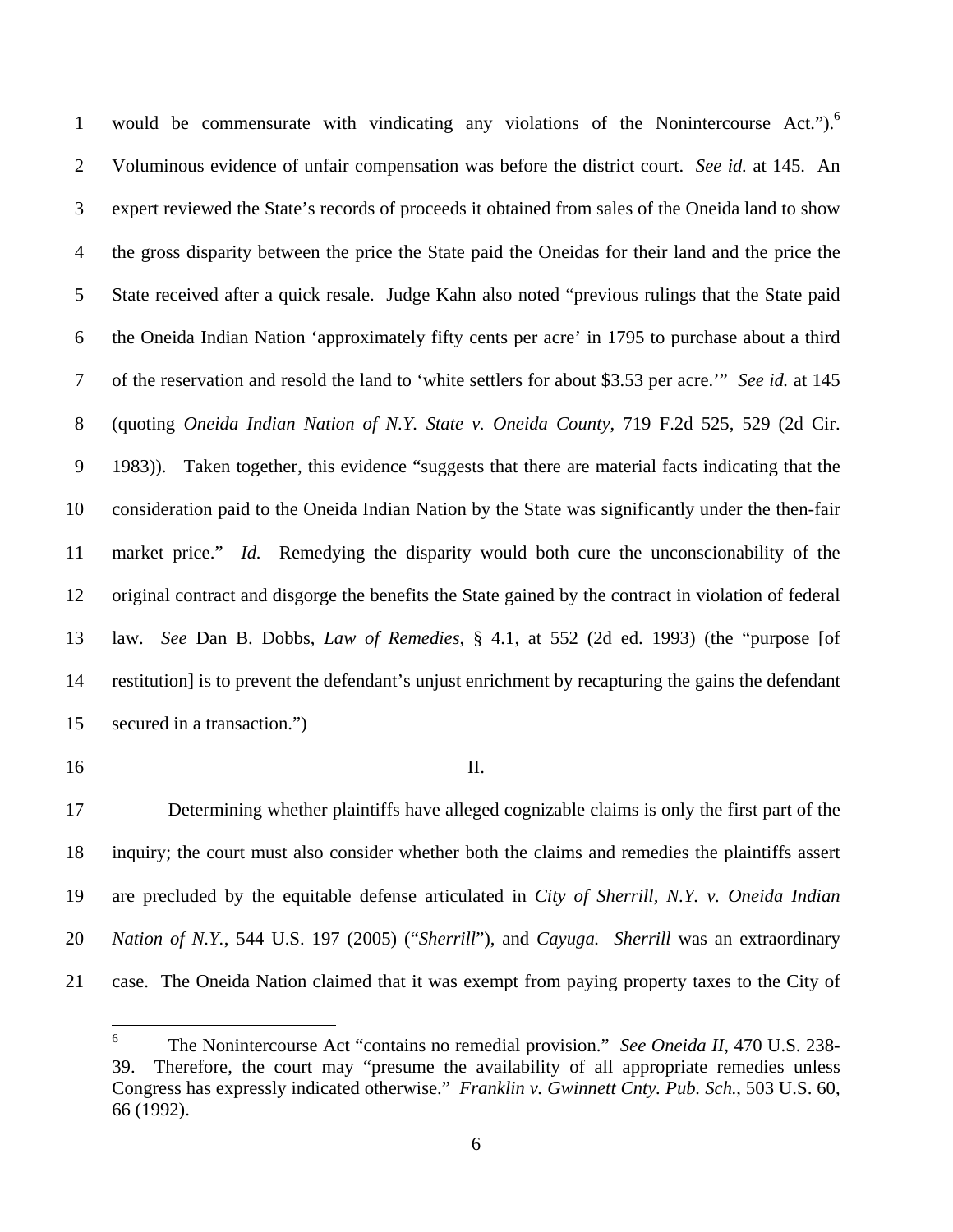1 Sherrill for land that was part of the Oneidas' historic reservation, but which had been sold by 2 them years before, and then reacquired. Plaintiffs argued that they had regained sovereignty over 3 the land they purchased in the open market. *See* 544 U.S. at 213. The Court rejected their 4 "unification theory," explaining that the "standards of federal Indian law and federal equity 5 practice" precluded the Oneida Nation from "rekindling embers of sovereignty that long ago 6 grew cold." *Id.* at 214. The Court noted that "the question of damages for the Tribe's ancient 7 dispossession is not at issue in this case, and we therefore do not disturb our holding in *Oneida*  8 *II*." *Id.* at 221. "However," the Court concluded, "the distance from 1805 to the present day, the 9 Oneidas' long delay in seeking equitable relief against New York or its local units, and 10 developments in the City of Sherrill spanning several generations . . . render inequitable the 11 piecemeal shift in governance this suit seeks unilaterally to initiate." *Id.*

12 In *Cayuga*, this court applied *Sherrill*'s equitable defense to bar the Cayugas' possessory 13 land claims. The Cayugas had filed suit in 1980, alleging that the cession of certain tribal lands 14 to the State of New York in 1795 and 1807 was never ratified by the federal government. For 15 these violations, they, later joined by the United States, sought actual possession of their 16 ancestral reservation land. After ruling for the Cayugas on the liability issues, the district court 17 decided a series of issues concerning the appropriate remedy. The court concluded that 18 ejectment was a drastic, inappropriate remedy that would "result in widespread disruption not 19 only to the Counties and those residing therein, but to the State of New York as a whole." 20 *Cayuga Indian Nation of N.Y. v. Cuomo*, 1999 WL 509442 at \*29-30 (N.D.N.Y. July 1, 1999). 21 The district court submitted the issue of monetary damages to a jury and the jury awarded the 22 Cayugas damages "for loss of use and possession" of the land. *See Cayuga Indian Nation of*  23 *N.Y. v. Pataki*, 165 F. Supp. 2d 266, 273 (N.D.N.Y. 2001).

7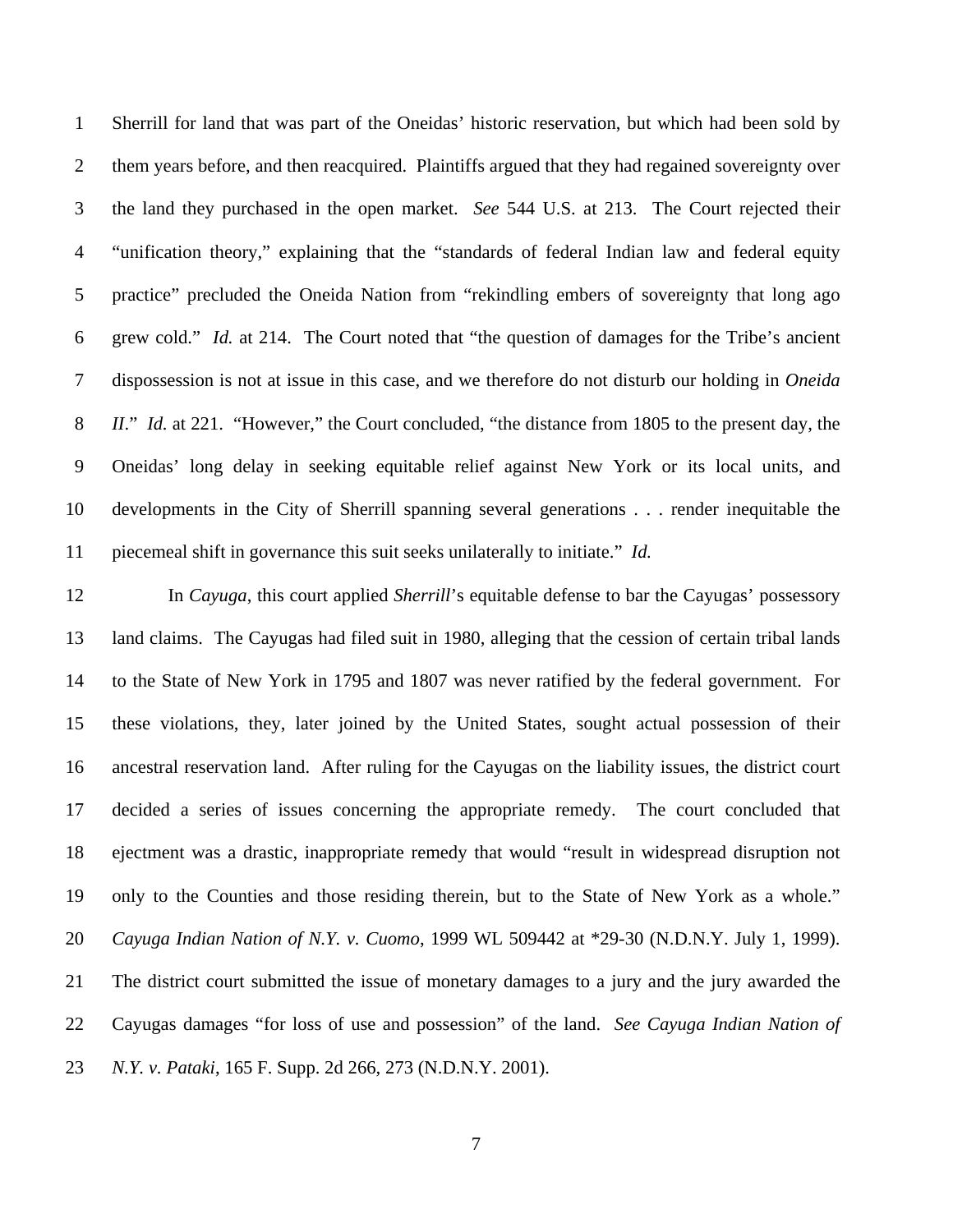1 The Second Circuit reversed. It understood *Sherrill* as holding "that equitable doctrines, 2 such as laches, acquiescence, and impossibility, can, in appropriate circumstances, be applied to 3 Indian land claims, even when such a claim is legally viable and within the statute of 4 limitations." *Cayuga,* 413 F.3d at 273. It also held that *Sherrill*'s equitable considerations 5 applied equally to the district court's "monetization" of their ejectment claim, reasoning that the 6 main concern underlying *Sherrill*'s decision was the "disruptive nature of the claim itself." *Id.* at 7 274. Therefore, despite *Sherrill*'s emphasis that the question of rights was "very different" from 8 the question of remedy, 544 U.S. at 213, the *Cayuga* court held that "[w]hether characterized as 9 an action at law or in equity, any remedy flowing *from this possessory land claim*, which would 10 call into question title to over 60,000 acres of land in upstate New York, can only be understood 11 as a remedy that would similarly 'project redress into the present and future.'" *Cayuga*, 413 F.3d 12 at 275 (emphasis added) (quoting *Sherrill*, 544 U.S. at 202).

13 The plaintiffs' claims at issue here—whether premised on the Nonintercourse Act or 14 contract law—are *non*-possessory and do not "project redress into the present and future." The 15 Nonintercourse Act claim seeks restitution of the State's profits from the State, a common 16 remedy for violations of federal law, and one that does not implicate land ownership, much less 17 possession. *See, e.g.*, *Securities and Exchange Comm'n. v. Texas Gulf Sulfur Co.*, 446 F.2d 18 1301, 1307 (2d Cir. 1971) ("[T]he Supreme Court has upheld the power of the government 19 without specific statutory authority to seek restitution . . . as an ancillary remedy in the exercise 20 of the courts' general equity powers to afford complete relief."). As for the contract claim, a 21 finding that a term in the contract was unconscionable does not require "voiding" the underlying 22 title, as the majority suggests. Even while acknowledging the "substantial flexibility" courts 23 have to remedy such claims, the majority asserts that "the traditional remedy for a claim of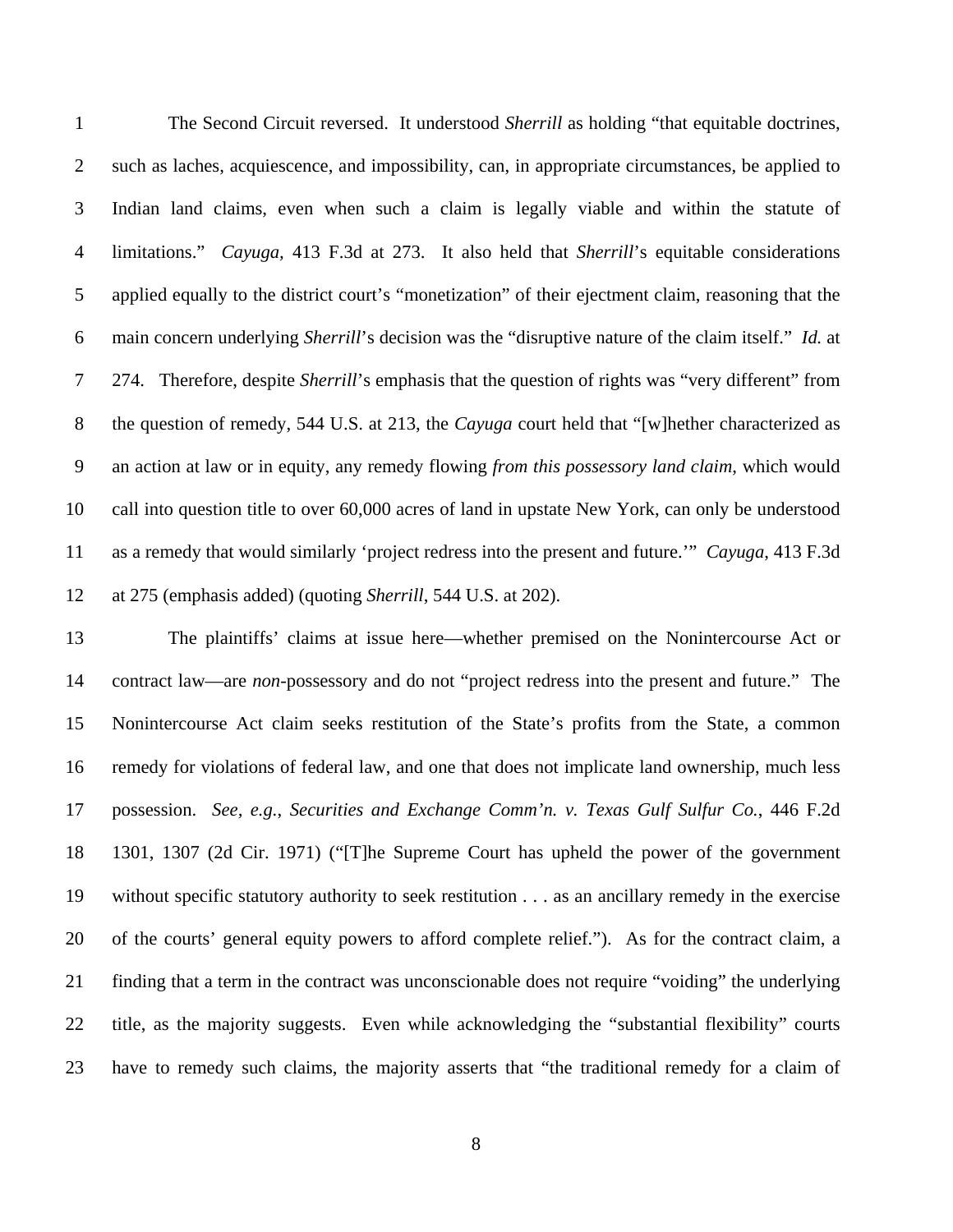1 unconscionability is to deny enforcement of the relevant contract." Therefore, the majority 2 concludes, "[t]he claim [of unconscionability] and its attendant remedy would again necessarily 3 call into question and disrupt settled expectations regarding the ownership of land stemming 4 from the original transfer of title to New York [.]"

5 But we are not constrained to provide only a "traditional" remedy for any violation; to the 6 contrary, judgments "should grant the relief to which each party is entitled, even if the party has 7 not demanded that relief in its pleadings." Fed. R. Civ. P. 54. As the majority itself notes, in 8 remedying an unconscionability claim, courts can choose, as Judge Kahn did, to reform the 9 contract, rather than void it. This has the effect of denying enforcement of the unconscionable 10 provision — in this case, the price —while preserving the rest of the contract, including the 11 transfer of title.

12 I do not agree with the implication that a claim is possessory if even one potential remedy 13 would question title. In *United States v. Mottaz*, 476 U.S. 834 (1986), a plaintiff alleged that the 14 United States had unlawfully sold her interest in her land and sought the market value of the land 15 as the remedy. The plaintiff's position was that the Quiet Title Act, 28 U.S.C. § 2409a(a), which 16 governs actions to "adjudicate a disputed title to real property in which the United States claims 17 an interest," did not apply to her case. The Court disagreed, holding that, in "demand[ing] 18 damages in the amount of the *current* market value of her interests," the plaintiff sought "a 19 declaration that she alone posses[ed] valid title to her interests . . . and that the title asserted by 20 the United States is defective . . . ." *Id.* at 842 (emphasis in original). Therefore, the Quiet Title 21 Act applied, and, because the plaintiff had not filed within the limitations period of that Act, her 22 claim was defective. The Court, however, acknowledged that, if she had sought merely a share 23 of the proceeds, rather than the current fair market value of her land, "a claim for monetary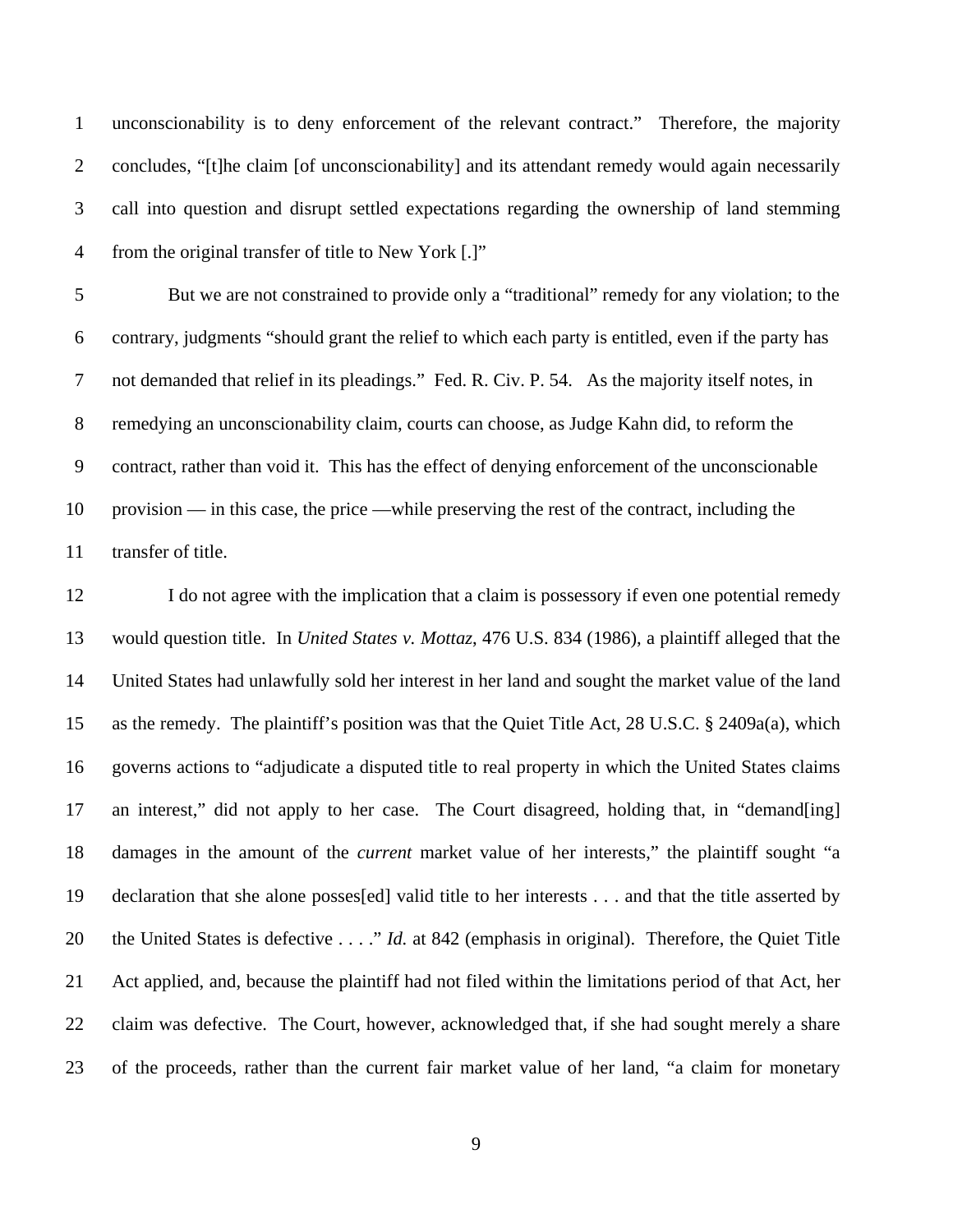1 damages in that amount would involve a concession that title had passed . . . and that the sole 2 issue was whether [she] was fairly compensated for the taking of her interests in the allotments." 3 *Id*. This reasoning applies to the plaintiffs in this case: their claim, and their requested remedy, 4 necessarily concedes that title has validly passed.

5 The majority distinguishes *Mottaz* by stating that awarding relief in this case "would not 6 involve 'concession[s] that title [has] passed' but rather would *establish* that it had not, but that 7 return of the property was impossible as a remedy under the circumstances." In doing so, the 8 majority refers to plaintiffs' requests for "fair compensation" and "restitution" as "substitute 9 remedies," apparently to liken what is sought here to the monetization found improper in 10 *Cayuga*. But these are not "substitute remedies" — a term that is the majority's own, and not 11 that of the plaintiffs or the district court — but separate *claims* with separate *remedies* pled in the 12 complaint. *See* Fed. R. Civ. P. 8(d) ("A party may set out 2 or more statements of a claim or 13 defense alternatively or hypothetically . . . .").

14 The suggestion that plaintiffs raised these non-possessory claims and remedies only "to 15 cast their claims in such a way as to avoid *Cayuga*'s equitable defense" is not to the point. 16 Unlike the majority, I do not fault the Oneidas for adjusting their claims to recognize the 17 changing legal landscape. It shows no disrespect to precedent to acknowledge that *Cayuga* 18 significantly changed that landscape. *Cayuga* not only applied laches to bar Indian land claims, 19 as well as remedies, relying on *Sherrill*, but it also applied laches to the United States' claims.<sup>7</sup>

<sup>—&</sup>lt;br>7 I need not address the applicability of this aspect of *Cayuga'*s holding to the present case because I do not agree with the majority that *Sherrill'*s equitable defenses apply to the nonpossessory claims. However, it is worth noting that the *Cayuga* majority acknowledged that "laches is not available against the federal government when it undertakes to enforce a public right or protect the public interest." *Cayuga*, 413 F.3d at 279 n.8. Reasoning that "the United States intervened in [*Cayuga*] to *vindicate the interest of the Tribe*, with whom it has a trust relationship," the majority in *Cayuga* held that the United States was subject to a laches defense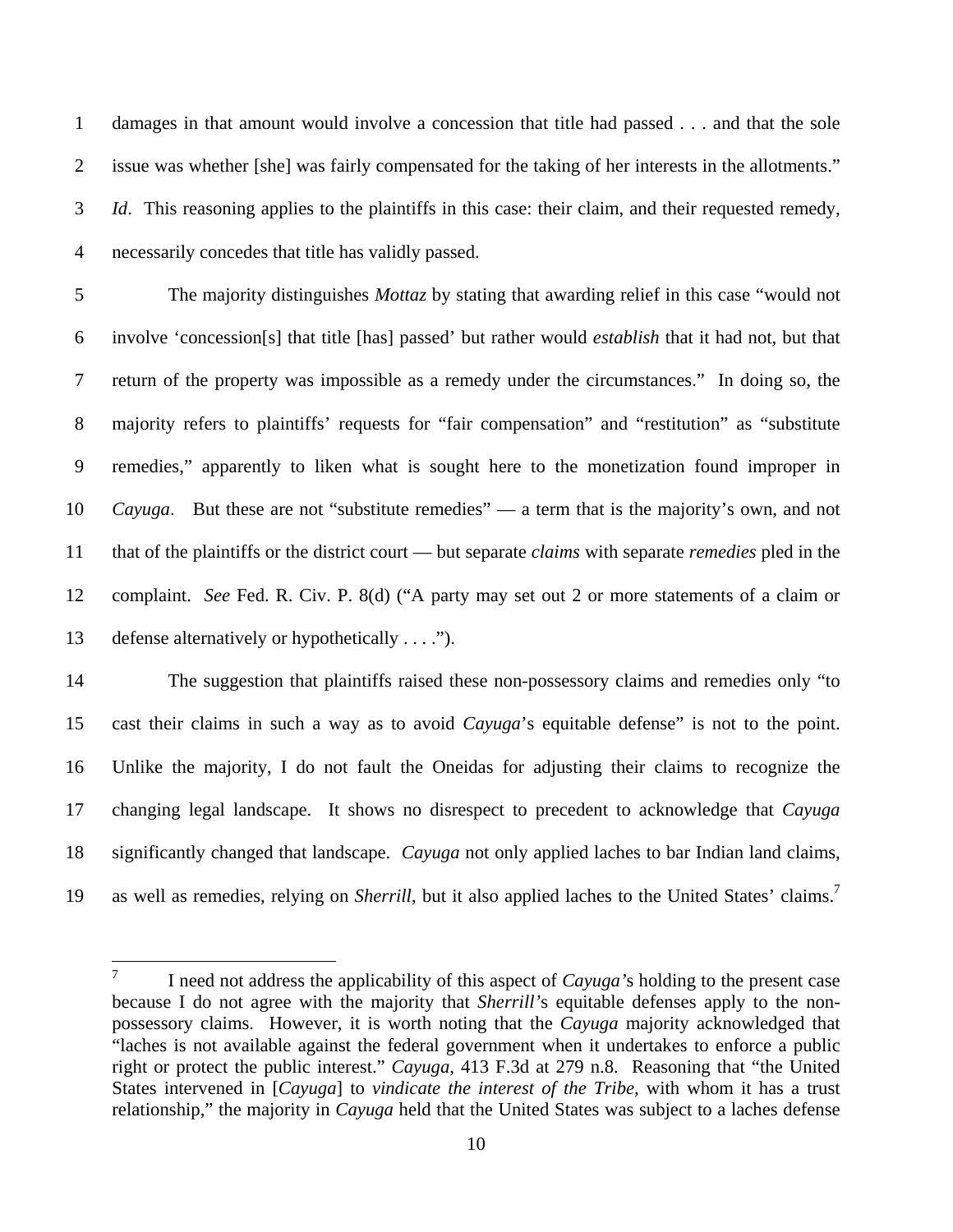1 After thirty-five years of litigation in this case, and intervening appeals in two other cases, 2 *Sherrill* and *Cayuga*, it is not surprising or improper that plaintiffs would reevaluate and refine 3 their positions.

4 At its broadest reading, *Cayuga* limits only recovery for all possessory claims; while 5 *Cayuga* found that both legal and equitable claims could be possessory in nature, and therefore 6 subject to equitable defenses based on disruption to settled expectations regarding land title, 7 *Cayuga* does not compel us to find, or even suggest, that non-possessory claims are to be treated 8 as possessory. This is particularly true here where the United States seeks to vindicate a right 9 that is not possessory in any sense: the right to sue for a violation of its statute.

1

10 III.

11 Finally, and perhaps most importantly, we must not forget the actual concerns *Cayuga* 12 and *Sherrill* addressed. In *Cayuga*, the court wrote that "[i]nasmuch as the instant claim, a 13 possessory land claim, is subject to the doctrine of laches, we conclude that the present case must 14 be dismissed because the same considerations that doomed the Oneidas' claim in *Sherrill* apply 15 with equal force here." *Caygua*, 413 F.3d at 277. A claim for actual possession, as involved in 16 *Cayuga*, or monetization of the possessory claim, as the district court granted the Cayugas, was 17 found to presuppose that no title ever passed to the State. This in turn introduced difficult 18 present-day complications that would affect innocent third-party purchasers and the current value

because, it concluded, that case did not involve the enforcement of a public right or the protections of a public interest. *Id.* at 278, 279 n.8. In this case, as described above, the United States has two independent roles: as trustee for the Oneidas, *and* as a sovereign. The United States' role as a sovereign enforcing its own statute by definition "involve[s] the enforcement of a public right or the protections of a public interest." Thus, the question of laches does not rest "on facts virtually indistinguishable" to those in *Cayuga*, as the majority suggests; the different claims call for a different analysis.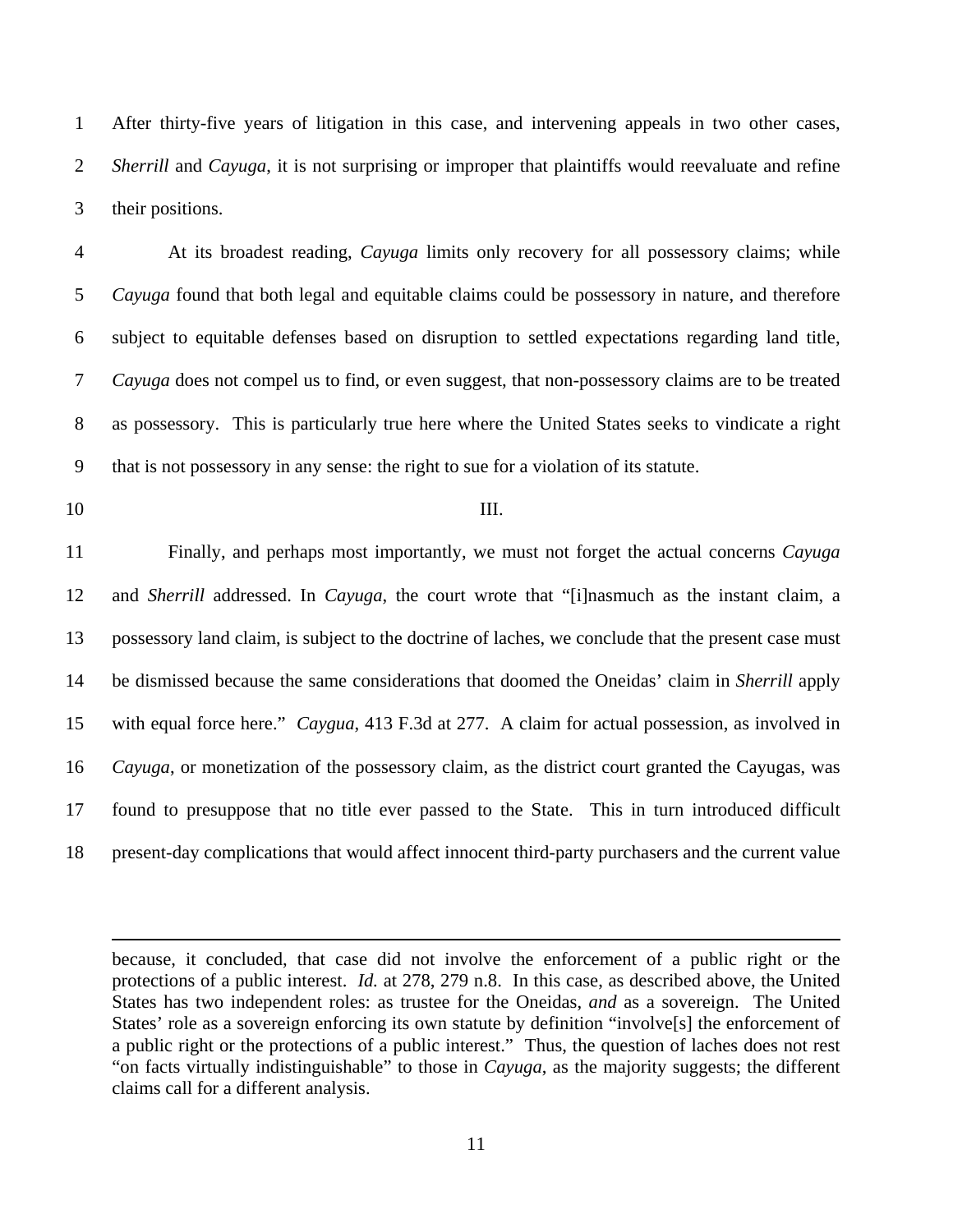1 of the developed land. These were among the considerations that had led the Supreme Court in 2 *Sherrill* to reject the restoration of sovereignty to the Oneidas.

3 The nonpossessory claims and remedy involved here implicate none of these concerns. 4 Present-day land considerations are irrelevant to the question of whether the State should 5 disgorge the profit it earned from violating a United States statute. To calculate a restitution or 6 fair compensation remedy, the court would not have to consider improvements to the land, 7 settled expectations of innocent parties, or the "distinctly non-Indian character of the area and its 8 inhabitants." *Sherrill*, 544 U.S. at 202. The distance in time matters little in this case because the 9 damages calculation, with the exception of interest, would be no different than if this claim had 10 been brought immediately after the alleged sales by the State. $8\text{ In other words, a fair}$ 11 compensation remedy would not upset present-day expectations because it has nothing to do 12 with the present at all.

13 *Cayuga* held that "the import of *Sherrill* is that 'disruptive,' forward-looking claims, a 14 category exemplified by possessory land claims, are subject to equitable defenses, including 15 laches." *Cayuga*, 413 F.3d at 277. Nothing in *Cayuga* or *Sherrill* prohibits the purely backward-16 looking, non-possessory claims asserted here and the remedy described by Judge Kahn. What 17 *Cayuga* was concerned about—whether labeled a claim or remedy—was avoiding undue 18 disturbance of ancient land titles and settled expectations regarding them. The claims and 19 remedy recognized by the district court in this case, and pursued now by the Oneidas and by the

 $\frac{1}{8}$  Of course, the distance in time affects pre-judgment interest. But, as Judge McCurn recognized in *Cayuga*, prejudgment interest is an equitable matter. *See Cayuga Indian Nation of N.Y.*, 165 F. Supp. 2d at 297. The particulars of Judge McCurn's analysis have never been addressed by this Court, and there is no reason to believe that the district court, on remand, and then this Court, on appeal, could not address the equities of prejudgment interest if damages were awarded. But the potential for a large award, without more, cannot itself be treated as so disruptive as to justify dismissal of a legally sound claim.